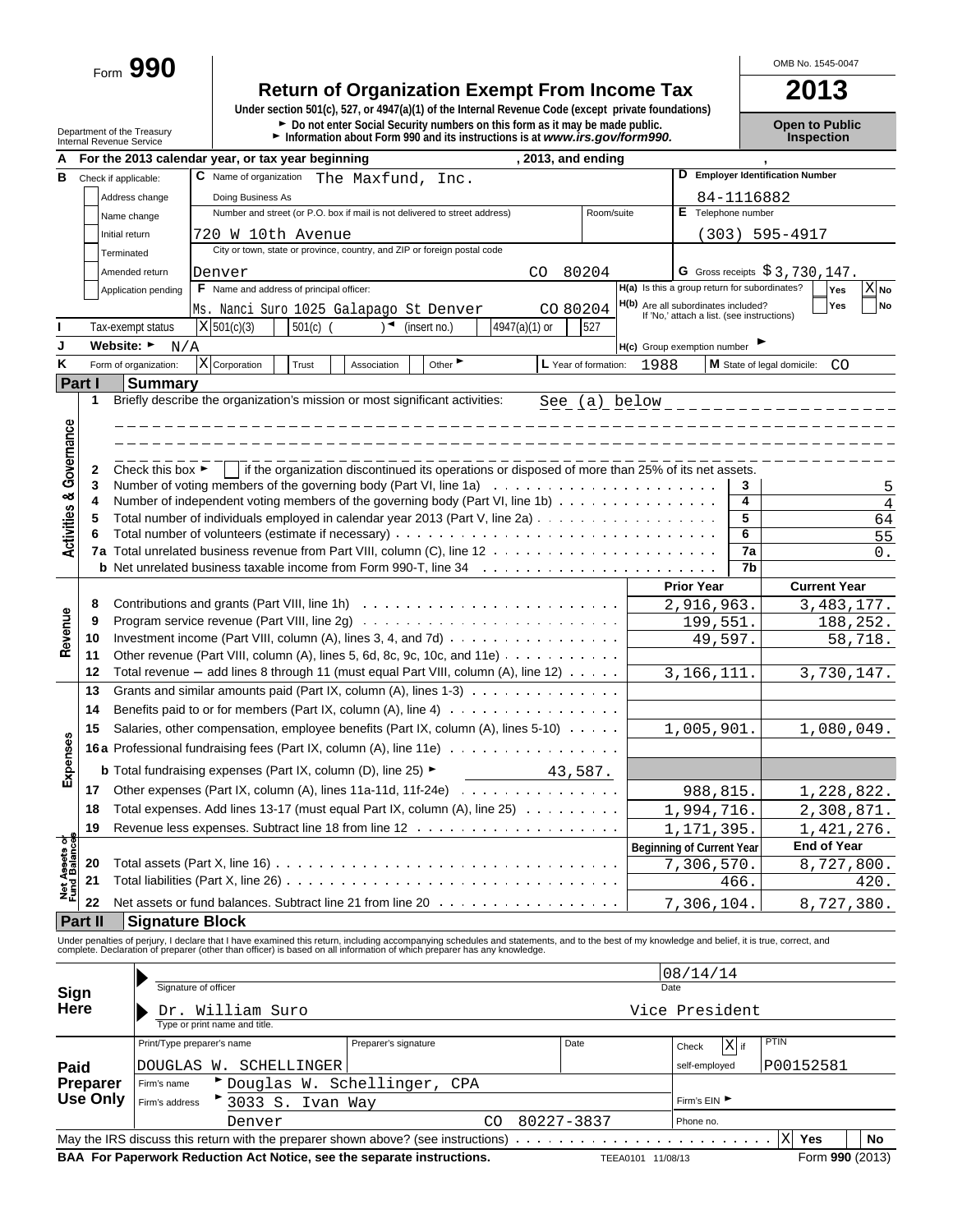|                 |            | Form 990 (2013) The Maxfund, Inc.                                                                                                                                                                                                 | 84-1116882                            |     | Page 2          |
|-----------------|------------|-----------------------------------------------------------------------------------------------------------------------------------------------------------------------------------------------------------------------------------|---------------------------------------|-----|-----------------|
| <b>Part III</b> |            | <b>Statement of Program Service Accomplishments</b>                                                                                                                                                                               |                                       |     |                 |
|                 |            |                                                                                                                                                                                                                                   |                                       |     | $\mathbf x$     |
| 1               |            | Briefly describe the organization's mission:                                                                                                                                                                                      |                                       |     |                 |
|                 |            | See (a) below                                                                                                                                                                                                                     |                                       |     |                 |
|                 |            |                                                                                                                                                                                                                                   |                                       |     |                 |
|                 |            |                                                                                                                                                                                                                                   |                                       |     |                 |
|                 |            |                                                                                                                                                                                                                                   |                                       |     |                 |
| $\mathbf{2}$    |            | Did the organization undertake any significant program services during the year which were not listed on the prior                                                                                                                |                                       |     |                 |
|                 |            | If 'Yes,' describe these new services on Schedule O.                                                                                                                                                                              |                                       | Yes | No<br>Χ         |
| 3               |            | Did the organization cease conducting, or make significant changes in how it conducts, any program services?                                                                                                                      |                                       | Yes | Ιx<br>No        |
|                 |            | If 'Yes,' describe these changes on Schedule O.                                                                                                                                                                                   |                                       |     |                 |
| 4               |            | Describe the organization's program service accomplishments for each of its three largest program services, as measured by expenses.                                                                                              |                                       |     |                 |
|                 |            | Section 501(c)(3) and 501(c)(4) organizations and section 4947(a)(1) trusts are required to report the amount of grants and allocations to<br>others, the total expenses, and revenue, if any, for each program service reported. |                                       |     |                 |
|                 | 4 a (Code: | ) (Expenses $\frac{1}{5}$ 1, 862, 286. including grants of $\frac{1}{5}$                                                                                                                                                          | 0. $($ Revenue $\,$ \$ 3,730,147. $)$ |     |                 |
|                 |            | No kill animal shelter, hundreds of animals served, elderly ____________________                                                                                                                                                  |                                       |     |                 |
|                 |            | visitations, pet therapy programs, spay and neuter clinics ____________________                                                                                                                                                   |                                       |     |                 |
|                 |            | held throughout year                                                                                                                                                                                                              |                                       |     |                 |
|                 |            | ______________________________                                                                                                                                                                                                    |                                       |     |                 |
|                 |            |                                                                                                                                                                                                                                   |                                       |     |                 |
|                 |            |                                                                                                                                                                                                                                   |                                       |     |                 |
|                 |            |                                                                                                                                                                                                                                   |                                       |     |                 |
|                 |            |                                                                                                                                                                                                                                   |                                       |     |                 |
|                 |            |                                                                                                                                                                                                                                   |                                       |     |                 |
|                 |            |                                                                                                                                                                                                                                   |                                       |     |                 |
|                 |            |                                                                                                                                                                                                                                   |                                       |     |                 |
|                 |            |                                                                                                                                                                                                                                   |                                       |     |                 |
|                 | 4 b (Code: | including grants of<br>) (Expenses \$<br>\$                                                                                                                                                                                       | ) (Revenue                            |     |                 |
|                 |            |                                                                                                                                                                                                                                   |                                       |     |                 |
|                 |            |                                                                                                                                                                                                                                   |                                       |     |                 |
|                 |            |                                                                                                                                                                                                                                   |                                       |     |                 |
|                 |            |                                                                                                                                                                                                                                   |                                       |     |                 |
|                 |            |                                                                                                                                                                                                                                   |                                       |     |                 |
|                 |            |                                                                                                                                                                                                                                   |                                       |     |                 |
|                 |            |                                                                                                                                                                                                                                   |                                       |     |                 |
|                 |            |                                                                                                                                                                                                                                   |                                       |     |                 |
|                 |            |                                                                                                                                                                                                                                   |                                       |     |                 |
|                 |            |                                                                                                                                                                                                                                   |                                       |     |                 |
|                 |            |                                                                                                                                                                                                                                   |                                       |     |                 |
|                 | 4 c (Code: | ) (Expenses \$ including grants of \$ ) (Revenue \$ )                                                                                                                                                                             |                                       |     |                 |
|                 |            |                                                                                                                                                                                                                                   |                                       |     |                 |
|                 |            |                                                                                                                                                                                                                                   |                                       |     |                 |
|                 |            |                                                                                                                                                                                                                                   |                                       |     |                 |
|                 |            |                                                                                                                                                                                                                                   |                                       |     |                 |
|                 |            |                                                                                                                                                                                                                                   |                                       |     |                 |
|                 |            |                                                                                                                                                                                                                                   |                                       |     |                 |
|                 |            |                                                                                                                                                                                                                                   |                                       |     |                 |
|                 |            |                                                                                                                                                                                                                                   |                                       |     |                 |
|                 |            |                                                                                                                                                                                                                                   |                                       |     |                 |
|                 |            |                                                                                                                                                                                                                                   |                                       |     |                 |
|                 |            |                                                                                                                                                                                                                                   |                                       |     |                 |
|                 |            |                                                                                                                                                                                                                                   |                                       |     |                 |
|                 |            | 4 d Other program services. (Describe in Schedule O.)                                                                                                                                                                             |                                       |     |                 |
|                 | (Expenses  | including grants of<br>\$<br>\$<br>) (Revenue \$<br>4 e Total program service expenses >                                                                                                                                          |                                       |     |                 |
| <b>BAA</b>      |            | 1,862,286.<br>TEEA0102 07/02/13                                                                                                                                                                                                   |                                       |     | Form 990 (2013) |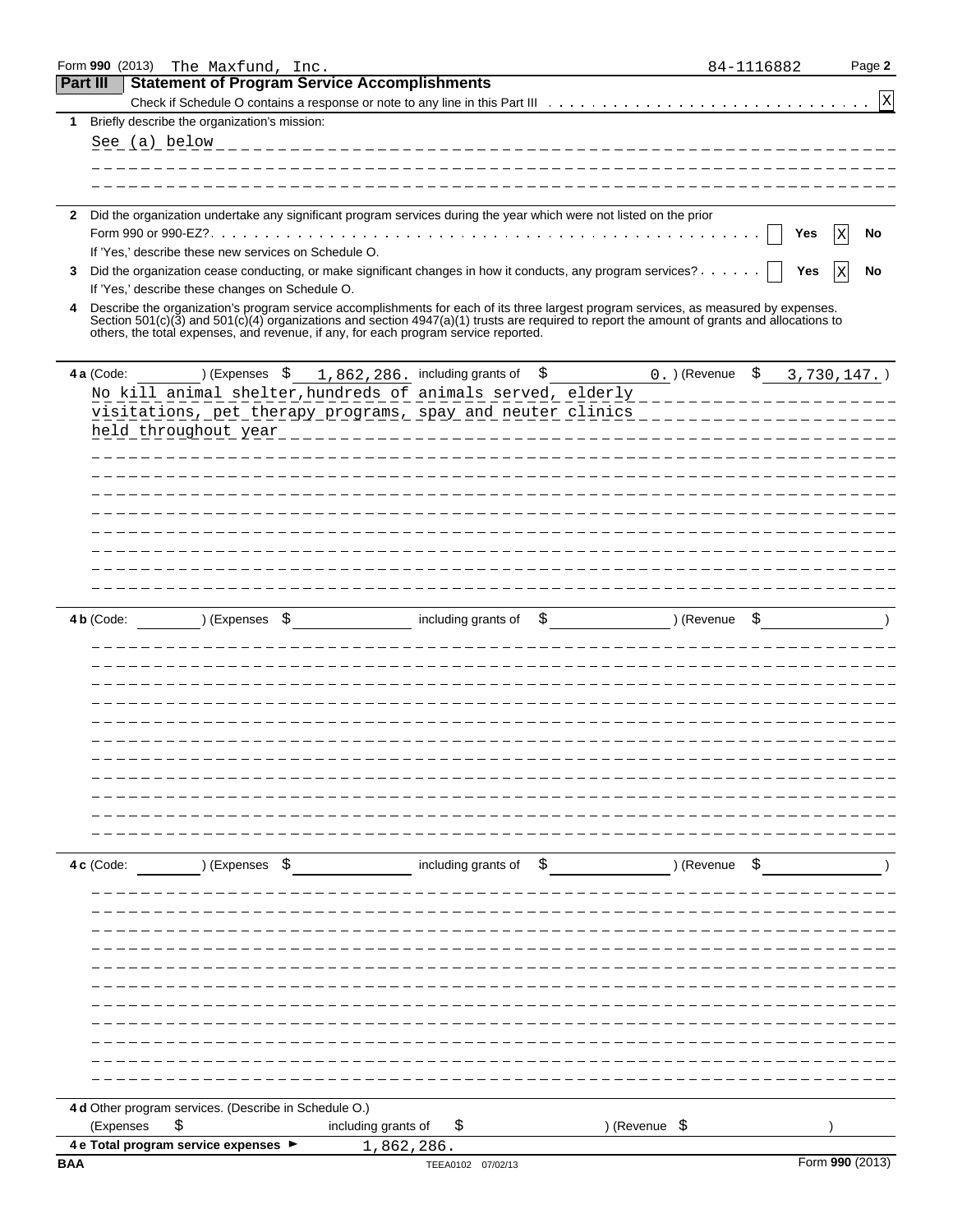Form **990** (2013) Page **3** The Maxfund, Inc. 84-1116882 **Part IV Checklist of Required Schedules**

| 34–1116882 |  |  |  |  |  |
|------------|--|--|--|--|--|
|            |  |  |  |  |  |
|            |  |  |  |  |  |

|              |                                                                                                                                                                                                                                                                           |                 | Yes | No |
|--------------|---------------------------------------------------------------------------------------------------------------------------------------------------------------------------------------------------------------------------------------------------------------------------|-----------------|-----|----|
|              | Is the organization described in section 501(c)(3) or 4947(a)(1) (other than a private foundation)? If 'Yes,' complete                                                                                                                                                    | $\mathbf{1}$    | Χ   |    |
| $\mathbf{2}$ | Is the organization required to complete Schedule B, Schedule of Contributors (see instructions)?                                                                                                                                                                         | $\overline{2}$  | X   |    |
| 3            | Did the organization engage in direct or indirect political campaign activities on behalf of or in opposition to candidates                                                                                                                                               | 3               |     | Χ  |
| 4            | Section 501(c)(3) organizations. Did the organization engage in lobbying activities, or have a section 501(h) election                                                                                                                                                    | 4               |     | Χ  |
| 5            | Is the organization a section $501(c)(4)$ , $501(c)(5)$ , or $501(c)(6)$ organization that receives membership dues,<br>assessments, or similar amounts as defined in Revenue Procedure 98-19? If 'Yes,' complete Schedule C, Part III                                    | 5               |     | Χ  |
| 6            | Did the organization maintain any donor advised funds or any similar funds or accounts for which donors have the right<br>to provide advice on the distribution or investment of amounts in such funds or accounts? If 'Yes,' complete Schedule D,                        | 6               | Χ   |    |
| 7            | Did the organization receive or hold a conservation easement, including easements to preserve open space, the                                                                                                                                                             | $\overline{7}$  |     | Χ  |
| 8            | Did the organization maintain collections of works of art, historical treasures, or other similar assets? If 'Yes,'                                                                                                                                                       | 8               |     | Χ  |
| 9            | Did the organization report an amount in Part X, line 21, for escrow or custodial account liability; serve as a custodian<br>for amounts not listed in Part X; or provide credit counseling, debt management, credit repair, or debt negotiation                          | 9               |     | Χ  |
|              | 10 Did the organization, directly or through a related organization, hold assets in temporarily restricted endowments,                                                                                                                                                    | 10              |     | X  |
|              | 11 If the organization's answer to any of the following questions is 'Yes', then complete Schedule D, Parts VI, VII, VIII, IX,<br>or X as applicable.                                                                                                                     |                 |     |    |
|              | a Did the organization report an amount for land, buildings and equipment in Part X, line 10? If 'Yes,' complete Schedule                                                                                                                                                 | 11a             | Χ   |    |
|              | <b>b</b> Did the organization report an amount for investments – other securities in Part X, line 12 that is 5% or more of its total                                                                                                                                      | 11 <sub>b</sub> |     | Χ  |
|              | c Did the organization report an amount for investments - program related in Part X, line 13 that is 5% or more of its total                                                                                                                                              | 11 <sub>c</sub> |     | Χ  |
|              | d Did the organization report an amount for other assets in Part X, line 15 that is 5% or more of its total assets reported                                                                                                                                               | 11 dl           |     | Χ  |
|              | e Did the organization report an amount for other liabilities in Part X, line 25? If 'Yes,' complete Schedule D, Part X                                                                                                                                                   | 11e             |     | X  |
|              | f Did the organization's separate or consolidated financial statements for the tax year include a footnote that addresses<br>the organization's liability for uncertain tax positions under FIN 48 (ASC 740)? If 'Yes,' complete Schedule D, Part $X \cdot \cdot \cdot$ . | 11f             |     | Χ  |
|              | 12 a Did the organization obtain separate, independent audited financial statements for the tax year? If 'Yes,' complete                                                                                                                                                  | 12a             | Х   |    |
|              | b Was the organization included in consolidated, independent audited financial statements for the tax year? If 'Yes,' and<br>if the organization answered 'No' to line 12a, then completing Schedule D, Parts XI and XII is optional                                      | 12 <sub>b</sub> |     | Χ  |
|              | 13 Is the organization a school described in section 170(b)(1)(A)(ii)? If 'Yes,' complete Schedule E.                                                                                                                                                                     | 13              |     | Χ  |
|              |                                                                                                                                                                                                                                                                           | 14a             |     | Χ  |
|              | b Did the organization have aggregate revenues or expenses of more than \$10,000 from grantmaking, fundraising,<br>business, investment, and program service activities outside the United States, or aggregate foreign investments valued                                | 14b             |     | Χ  |
|              | 15 Did the organization report on Part IX, column (A), line 3, more than \$5,000 of grants or other assistance to or for any                                                                                                                                              | 15              |     | Χ  |
|              | 16 Did the organization report on Part IX, column (A), line 3, more than \$5,000 of aggregate grants or other assistance to                                                                                                                                               | 16              |     | Χ  |
| 17           | Did the organization report a total of more than \$15,000 of expenses for professional fundraising services on Part IX,<br>column (A), lines 6 and 11e? If 'Yes,' complete Schedule G, Part I (see instructions)                                                          | 17              |     | Χ  |
| 18           | Did the organization report more than \$15,000 total of fundraising event gross income and contributions on Part VIII,                                                                                                                                                    | 18              | Χ   |    |
| 19           | Did the organization report more than \$15,000 of gross income from gaming activities on Part VIII, line 9a? If 'Yes,'                                                                                                                                                    | 19              |     | Χ  |
|              |                                                                                                                                                                                                                                                                           | 20              |     | Χ  |
|              | b If 'Yes' to line 20a, did the organization attach a copy of its audited financial statements to this return?                                                                                                                                                            | 20 <sub>b</sub> |     |    |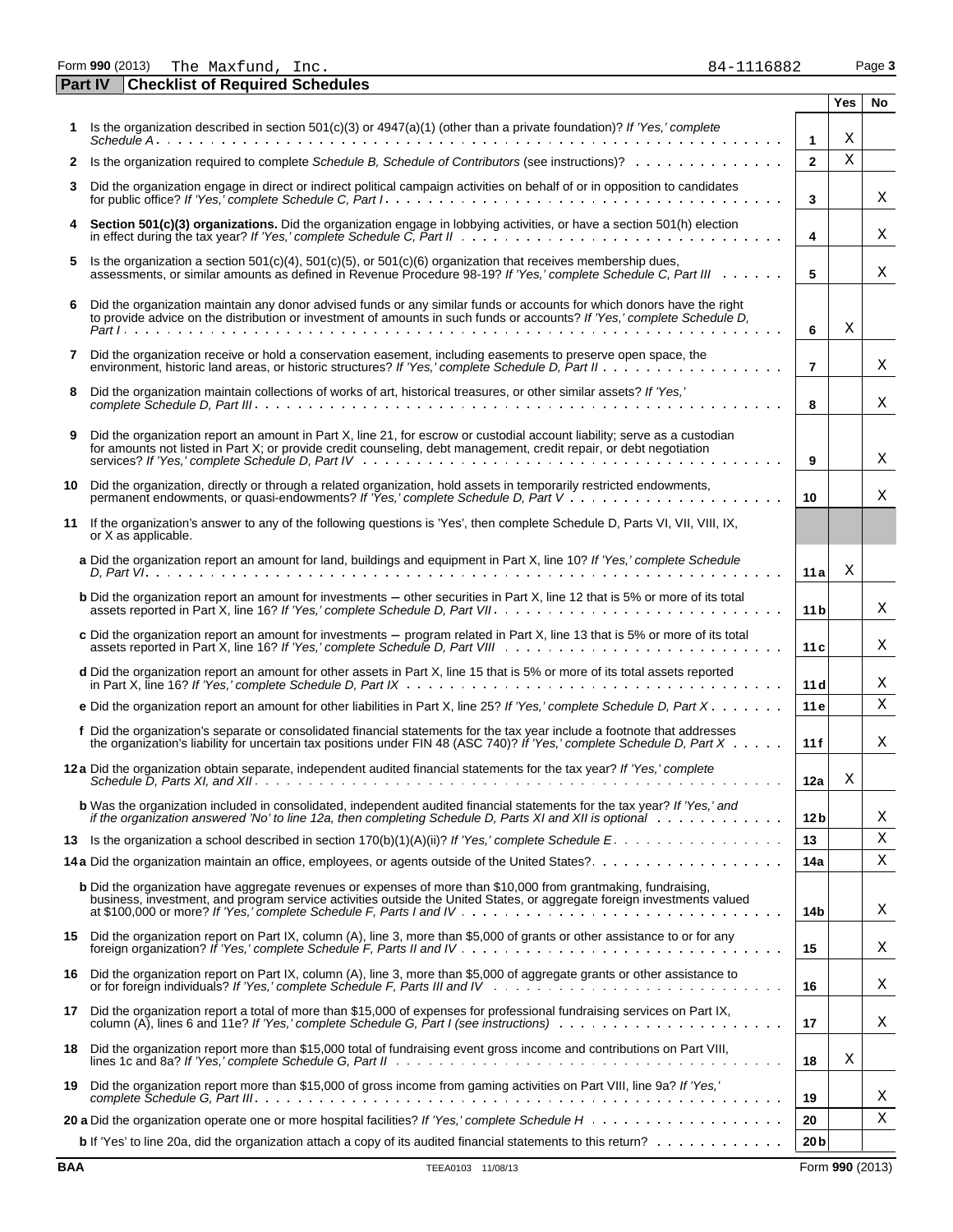|            | 21 Did the organization report more than \$5,000 of grants or other assistance to any domestic organizations or                                                                                                                                                   | 21              |                 | Χ |
|------------|-------------------------------------------------------------------------------------------------------------------------------------------------------------------------------------------------------------------------------------------------------------------|-----------------|-----------------|---|
| 22         | Did the organization report more than \$5,000 of grants or other assistance to individuals in the United States on Part                                                                                                                                           |                 |                 |   |
|            | IX, column (A), line 2? If 'Yes,' complete Schedule I, Parts I and III $\ldots \ldots \ldots \ldots \ldots \ldots \ldots \ldots \ldots \ldots \ldots \ldots$                                                                                                      | 22              |                 | Χ |
| 23         | Did the organization answer 'Yes' to Part VII, Section A, line 3, 4, or 5 about compensation of the organization's current<br>and former officers, directors, trustees, key employees, and highest compensated employees? If 'Yes,' complete                      | 23              |                 | X |
|            | 24 a Did the organization have a tax-exempt bond issue with an outstanding principal amount of more than \$100,000 as of<br>the last day of the year, that was issued after December 31, 2002? If 'Yes,' answer lines 24b through 24d and                         | 24a             |                 | Χ |
|            | <b>b</b> Did the organization invest any proceeds of tax-exempt bonds beyond a temporary period exception? $\ldots \ldots \ldots \ldots$                                                                                                                          | 24 <sub>b</sub> |                 |   |
|            | c Did the organization maintain an escrow account other than a refunding escrow at any time during the year to defease                                                                                                                                            | 24c             |                 |   |
|            | d Did the organization act as an 'on behalf of' issuer for bonds outstanding at any time during the year?                                                                                                                                                         | 24d             |                 |   |
|            | 25 a Section 501(c)(3) and 501(c)(4) organizations. Did the organization engage in an excess benefit transaction with a                                                                                                                                           | 25a             |                 | Χ |
|            | b Is the organization aware that it engaged in an excess benefit transaction with a disqualified person in a prior year, and<br>that the transaction has not been reported on any of the organization's prior Forms 990 or 990-EZ? If 'Yes,' complete             | 25 <sub>b</sub> |                 | Χ |
| 26         | Did the organization report any amount on Part X, line 5, 6, or 22 for receivables from or payables to any current or<br>former officers, directors, trustees, key employees, highest compensated employees, or disqualified persons?                             | 26              |                 | Χ |
| 27         | Did the organization provide a grant or other assistance to an officer, director, trustee, key employee, substantial<br>contributor or employee thereof, a grant selection committee member, or to a 35% controlled entity or family member                       | 27              |                 | Χ |
| 28         | Was the organization a party to a business transaction with one of the following parties (see Schedule L, Part IV<br>instructions for applicable filing thresholds, conditions, and exceptions):                                                                  |                 |                 |   |
|            | a A current or former officer, director, trustee, or key employee? If 'Yes,' complete Schedule L, Part IV                                                                                                                                                         | 28a             |                 | Χ |
|            | <b>b</b> A family member of a current or former officer, director, trustee, or key employee? If 'Yes,' complete                                                                                                                                                   | 28 <sub>b</sub> |                 | Χ |
|            | $c$ An entity of which a current or former officer, director, trustee, or key employee (or a family member thereof) was an                                                                                                                                        | 28c             |                 | Χ |
| 29         | Did the organization receive more than \$25,000 in non-cash contributions? If 'Yes,' complete Schedule M                                                                                                                                                          | 29              | X               |   |
| 30         | Did the organization receive contributions of art, historical treasures, or other similar assets, or qualified conservation                                                                                                                                       | 30              |                 | Χ |
| 31         | Did the organization liquidate, terminate, or dissolve and cease operations? If 'Yes,' complete Schedule N, Part I                                                                                                                                                | 31              |                 | X |
| 32         | Did the organization sell, exchange, dispose of, or transfer more than 25% of its net assets? If 'Yes,' complete                                                                                                                                                  | 32              |                 | Χ |
| 33         | Did the organization own 100% of an entity disregarded as separate from the organization under Regulations sections<br>301.7701-2 and 301.7701-3? If 'Yes,' complete Schedule R, Part $1, \ldots, \ldots, \ldots, \ldots, \ldots, \ldots, \ldots, \ldots, \ldots$ | 33              |                 | Χ |
| 34         | Was the organization related to any tax-exempt or taxable entity? If 'Yes,' complete Schedule R, Parts II, III, IV,                                                                                                                                               | 34              |                 | Χ |
|            | 35 a Did the organization have a controlled entity within the meaning of section $512(b)(13)? \ldots \ldots \ldots \ldots \ldots \ldots$                                                                                                                          | 35a             |                 | X |
|            | b If 'Yes' to line 35a, did the organization receive any payment from or engage in any transaction with a controlled                                                                                                                                              | 35 <sub>b</sub> |                 | Χ |
| 36         | Section 501(c)(3) organizations. Did the organization make any transfers to an exempt non-charitable related<br>organization? If 'Yes,' complete Schedule R, Part V, line 2                                                                                       | 36              |                 | Χ |
| 37         | Did the organization conduct more than 5% of its activities through an entity that is not a related organization and that is<br>treated as a partnership for federal income tax purposes? If 'Yes,' complete Schedule R, Part VI                                  | 37              |                 | Χ |
| 38         | Did the organization complete Schedule O and provide explanations in Schedule O for Part VI, lines 11b and 19?                                                                                                                                                    | 38              | Χ               |   |
| <b>BAA</b> |                                                                                                                                                                                                                                                                   |                 | Form 990 (2013) |   |

|  | 84-1116882 |  |
|--|------------|--|
|  |            |  |

**Yes No**

Form **990** (2013) Page **4** The Maxfund, Inc. 84-1116882

**Part IV Checklist of Required Schedules** *(continued)*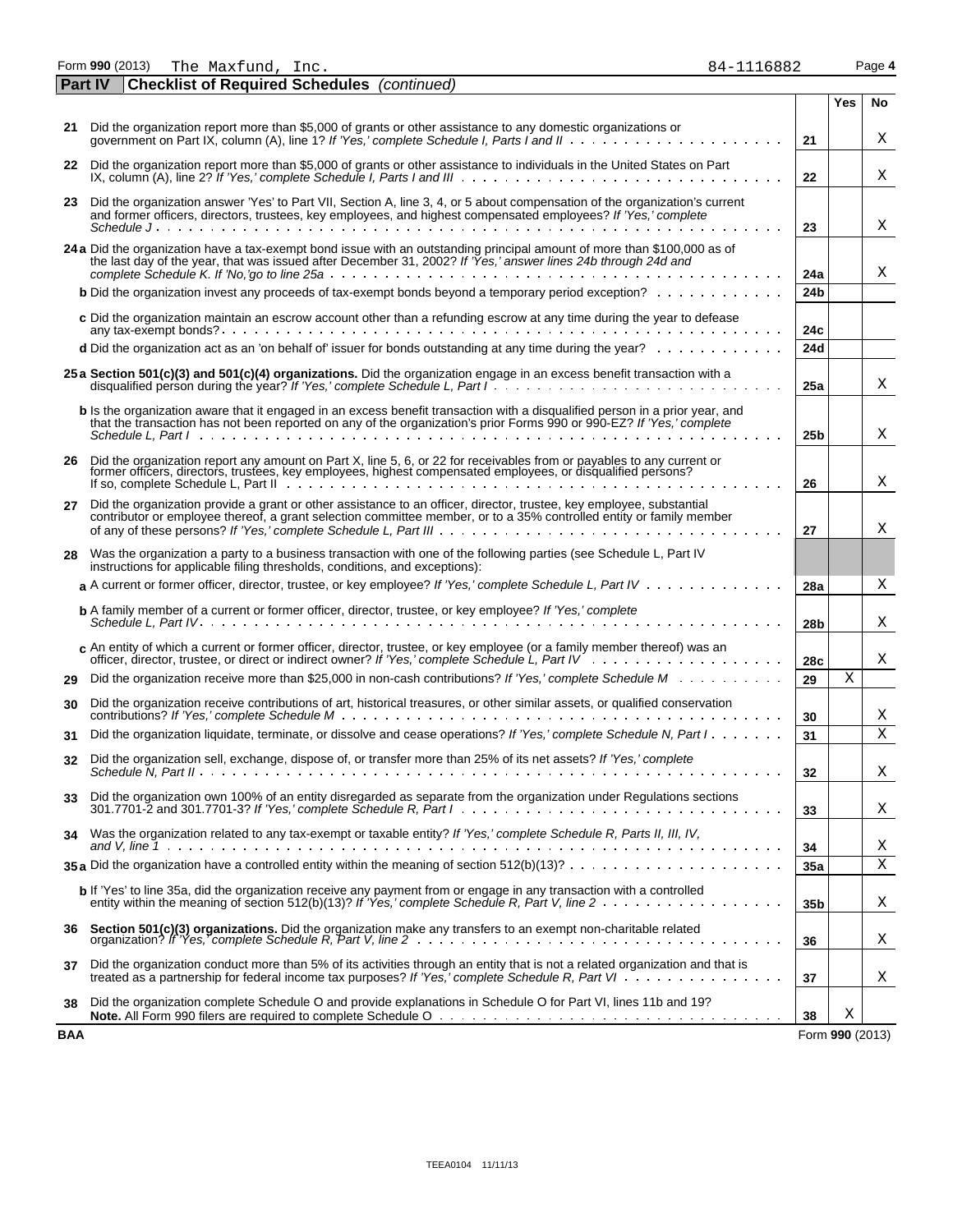|            | Form 990 (2013)                                                                                                                                                                                                                    | The Maxfund, Inc.                                                |  |  |                   |  |                 |                | 84-1116882 |          |                |                 | Page 5 |
|------------|------------------------------------------------------------------------------------------------------------------------------------------------------------------------------------------------------------------------------------|------------------------------------------------------------------|--|--|-------------------|--|-----------------|----------------|------------|----------|----------------|-----------------|--------|
|            | Part V                                                                                                                                                                                                                             | <b>Statements Regarding Other IRS Filings and Tax Compliance</b> |  |  |                   |  |                 |                |            |          |                |                 |        |
|            |                                                                                                                                                                                                                                    |                                                                  |  |  |                   |  |                 |                |            |          |                |                 | X      |
|            |                                                                                                                                                                                                                                    |                                                                  |  |  |                   |  |                 |                |            |          |                | Yes             | No     |
|            | 1 a Enter the number reported in Box 3 of Form 1096. Enter -0- if not applicable                                                                                                                                                   |                                                                  |  |  |                   |  |                 | 1 al           |            | 0        |                |                 |        |
|            | <b>b</b> Enter the number of Forms W-2G included in line 1a. Enter -0- if not applicable                                                                                                                                           |                                                                  |  |  |                   |  |                 | 1 <sub>b</sub> |            | $\Omega$ |                |                 |        |
|            | c Did the organization comply with backup withholding rules for reportable payments to vendors and reportable gaming                                                                                                               |                                                                  |  |  |                   |  |                 |                |            |          | 1 <sub>c</sub> | Χ               |        |
|            |                                                                                                                                                                                                                                    |                                                                  |  |  |                   |  |                 |                |            |          |                |                 |        |
|            | 2 a Enter the number of employees reported on Form W-3, Transmittal of Wage and Tax Statements, filed for the calendar year ending with or within the year covered by this return                                                  |                                                                  |  |  |                   |  |                 | 2a             |            | 64       |                |                 |        |
|            | <b>b</b> If at least one is reported on line 2a, did the organization file all required federal employment tax returns?                                                                                                            |                                                                  |  |  |                   |  |                 |                |            |          | 2 <sub>b</sub> | Χ               |        |
|            | Note. If the sum of lines 1a and 2a is greater than 250, you may be required to e-file (see instructions)                                                                                                                          |                                                                  |  |  |                   |  |                 |                |            |          |                |                 |        |
|            | 3 a Did the organization have unrelated business gross income of \$1,000 or more during the year?                                                                                                                                  |                                                                  |  |  |                   |  |                 |                |            |          | 3a             |                 | Χ      |
|            |                                                                                                                                                                                                                                    |                                                                  |  |  |                   |  |                 |                |            |          | 3 <sub>b</sub> |                 |        |
|            | 4 a At any time during the calendar year, did the organization have an interest in, or a signature or other authority over, a financial account in a foreign country (such as a bank account, securities account, or other fin     |                                                                  |  |  |                   |  |                 |                |            |          | 4 a            |                 | Χ      |
|            | <b>b</b> If 'Yes,' enter the name of the foreign country: ►                                                                                                                                                                        |                                                                  |  |  |                   |  |                 |                |            |          |                |                 |        |
|            | See instructions for filing requirements for Form TD F 90-22.1, Report of Foreign Bank and Financial Accounts.                                                                                                                     |                                                                  |  |  |                   |  |                 |                |            |          |                |                 |        |
|            | 5 a Was the organization a party to a prohibited tax shelter transaction at any time during the tax year?                                                                                                                          |                                                                  |  |  |                   |  |                 |                |            |          | 5 a            |                 | Χ      |
|            | <b>b</b> Did any taxable party notify the organization that it was or is a party to a prohibited tax shelter transaction?                                                                                                          |                                                                  |  |  |                   |  |                 |                |            |          | 5 <sub>b</sub> |                 | Χ      |
|            |                                                                                                                                                                                                                                    |                                                                  |  |  |                   |  |                 |                |            |          | 5 c            |                 |        |
|            | 6 a Does the organization have annual gross receipts that are normally greater than \$100,000, and did the organization solicit any contributions that were not tax deductible as charitable contributions?<br>                    |                                                                  |  |  |                   |  |                 |                |            |          | 6a             |                 | Χ      |
|            | b If 'Yes,' did the organization include with every solicitation an express statement that such contributions or gifts were                                                                                                        |                                                                  |  |  |                   |  |                 |                |            |          |                |                 |        |
|            | not tax deductible? $\cdots$ $\cdots$ $\cdots$ $\cdots$ $\cdots$ $\cdots$ $\cdots$ $\cdots$ $\cdots$ $\cdots$ $\cdots$                                                                                                             |                                                                  |  |  |                   |  |                 |                |            |          | 6b             |                 |        |
|            | 7 Organizations that may receive deductible contributions under section 170(c).                                                                                                                                                    |                                                                  |  |  |                   |  |                 |                |            |          |                |                 |        |
|            | a Did the organization receive a payment in excess of \$75 made partly as a contribution and partly for goods and                                                                                                                  |                                                                  |  |  |                   |  |                 |                |            |          | 7a             | Χ               |        |
|            | <b>b</b> If 'Yes,' did the organization notify the donor of the value of the goods or services provided?                                                                                                                           |                                                                  |  |  |                   |  |                 |                |            |          | 7 <sub>b</sub> | Χ               |        |
|            | c Did the organization sell, exchange, or otherwise dispose of tangible personal property for which it was required to file<br>Form 8282?                                                                                          |                                                                  |  |  |                   |  |                 |                |            |          | 7с             |                 | Χ      |
|            | <b>d</b> If 'Yes,' indicate the number of Forms 8282 filed during the year $\ldots \ldots \ldots \ldots \ldots$                                                                                                                    |                                                                  |  |  |                   |  |                 | 7 d            |            |          |                |                 |        |
|            | e Did the organization receive any funds, directly or indirectly, to pay premiums on a personal benefit contract?                                                                                                                  |                                                                  |  |  |                   |  |                 |                |            |          | <b>7e</b>      |                 | Χ      |
|            | f Did the organization, during the year, pay premiums, directly or indirectly, on a personal benefit contract?                                                                                                                     |                                                                  |  |  |                   |  |                 |                |            |          | 7f             |                 | Χ      |
|            | g If the organization received a contribution of qualified intellectual property, did the organization file Form 8899                                                                                                              |                                                                  |  |  |                   |  |                 |                |            |          | 7 g            |                 |        |
|            | h If the organization received a contribution of cars, boats, airplanes, or other vehicles, did the organization file a<br>Form $1098 - C$ ?                                                                                       |                                                                  |  |  |                   |  |                 |                |            |          | 7 h            |                 |        |
|            |                                                                                                                                                                                                                                    |                                                                  |  |  |                   |  |                 |                |            |          |                |                 |        |
|            | Sponsoring organizations maintaining donor advised funds and section 509(a)(3) supporting organizations. Did the<br>supporting organization, or a donor advised fund maintained by a sponsoring organization, have excess business |                                                                  |  |  |                   |  |                 |                |            |          | 8              |                 | Χ      |
| 9          | Sponsoring organizations maintaining donor advised funds.                                                                                                                                                                          |                                                                  |  |  |                   |  |                 |                |            |          |                |                 |        |
|            |                                                                                                                                                                                                                                    |                                                                  |  |  |                   |  |                 |                |            |          | 9а             |                 | Χ      |
|            |                                                                                                                                                                                                                                    |                                                                  |  |  |                   |  |                 |                |            |          | 9 b            |                 | Χ      |
|            | 10 Section 501(c)(7) organizations. Enter:                                                                                                                                                                                         |                                                                  |  |  |                   |  |                 |                |            |          |                |                 |        |
|            | a Initiation fees and capital contributions included on Part VIII, line 12.                                                                                                                                                        |                                                                  |  |  |                   |  | 10 a            |                |            |          |                |                 |        |
|            | <b>b</b> Gross receipts, included on Form 990, Part VIII, line 12, for public use of club facilities                                                                                                                               |                                                                  |  |  |                   |  | 10 <sub>b</sub> |                |            |          |                |                 |        |
| 11         | Section 501(c)(12) organizations. Enter:                                                                                                                                                                                           |                                                                  |  |  |                   |  |                 |                |            |          |                |                 |        |
|            |                                                                                                                                                                                                                                    |                                                                  |  |  |                   |  | 11a             |                |            |          |                |                 |        |
|            | <b>b</b> Gross income from other sources (Do not net amounts due or paid to other sources                                                                                                                                          |                                                                  |  |  |                   |  |                 |                |            |          |                |                 |        |
|            | against amounts due or received from them.). $\ldots$ . $\ldots$ . $\ldots$ . $\ldots$                                                                                                                                             |                                                                  |  |  |                   |  | 11 <sub>b</sub> |                |            |          |                |                 |        |
|            | 12a Section 4947(a)(1) non-exempt charitable trusts. Is the organization filing Form 990 in lieu of Form 1041?                                                                                                                     |                                                                  |  |  |                   |  |                 |                |            |          | 12a            |                 |        |
|            | <b>b</b> If 'Yes,' enter the amount of tax-exempt interest received or accrued during the year                                                                                                                                     |                                                                  |  |  |                   |  | 12 <sub>b</sub> |                |            |          |                |                 |        |
|            | 13 Section 501(c)(29) qualified nonprofit health insurance issuers.                                                                                                                                                                |                                                                  |  |  |                   |  |                 |                |            |          |                |                 |        |
|            | Note. See the instructions for additional information the organization must report on Schedule O.                                                                                                                                  |                                                                  |  |  |                   |  |                 |                |            |          | 13a            |                 |        |
|            | <b>b</b> Enter the amount of reserves the organization is required to maintain by the states in                                                                                                                                    |                                                                  |  |  |                   |  |                 |                |            |          |                |                 |        |
|            |                                                                                                                                                                                                                                    |                                                                  |  |  |                   |  | 13 <sub>b</sub> |                |            |          |                |                 |        |
|            |                                                                                                                                                                                                                                    |                                                                  |  |  |                   |  | 13c             |                |            |          |                |                 |        |
|            |                                                                                                                                                                                                                                    |                                                                  |  |  |                   |  |                 |                |            |          | 14 a           |                 | Χ      |
|            | b If 'Yes,' has it filed a Form 720 to report these payments? If 'No,' provide an explanation in Schedule O                                                                                                                        |                                                                  |  |  |                   |  |                 |                |            |          | 14 bl          |                 |        |
| <b>BAA</b> |                                                                                                                                                                                                                                    |                                                                  |  |  | TEEA0105 07/02/13 |  |                 |                |            |          |                | Form 990 (2013) |        |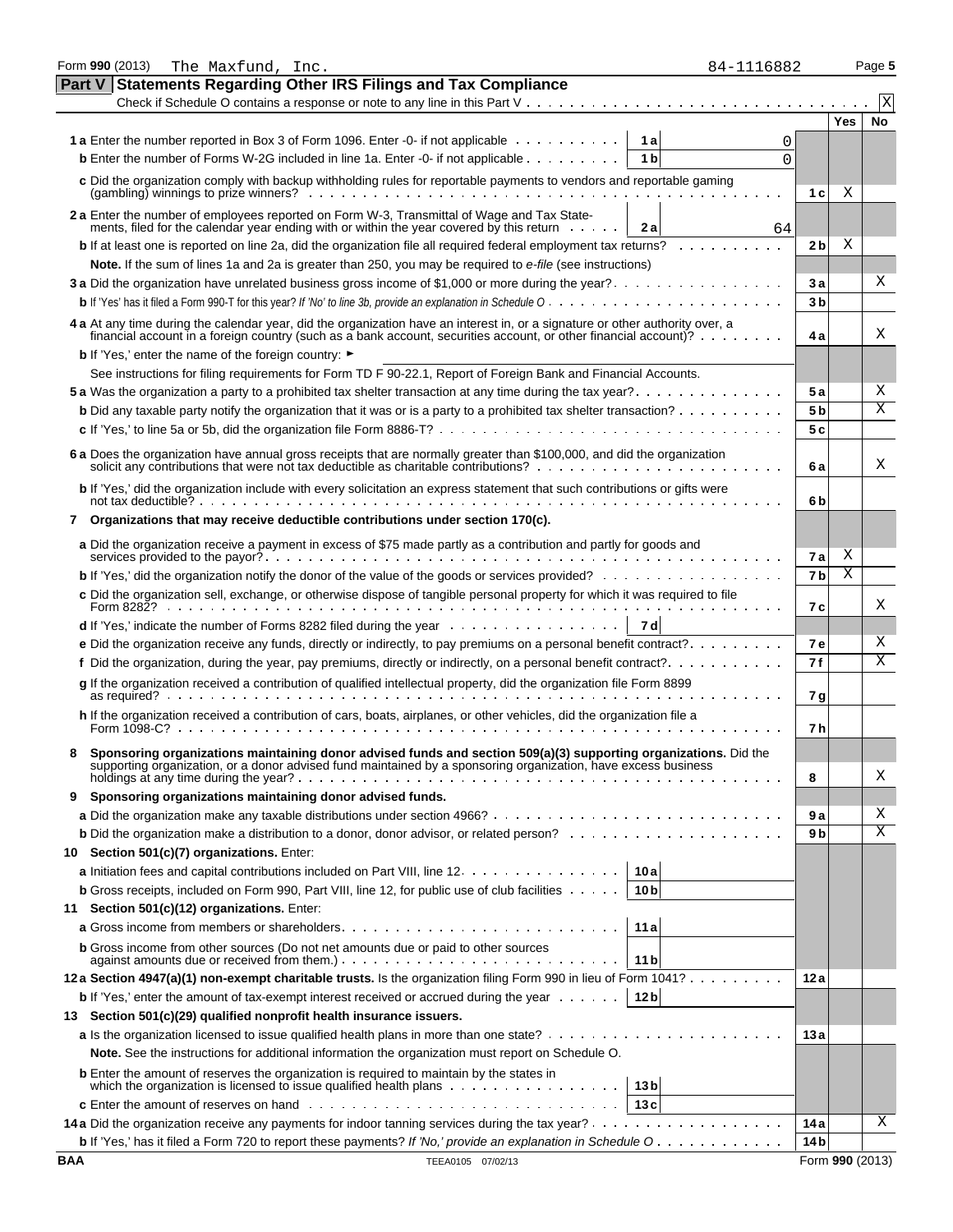| <b>Part VI</b>                                                                                                                                                                                                                             | Governance, Management and Disclosure For each 'Yes' response to lines 2 through 7b below, and for<br>a 'No' response to line 8a, 8b, or 10b below, describe the circumstances, processes, or changes in                                                                                                                  |                  |                 |              |  |  |  |  |
|--------------------------------------------------------------------------------------------------------------------------------------------------------------------------------------------------------------------------------------------|---------------------------------------------------------------------------------------------------------------------------------------------------------------------------------------------------------------------------------------------------------------------------------------------------------------------------|------------------|-----------------|--------------|--|--|--|--|
|                                                                                                                                                                                                                                            | Schedule O. See instructions.                                                                                                                                                                                                                                                                                             |                  |                 | $\mathbf{x}$ |  |  |  |  |
|                                                                                                                                                                                                                                            | <b>Section A. Governing Body and Management</b>                                                                                                                                                                                                                                                                           |                  |                 |              |  |  |  |  |
|                                                                                                                                                                                                                                            |                                                                                                                                                                                                                                                                                                                           |                  | <b>Yes</b>      | No           |  |  |  |  |
|                                                                                                                                                                                                                                            | 1 a Enter the number of voting members of the governing body at the end of the tax year<br>1 a<br>If there are material differences in voting rights among members<br>of the governing body, or if the governing body delegated broad<br>authority to an executive committee or similar committee, explain in Schedule O. |                  |                 |              |  |  |  |  |
|                                                                                                                                                                                                                                            | <b>b</b> Enter the number of voting members included in line 1a, above, who are independent<br>1 b<br>Did any officer, director, trustee, or key employee have a family relationship or a business relationship with any other                                                                                            | $\mathbf{2}$     | Χ               |              |  |  |  |  |
| 3                                                                                                                                                                                                                                          | Did the organization delegate control over management duties customarily performed by or under the direct supervision<br>of officers, directors or trustees, or key employees to a management company or other person?                                                                                                    | 3                |                 | X            |  |  |  |  |
| 4                                                                                                                                                                                                                                          | Did the organization make any significant changes to its governing documents                                                                                                                                                                                                                                              | 4                |                 | X            |  |  |  |  |
| Did the organization become aware during the year of a significant diversion of the organization's assets?<br>5<br>7 a Did the organization have members, stockholders, or other persons who had the power to elect or appoint one or more |                                                                                                                                                                                                                                                                                                                           |                  |                 |              |  |  |  |  |
|                                                                                                                                                                                                                                            | <b>b</b> Are any governance decisions of the organization reserved to (or subject to approval by) members,                                                                                                                                                                                                                | 7b               | X               |              |  |  |  |  |
| 8                                                                                                                                                                                                                                          | Did the organization contemporaneously document the meetings held or written actions undertaken during the year by<br>the following:                                                                                                                                                                                      |                  |                 |              |  |  |  |  |
|                                                                                                                                                                                                                                            |                                                                                                                                                                                                                                                                                                                           | 8а               | Χ               |              |  |  |  |  |
| 9.                                                                                                                                                                                                                                         | Is there any officer, director, trustee, or key employee listed in Part VII, Section A, who cannot be reached at the                                                                                                                                                                                                      | 8 b              | Χ               |              |  |  |  |  |
|                                                                                                                                                                                                                                            |                                                                                                                                                                                                                                                                                                                           | 9                |                 | Χ            |  |  |  |  |
|                                                                                                                                                                                                                                            | Section B. Policies (This Section B requests information about policies not required by the Internal Revenue Code.                                                                                                                                                                                                        |                  |                 |              |  |  |  |  |
|                                                                                                                                                                                                                                            | b If 'Yes,' did the organization have written policies and procedures governing the activities of such chapters, affiliates, and branches to ensure their                                                                                                                                                                 | 10a              | Yes             | No<br>Χ      |  |  |  |  |
|                                                                                                                                                                                                                                            |                                                                                                                                                                                                                                                                                                                           | 10 <sub>b</sub>  |                 |              |  |  |  |  |
|                                                                                                                                                                                                                                            |                                                                                                                                                                                                                                                                                                                           | 11a              | Χ               |              |  |  |  |  |
|                                                                                                                                                                                                                                            | <b>b</b> Describe in Schedule O the process, if any, used by the organization to review this Form 990.                                                                                                                                                                                                                    |                  |                 |              |  |  |  |  |
|                                                                                                                                                                                                                                            | b Were officers, directors, or trustees, and key employees required to disclose annually interests that could give rise                                                                                                                                                                                                   | 12a              | Χ               |              |  |  |  |  |
|                                                                                                                                                                                                                                            | c Did the organization regularly and consistently monitor and enforce compliance with the policy? If 'Yes,' describe in                                                                                                                                                                                                   | 12 <sub>b</sub>  | Χ               |              |  |  |  |  |
|                                                                                                                                                                                                                                            |                                                                                                                                                                                                                                                                                                                           | 12c              | Χ<br>Χ          |              |  |  |  |  |
| 13<br>14                                                                                                                                                                                                                                   |                                                                                                                                                                                                                                                                                                                           | 13<br>14         | Χ               |              |  |  |  |  |
| 15                                                                                                                                                                                                                                         | Did the process for determining compensation of the following persons include a review and approval by independent<br>persons, comparability data, and contemporaneous substantiation of the deliberation and decision?                                                                                                   |                  |                 |              |  |  |  |  |
|                                                                                                                                                                                                                                            |                                                                                                                                                                                                                                                                                                                           | 15a              | Χ               |              |  |  |  |  |
|                                                                                                                                                                                                                                            |                                                                                                                                                                                                                                                                                                                           | 15 <sub>b</sub>  | Χ               |              |  |  |  |  |
|                                                                                                                                                                                                                                            | If 'Yes' to line 15a or 15b, describe the process in Schedule O. (See instructions.)                                                                                                                                                                                                                                      |                  |                 |              |  |  |  |  |
|                                                                                                                                                                                                                                            | 16a Did the organization invest in, contribute assets to, or participate in a joint venture or similar arrangement with a                                                                                                                                                                                                 | 16 a             |                 | Χ            |  |  |  |  |
|                                                                                                                                                                                                                                            | b If 'Yes,' did the organization follow a written policy or procedure requiring the organization to evaluate its<br>participation in joint venture arrangements under applicable federal tax law, and taken steps to safeguard the                                                                                        | 16 <sub>b</sub>  |                 |              |  |  |  |  |
|                                                                                                                                                                                                                                            | <b>Section C. Disclosure</b>                                                                                                                                                                                                                                                                                              |                  |                 |              |  |  |  |  |
| 17                                                                                                                                                                                                                                         | List the states with which a copy of this Form 990 is required to be filed ►<br>Colorado                                                                                                                                                                                                                                  |                  |                 |              |  |  |  |  |
| 18                                                                                                                                                                                                                                         | Section 6104 requires an organization to make its Forms 1023 (or 1024 if applicable), 990, and 990-T (501(c)(3)s only) available for public<br>inspection. Indicate how you make these available. Check all that apply.<br>Other (explain in Schedule O)<br>Another's website                                             |                  |                 |              |  |  |  |  |
| 19                                                                                                                                                                                                                                         | X Upon request<br>Own website<br>X<br>Describe in Schedule O whether (and if so, how) the organization makes its governing documents, conflict of interest policy, and financial statements available to                                                                                                                  |                  |                 |              |  |  |  |  |
| 20                                                                                                                                                                                                                                         | the public during the tax year.<br>State the name, physical address, and telephone number of the person who possesses the books and records of the organization:                                                                                                                                                          |                  |                 |              |  |  |  |  |
| BAA                                                                                                                                                                                                                                        | the organization<br>1025 Galapago Street Denver, CO 80204<br>TEEA0106 07/02/13                                                                                                                                                                                                                                            | $(303)$ 594-4917 | Form 990 (2013) |              |  |  |  |  |
|                                                                                                                                                                                                                                            |                                                                                                                                                                                                                                                                                                                           |                  |                 |              |  |  |  |  |

Form **990** (2013) Page **6** The Maxfund, Inc. 84-1116882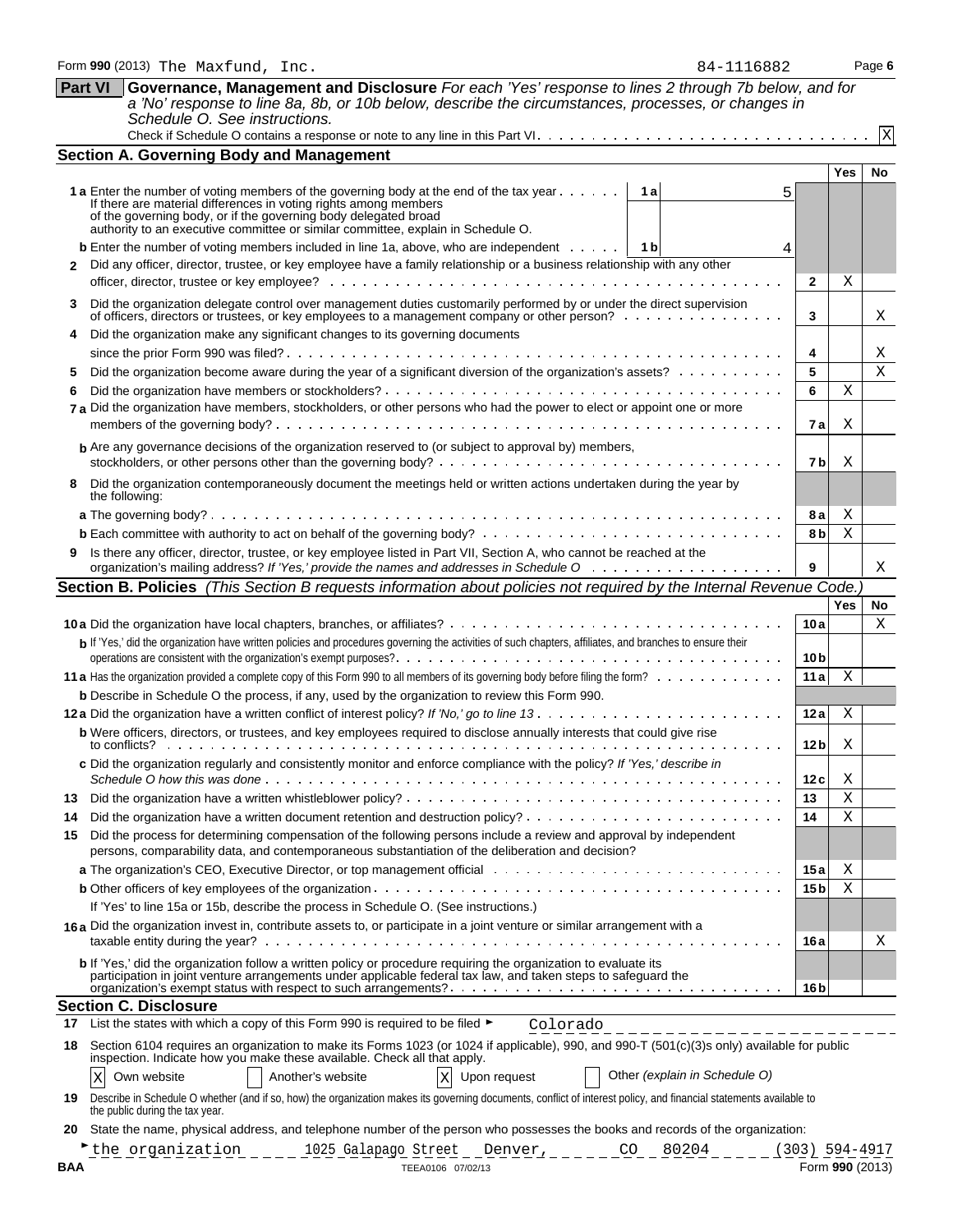| Form 990 (2013)<br>The Maxfund, Inc.                                                                                                                                                                                                                                                                       | 84-1116882                                                                                                | Page 7 |  |  |  |  |  |  |
|------------------------------------------------------------------------------------------------------------------------------------------------------------------------------------------------------------------------------------------------------------------------------------------------------------|-----------------------------------------------------------------------------------------------------------|--------|--|--|--|--|--|--|
| <b>Independent Contractors</b>                                                                                                                                                                                                                                                                             | Part VII Compensation of Officers, Directors, Trustees, Key Employees, Highest Compensated Employees, and |        |  |  |  |  |  |  |
|                                                                                                                                                                                                                                                                                                            |                                                                                                           |        |  |  |  |  |  |  |
| Section A. Officers, Directors, Trustees, Key Employees, and Highest Compensated Employees                                                                                                                                                                                                                 |                                                                                                           |        |  |  |  |  |  |  |
| 1 a Complete this table for all persons required to be listed. Report compensation for the calendar year ending with or within the<br>organization's tax year.<br>• List all of the organization's current officers, directors, trustees (whether individuals or organizations), regardless of amount of   |                                                                                                           |        |  |  |  |  |  |  |
| compensation. Enter -0- in columns $(D)$ , $(E)$ , and $(F)$ if no compensation was paid.<br>• List all of the organization's current key employees, if any. See instructions for definition of 'key employee.'                                                                                            |                                                                                                           |        |  |  |  |  |  |  |
| • List the organization's five current highest compensated employees (other than an officer, director, trustee, or key employee)<br>who received reportable compensation (Box 5 of Form W-2 and/or Box 7 of Form 1099-MISC) of more than \$100,000 from the<br>organization and any related organizations. |                                                                                                           |        |  |  |  |  |  |  |
| $\bullet$ List all of the erganization's <b>former</b> efficers, less employees, and bighest compensated employees who received more than \$100,000                                                                                                                                                        |                                                                                                           |        |  |  |  |  |  |  |

? List all of the organization's **former** officers, key employees, and highest compensated employees who received more than \$100,000 of reportable compensation from the organization and any related organizations.

? List all of the organization's **former directors or trustees** that received, in the capacity as a former director or trustee of the organization, more than \$10,000 of reportable compensation from the organization and any related organizations.

List persons in the following order: individual trustees or directors; institutional trustees; officers; key employees; highest compensated employees; and former such persons.

Check this box if neither the organization nor any related organization compensated any current officer, director, or trustee.

|                                                                                                                               |                                                                                          | (C)                               |                      |         |                   |                                                                                                          |        |                                        |                                          |                                                                          |
|-------------------------------------------------------------------------------------------------------------------------------|------------------------------------------------------------------------------------------|-----------------------------------|----------------------|---------|-------------------|----------------------------------------------------------------------------------------------------------|--------|----------------------------------------|------------------------------------------|--------------------------------------------------------------------------|
| (A)<br>Name and Title                                                                                                         | (B)<br>Average<br>hours per                                                              |                                   |                      |         |                   | Position (do not check more than<br>one box, unless person is both an<br>officer and a director/trustee) |        | (D)<br>Reportable<br>compensation from | (E)<br>Reportable<br>compensation from   | (F)<br>Estimated<br>amount of other                                      |
|                                                                                                                               | week (list<br>any hours<br>for related<br>organiza-<br>tions<br>below<br>dotted<br>line) | Individual trustee<br>or director | nstitutional trustee | Officer | ङ्क<br>y employee | Highest compensated<br>employee                                                                          | Former | the organization<br>(W-2/1099-MISC)    | related organizations<br>(W-2/1099-MISC) | compensation<br>from the<br>organization<br>and related<br>organizations |
| <u>(1) ELIZABETH GRICE</u>                                                                                                    | 15.00                                                                                    |                                   |                      |         |                   |                                                                                                          |        |                                        |                                          |                                                                          |
| PRES./TREASURER                                                                                                               |                                                                                          |                                   |                      | Χ       |                   |                                                                                                          |        | $\Omega$ .                             | $\mathbf 0$ .                            | $\boldsymbol{0}$ .                                                       |
| (2) Tami Tanoue<br>SECRETARY                                                                                                  | 15.00                                                                                    |                                   |                      | Χ       |                   |                                                                                                          |        | $0$ .                                  | $\mathbf 0$ .                            | $\mathbf 0$ .                                                            |
| (3) DR. WILLIAM SURO<br>VICE PRESIDENT                                                                                        | 15.00                                                                                    |                                   |                      | X       |                   |                                                                                                          |        | 27,370.                                | $0$ .                                    | $\mathbf 0$ .                                                            |
| (4) NANCI SURO<br>EXECUTIVE DIRECTOR                                                                                          | 40.00                                                                                    |                                   |                      |         | Χ                 |                                                                                                          |        | 93,868.                                | 0.                                       | $\mathsf 0$ .                                                            |
| (5) Ruth Garcia<br><b>DIRECTOR</b>                                                                                            | 15.00                                                                                    |                                   | X                    |         |                   |                                                                                                          |        | 0.                                     | 0.                                       | $0$ .                                                                    |
| (6) JAN ECKHARDT<br>$- - - - - - -$<br>DIRECTOR                                                                               | 15.00                                                                                    |                                   |                      | Χ       |                   |                                                                                                          |        | 0.                                     | 0.                                       | $0$ .                                                                    |
| (7)<br>_____________________                                                                                                  |                                                                                          |                                   |                      |         |                   |                                                                                                          |        |                                        |                                          |                                                                          |
| $-\frac{(8)}{8}$ - - - - - - - - - - - - - -                                                                                  |                                                                                          |                                   |                      |         |                   |                                                                                                          |        |                                        |                                          |                                                                          |
| <u> 9) ---------------</u>                                                                                                    |                                                                                          |                                   |                      |         |                   |                                                                                                          |        |                                        |                                          |                                                                          |
|                                                                                                                               |                                                                                          |                                   |                      |         |                   |                                                                                                          |        |                                        |                                          |                                                                          |
| (11)                                                                                                                          |                                                                                          |                                   |                      |         |                   |                                                                                                          |        |                                        |                                          |                                                                          |
| (12)                                                                                                                          |                                                                                          |                                   |                      |         |                   |                                                                                                          |        |                                        |                                          |                                                                          |
| (13)<br><u> a de la partida de la partida de la partida de la partida de la partida de la partida de la partida de la par</u> |                                                                                          |                                   |                      |         |                   |                                                                                                          |        |                                        |                                          |                                                                          |
| (14)                                                                                                                          |                                                                                          |                                   |                      |         |                   |                                                                                                          |        |                                        |                                          |                                                                          |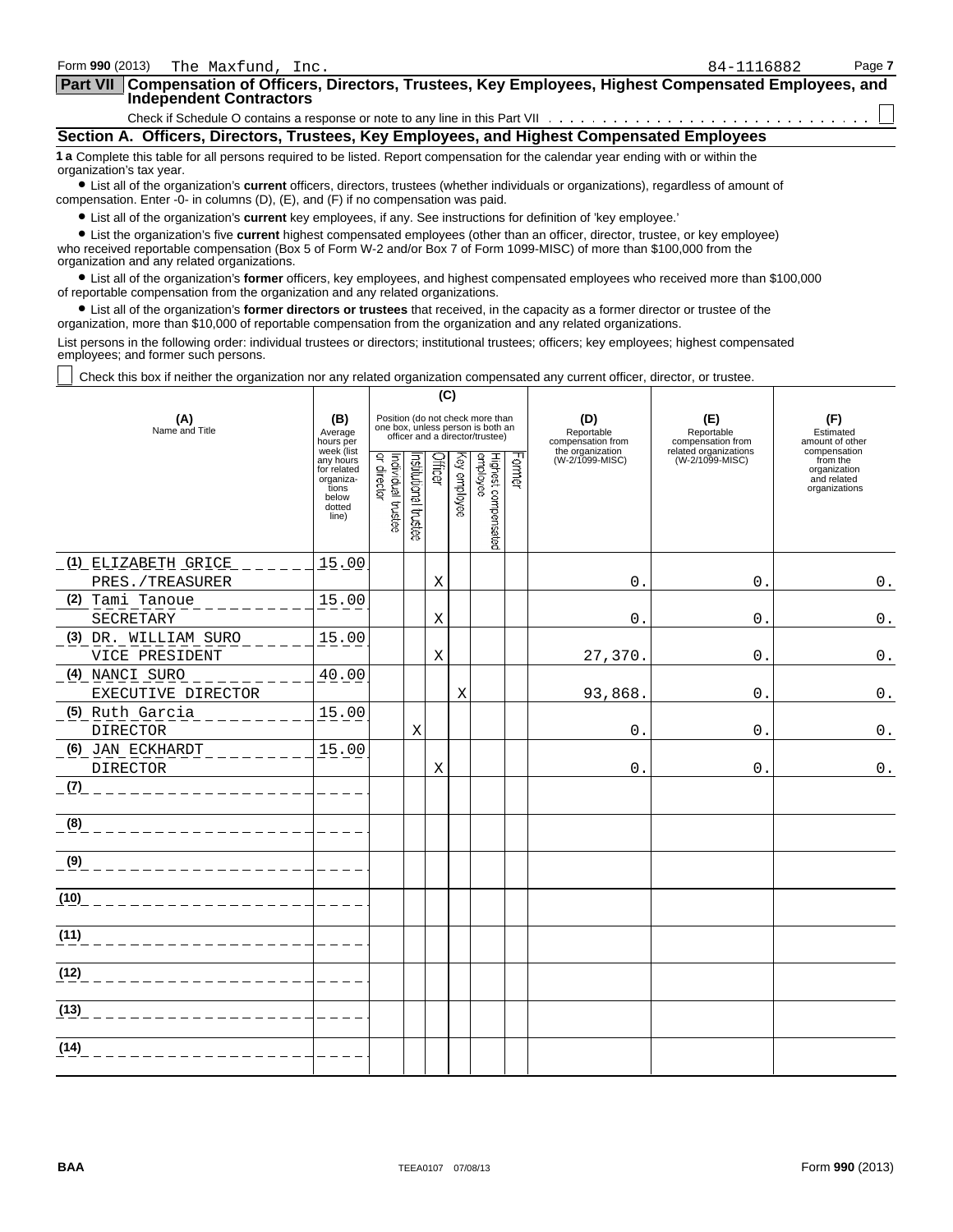|            | Part VII Section A. Officers, Directors, Trustees, Key Employees, and Highest Compensated Employees (continued)                                                                                                                                        |                                                                                         |                                  |                      |         |              |                                                                                                 |       |                                        |                                          |                                                     |                                                          |    |
|------------|--------------------------------------------------------------------------------------------------------------------------------------------------------------------------------------------------------------------------------------------------------|-----------------------------------------------------------------------------------------|----------------------------------|----------------------|---------|--------------|-------------------------------------------------------------------------------------------------|-------|----------------------------------------|------------------------------------------|-----------------------------------------------------|----------------------------------------------------------|----|
|            | (A)<br>Name and title                                                                                                                                                                                                                                  | (B)<br>Average<br>hours<br>per<br>week                                                  |                                  |                      | (C)     | Position     | (do not check more than one<br>box, unless person is both an<br>officer and a director/trustee) |       | (D)<br>Reportable<br>compensation from | (E)<br>Reportable<br>compensation from   | (F)<br>Estimated<br>amount of other<br>compensation |                                                          |    |
|            |                                                                                                                                                                                                                                                        | (list any<br>hours<br>for<br>related<br>organiza<br>- tions<br>below<br>dotted<br>line) | or director<br>ndividual trustee | nstitutional trustee | Officer | Key employee | Highest compensated<br>employee                                                                 | crmer | the organization<br>(W-2/1099-MISC)    | related organizations<br>(W-2/1099-MISC) |                                                     | from the<br>organization<br>and related<br>organizations |    |
| (15)       |                                                                                                                                                                                                                                                        |                                                                                         |                                  |                      |         |              |                                                                                                 |       |                                        |                                          |                                                     |                                                          |    |
| (16)       |                                                                                                                                                                                                                                                        |                                                                                         |                                  |                      |         |              |                                                                                                 |       |                                        |                                          |                                                     |                                                          |    |
| (17)       |                                                                                                                                                                                                                                                        |                                                                                         |                                  |                      |         |              |                                                                                                 |       |                                        |                                          |                                                     |                                                          |    |
| (18)       |                                                                                                                                                                                                                                                        |                                                                                         |                                  |                      |         |              |                                                                                                 |       |                                        |                                          |                                                     |                                                          |    |
| (19)       |                                                                                                                                                                                                                                                        |                                                                                         |                                  |                      |         |              |                                                                                                 |       |                                        |                                          |                                                     |                                                          |    |
| (20)       |                                                                                                                                                                                                                                                        |                                                                                         |                                  |                      |         |              |                                                                                                 |       |                                        |                                          |                                                     |                                                          |    |
| (21)       |                                                                                                                                                                                                                                                        |                                                                                         |                                  |                      |         |              |                                                                                                 |       |                                        |                                          |                                                     |                                                          |    |
| (22)       |                                                                                                                                                                                                                                                        |                                                                                         |                                  |                      |         |              |                                                                                                 |       |                                        |                                          |                                                     |                                                          |    |
| (23)       |                                                                                                                                                                                                                                                        |                                                                                         |                                  |                      |         |              |                                                                                                 |       |                                        |                                          |                                                     |                                                          |    |
| (24)       |                                                                                                                                                                                                                                                        |                                                                                         |                                  |                      |         |              |                                                                                                 |       |                                        |                                          |                                                     |                                                          |    |
| (25)       |                                                                                                                                                                                                                                                        |                                                                                         |                                  |                      |         |              |                                                                                                 |       |                                        |                                          |                                                     |                                                          |    |
|            | 1 b Sub-total.<br>c Total from continuation sheets to Part VII, Section A                                                                                                                                                                              |                                                                                         |                                  |                      |         |              |                                                                                                 | ▶     | 121,238.                               | 0.                                       |                                                     |                                                          | 0. |
|            | d Total (add lines 1b and 1c) and the contract of the contract of the contract of the contract of the contract of the contract of the contract of the contract of the contract of the contract of the contract of the contract                         |                                                                                         |                                  |                      |         |              |                                                                                                 |       | 121,238.                               | 0.                                       |                                                     |                                                          | 0. |
|            | 2 Total number of individuals (including but not limited to those listed above) who received more than \$100,000 of reportable compensation<br>from the organization $\blacktriangleright$                                                             |                                                                                         |                                  |                      |         |              |                                                                                                 |       |                                        |                                          |                                                     |                                                          |    |
| 3          | Did the organization list any former officer, director, or trustee, key employee, or highest compensated employee                                                                                                                                      |                                                                                         |                                  |                      |         |              |                                                                                                 |       |                                        |                                          |                                                     | Yes                                                      | No |
| 4          | For any individual listed on line 1a, is the sum of reportable compensation and other compensation from                                                                                                                                                |                                                                                         |                                  |                      |         |              |                                                                                                 |       |                                        |                                          | 3                                                   |                                                          | Χ  |
|            | the organization and related organizations greater than \$150,000? If 'Yes' complete Schedule J for                                                                                                                                                    |                                                                                         |                                  |                      |         |              |                                                                                                 |       |                                        |                                          | 4                                                   |                                                          | X  |
| 5          | Did any person listed on line 1a receive or accrue compensation from any unrelated organization or individual<br><b>Section B. Independent Contractors</b>                                                                                             |                                                                                         |                                  |                      |         |              |                                                                                                 |       |                                        |                                          | 5                                                   |                                                          | Χ  |
| 1.         | Complete this table for your five highest compensated independent contractors that received more than \$100,000 of<br>compensation from the organization. Report compensation for the calendar year ending with or within the organization's tax year. |                                                                                         |                                  |                      |         |              |                                                                                                 |       |                                        |                                          |                                                     |                                                          |    |
|            | (A)<br>Name and business address                                                                                                                                                                                                                       |                                                                                         |                                  |                      |         |              |                                                                                                 |       | (B)<br>Description of services         |                                          | Compensation                                        | (C)                                                      |    |
|            |                                                                                                                                                                                                                                                        |                                                                                         |                                  |                      |         |              |                                                                                                 |       |                                        |                                          |                                                     |                                                          |    |
|            |                                                                                                                                                                                                                                                        |                                                                                         |                                  |                      |         |              |                                                                                                 |       |                                        |                                          |                                                     |                                                          |    |
|            |                                                                                                                                                                                                                                                        |                                                                                         |                                  |                      |         |              |                                                                                                 |       |                                        |                                          |                                                     |                                                          |    |
| 2          | Total number of independent contractors (including but not limited to those listed above) who received more than<br>\$100,000 of compensation from the organization                                                                                    |                                                                                         |                                  |                      |         |              |                                                                                                 |       |                                        |                                          |                                                     |                                                          |    |
| <b>BAA</b> |                                                                                                                                                                                                                                                        |                                                                                         | TEEA0108 11/11/13                |                      |         |              |                                                                                                 |       |                                        |                                          |                                                     | Form 990 (2013)                                          |    |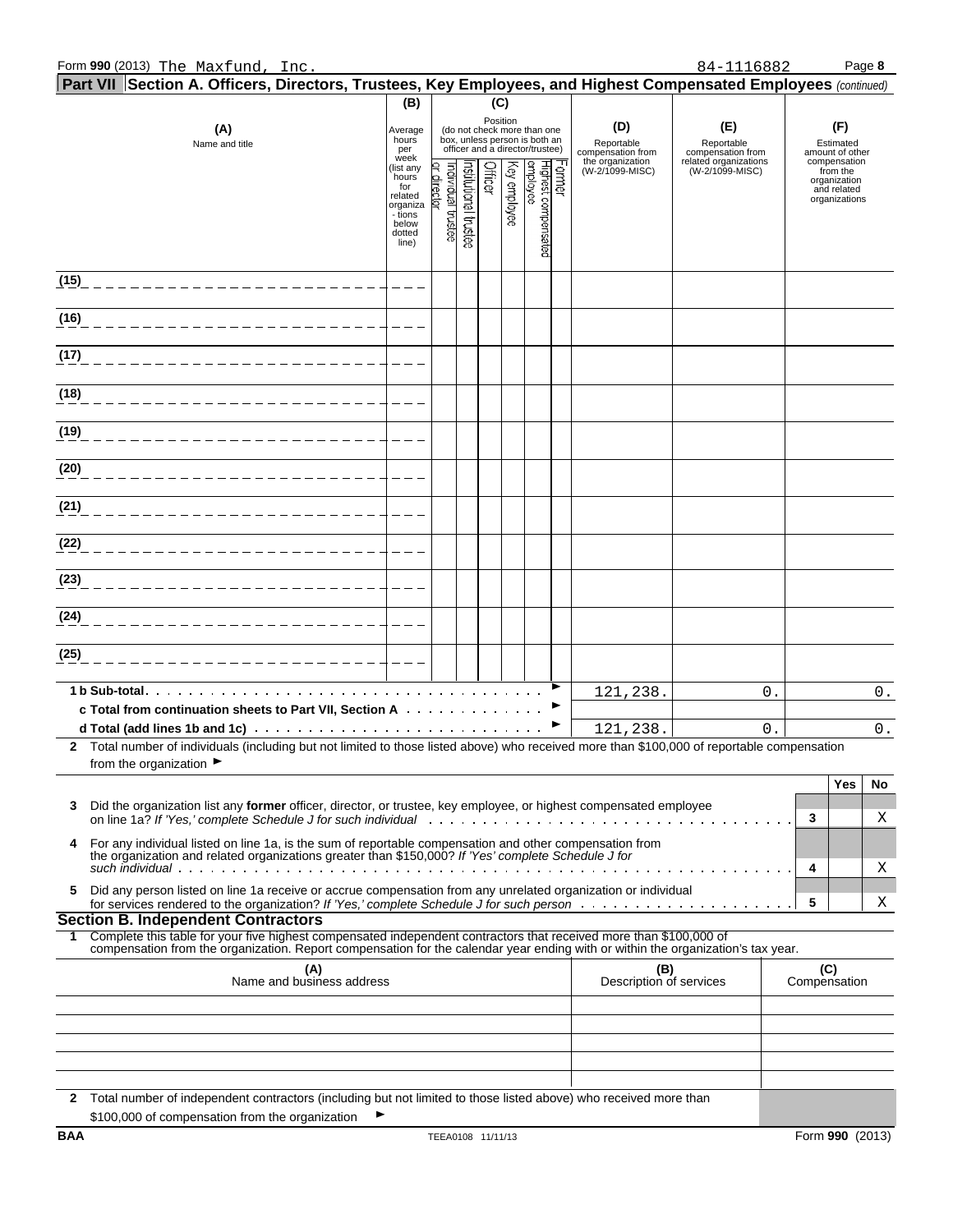#### Check if Schedule O contains a response or note to any line in this Part VIII **(A) (B) (C) (D)** Total revenue Related or Unrelated Revenue<br>exempt business excluded from exempt business excluded from tax<br>function revenue under sections function revenue under sections revenue 512-514 PROGRAM SERVICE REVENUE| CONTRIBUTIONS, GIFTS, GRANTS<br>PROGRAM SERVICE REVENUE| AND OTHER SIMILAR AMOUNTS **1 a** Federated campaigns **1 a b** Membership dues **1 b** 32,735. **c** Fundraising events **1 c** 165,594. **d** Related organizations **1 d e** Government grants (contributions) **1 e f** All other contributions, gifts, grants, and similar amounts not included above **1 f** 3,284,848. **g** Noncash contributions included in lines 1a-1f: \$ **h Total.** Add lines 1a-1f (a) and a contract of a part of a part of a part of a part of a part of a part of a part of  $\triangleright$ 3,483,177. **Business Code 2 a b c d e f** All other program service revenue  $188,252.$  188,252. 0. 0. **g Total.** Add lines 2a-2f G 188,252. **3** Investment income (including dividends, interest and other similar amounts) Government of the similar service of  $\blacktriangleright$ 58,718. 58,718. 0. 0. **4** Income from investment of tax-exempt bond proceeds . G **5** Royalties G (i) Real (ii) Personal **6 a** Gross rents **b** Less: rental expenses **c** Rental income or (loss) **d** Net rental income or (loss) . . . . . . . . . . . . . . . . ▶ **7 a** Gross amount from sales of  $\left\{\n\begin{array}{ccc}\n\text{(i) Securities} \\
\text{(ii) Other}\n\end{array}\n\right\}$ assets other than inventory . **b** Less: cost or other basis and sales expenses **c** Gain or (loss) **d** Net gain or (loss) G **8 a** Gross income from fundraising events **OTHER REVENUE** (not including .\$ 165,594. of contributions reported on line 1c). See Part IV, line 18 **a***add***<b>***add***</del>***d***<b>***d***</del>***dd***<b>***d***</del> b** Less: direct expenses **b c** Net income or (loss) from fundraising events Consumer **9 a** Gross income from gaming activities. See Part IV, line 19 *a* **a b** Less: direct expenses **b c** Net income or (loss) from gaming activities Consultstance ► **10a** Gross sales of inventory, less returns and allowances **a b** Less: cost of goods sold **bb c** Net income or (loss) from sales of inventory Constant P Miscellaneous Revenue **Business Code 11a b c d** All other revenue **e Total.** Add lines 11a-11d G **12 Total revenue.** See instructions . . . . . . . . . . . . . ▶

3,730,147. | 246,970. | 0. | 0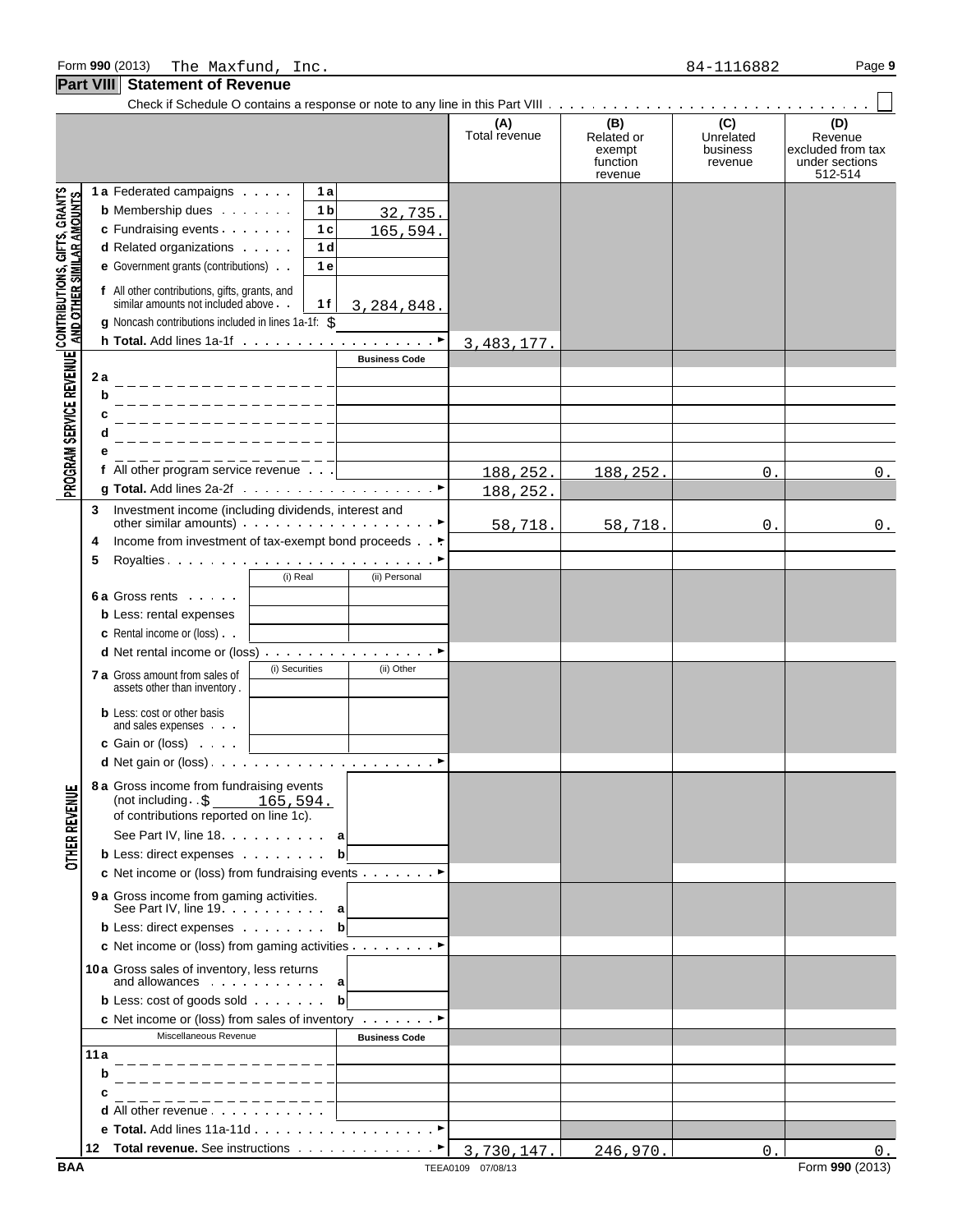Form **990** (2013) Page **10** The Maxfund, Inc. 84-1116882

**Part IX Statement of Functional Expenses**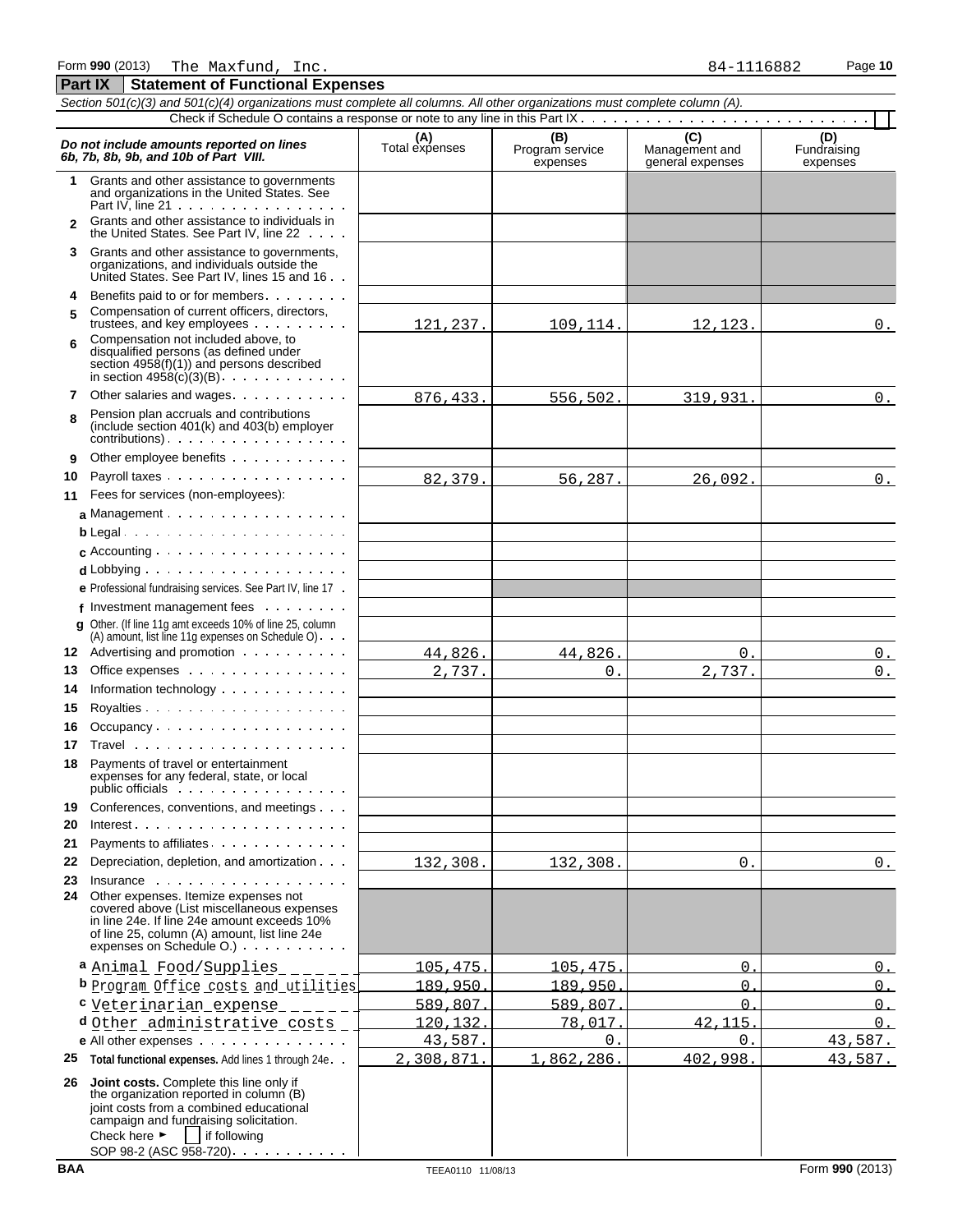#### Form **990** (2013) Page **11** The Maxfund, Inc. 84-1116882 **Part X Balance Sheet**

|                                   |    |                                                                                                                                                                                                                                                                                                                                                | (A)<br>Beginning of year |                | (B)<br>End of year |
|-----------------------------------|----|------------------------------------------------------------------------------------------------------------------------------------------------------------------------------------------------------------------------------------------------------------------------------------------------------------------------------------------------|--------------------------|----------------|--------------------|
|                                   | 1  |                                                                                                                                                                                                                                                                                                                                                | 1,438,302.               | 1              | 1,423,608.         |
|                                   | 2  |                                                                                                                                                                                                                                                                                                                                                | 608,060.                 | $\mathbf{2}$   | 549,862.           |
|                                   | 3  |                                                                                                                                                                                                                                                                                                                                                |                          | 3              |                    |
|                                   | 4  |                                                                                                                                                                                                                                                                                                                                                |                          | 4              |                    |
|                                   | 5  | Loans and other receivables from current and former officers, directors,<br>trustees, key employees, and highest compensated employees. Complete<br>Part II of Schedule L.                                                                                                                                                                     |                          | 5              |                    |
|                                   | 6  | Loans and other receivables from other disqualified persons (as defined under<br>section $4958(f)(1)$ ), persons described in section $4958(c)(3)(B)$ , and contributing<br>employers and sponsoring organizations of section $501(c)(9)$ voluntary employees'<br>beneficiary organizations (see instructions). Complete Part II of Schedule L |                          | 6              |                    |
|                                   | 7  |                                                                                                                                                                                                                                                                                                                                                |                          | $\overline{7}$ |                    |
| <b>ASSETS</b>                     | 8  |                                                                                                                                                                                                                                                                                                                                                |                          | 8              |                    |
|                                   | 9  |                                                                                                                                                                                                                                                                                                                                                | 2,300                    | 9              | 2,300.             |
|                                   |    |                                                                                                                                                                                                                                                                                                                                                |                          |                |                    |
|                                   |    | 10a Land, buildings, and equipment: cost or other basis.<br>Complete Part VI of Schedule D 10a<br>5,798,167.                                                                                                                                                                                                                                   |                          |                |                    |
|                                   |    | <b>b</b> Less: accumulated depreciation $\cdots$ $\cdots$ $\cdots$ $\cdots$   10b<br>1,099,182.                                                                                                                                                                                                                                                | 3, 327, 956.             | 10c            | 4,698,985.         |
|                                   | 11 |                                                                                                                                                                                                                                                                                                                                                | 1,799,722.               | 11             | 1,930,580.         |
|                                   | 12 | Investments $-$ other securities. See Part IV, line 11 $\ldots \ldots \ldots \ldots \ldots \ldots$                                                                                                                                                                                                                                             | 130,230.                 | 12             | 122,465.           |
|                                   | 13 |                                                                                                                                                                                                                                                                                                                                                |                          | 13             |                    |
|                                   | 14 |                                                                                                                                                                                                                                                                                                                                                |                          | 14             |                    |
|                                   | 15 |                                                                                                                                                                                                                                                                                                                                                |                          | 15             |                    |
|                                   | 16 | Total assets. Add lines 1 through 15 (must equal line 34)                                                                                                                                                                                                                                                                                      | 7,306,570.               | 16             | 8,727,800.         |
|                                   | 17 |                                                                                                                                                                                                                                                                                                                                                | 466.                     | 17             | 420.               |
|                                   | 18 |                                                                                                                                                                                                                                                                                                                                                |                          | 18             |                    |
|                                   | 19 | Deferred revenue et al., respectively and the contract of the contract of the contract of the contract of the contract of the contract of the contract of the contract of the contract of the contract of the contract of the                                                                                                                  |                          | 19             |                    |
|                                   | 20 |                                                                                                                                                                                                                                                                                                                                                |                          | 20             |                    |
| I.                                | 21 | Escrow or custodial account liability. Complete Part IV of Schedule D                                                                                                                                                                                                                                                                          |                          | 21             |                    |
| A<br>B<br>I<br>$\frac{1}{1}$<br>т | 22 | Loans and other payables to current and former officers, directors, trustees,                                                                                                                                                                                                                                                                  |                          | 22             |                    |
|                                   | 23 | Secured mortgages and notes payable to unrelated third parties                                                                                                                                                                                                                                                                                 |                          | 23             |                    |
| $\frac{E}{S}$                     | 24 | Unsecured notes and loans payable to unrelated third parties                                                                                                                                                                                                                                                                                   |                          | 24             |                    |
|                                   | 25 | Other liabilities (including federal income tax, payables to related third parties,<br>and other liabilities not included on lines 17-24). Complete Part X of Schedule D                                                                                                                                                                       |                          | 25             |                    |
|                                   | 26 |                                                                                                                                                                                                                                                                                                                                                | 466                      | 26             | 420.               |
| Ē                                 |    | Organizations that follow SFAS 117 (ASC 958), check here $\blacktriangleright \boxed{\times}$ and complete                                                                                                                                                                                                                                     |                          |                |                    |
|                                   |    | lines 27 through 29, and lines 33 and 34.                                                                                                                                                                                                                                                                                                      |                          |                |                    |
|                                   | 27 |                                                                                                                                                                                                                                                                                                                                                | 7,238,455.               | 27             | 8,659,731.         |
| A<br>S<br>T<br>T<br>S             | 28 |                                                                                                                                                                                                                                                                                                                                                | 67,649.                  | 28             | 67,649.            |
| o<br>R                            | 29 |                                                                                                                                                                                                                                                                                                                                                |                          | 29             |                    |
|                                   |    | Organizations that do not follow SFAS 117 (ASC 958), check here ►  <br>and complete lines 30 through 34.                                                                                                                                                                                                                                       |                          |                |                    |
| D <sub>N</sub> C <sub>L</sub>     | 30 |                                                                                                                                                                                                                                                                                                                                                |                          | 30             |                    |
|                                   | 31 | Paid-in or capital surplus, or land, building, or equipment fund                                                                                                                                                                                                                                                                               |                          | 31             |                    |
|                                   | 32 | Retained earnings, endowment, accumulated income, or other funds                                                                                                                                                                                                                                                                               |                          | 32             |                    |
| <b>BALANCES</b>                   | 33 |                                                                                                                                                                                                                                                                                                                                                | 7,306,104.               | 33             | 8,727,380.         |
|                                   | 34 |                                                                                                                                                                                                                                                                                                                                                | 7,306,570.               | 34             | 8,727,800.         |
| <b>BAA</b>                        |    |                                                                                                                                                                                                                                                                                                                                                |                          |                | Form 990 (2013)    |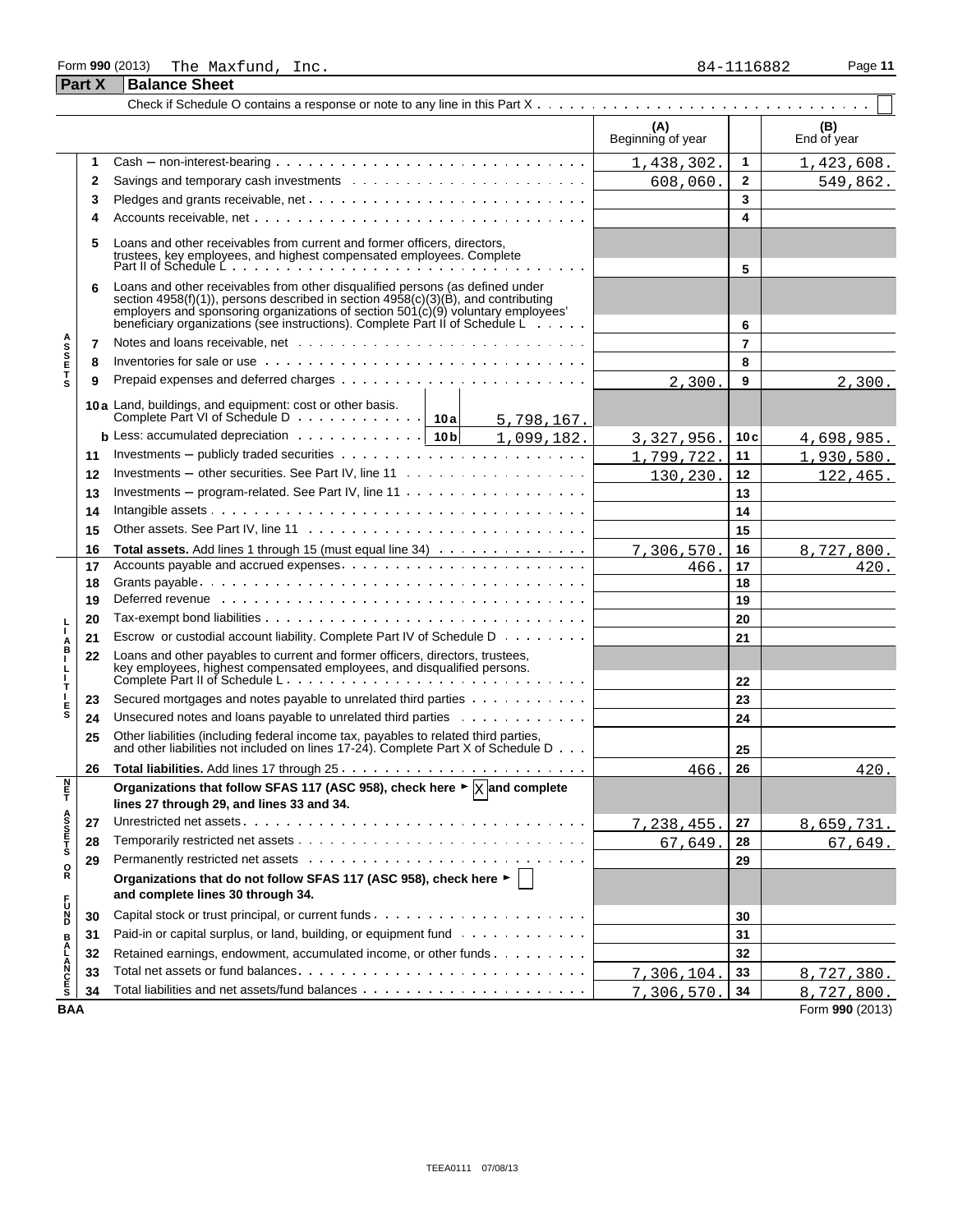|            | Form 990 (2013)<br>The Maxfund, Inc.                                                                                                                                                                                          | 84-1116882     |                | Page 12                 |
|------------|-------------------------------------------------------------------------------------------------------------------------------------------------------------------------------------------------------------------------------|----------------|----------------|-------------------------|
| Part XI    | Reconciliation of Net Assets                                                                                                                                                                                                  |                |                |                         |
|            |                                                                                                                                                                                                                               |                |                |                         |
| 1          |                                                                                                                                                                                                                               | $\mathbf{1}$   |                | 3,730,147.              |
| 2          |                                                                                                                                                                                                                               | $\overline{2}$ |                | 2,308,871.              |
| 3          |                                                                                                                                                                                                                               | 3              |                | 1,421,276.              |
| 4          | Net assets or fund balances at beginning of year (must equal Part X, line 33, column $(A)$ ). $\ldots$ ,                                                                                                                      | 4              |                | 7, 306, 104.            |
| 5          |                                                                                                                                                                                                                               | 5              |                |                         |
| 6          |                                                                                                                                                                                                                               | 6              |                |                         |
| 7          |                                                                                                                                                                                                                               | $\overline{7}$ |                |                         |
| 8          |                                                                                                                                                                                                                               | 8              |                |                         |
| 9          |                                                                                                                                                                                                                               | 9              |                |                         |
| 10         | Net assets or fund balances at end of year. Combine lines 3 through 9 (must equal Part X, line 33,                                                                                                                            |                |                |                         |
|            |                                                                                                                                                                                                                               | 10             |                | 8,727,380.              |
|            | <b>Part XII Financial Statements and Reporting</b>                                                                                                                                                                            |                |                |                         |
|            |                                                                                                                                                                                                                               |                |                | X                       |
|            |                                                                                                                                                                                                                               |                |                | <b>No</b><br><b>Yes</b> |
| 1          | Accounting method used to prepare the Form 990:<br>Cash<br>Other<br><b>X</b> Accrual                                                                                                                                          |                |                |                         |
|            | If the organization changed its method of accounting from a prior year or checked 'Other,' explain<br>in Schedule O.                                                                                                          |                |                |                         |
|            | 2 a Were the organization's financial statements compiled or reviewed by an independent accountant?                                                                                                                           |                | 2a             | Χ                       |
|            | If 'Yes,' check a box below to indicate whether the financial statements for the year were compiled or reviewed on a<br>separate basis, consolidated basis, or both:                                                          |                |                |                         |
|            | Consolidated basis<br>Separate basis<br>Both consolidated and separate basis                                                                                                                                                  |                |                |                         |
|            |                                                                                                                                                                                                                               |                | 2 <sub>b</sub> | Χ                       |
|            | If 'Yes,' check a box below to indicate whether the financial statements for the year were audited on a separate<br>basis, consolidated basis, or both:                                                                       |                |                |                         |
|            | Both consolidated and separate basis<br>Separate basis<br>Consolidated basis<br>Χ                                                                                                                                             |                |                |                         |
|            | c If 'Yes' to line 2a or 2b, does the organization have a committee that assumes responsibility for oversight of the audit,<br>review, or compilation of its financial statements and selection of an independent accountant? |                | 2 c            | X                       |
|            | If the organization changed either its oversight process or selection process during the tax year, explain<br>in Schedule O.                                                                                                  |                |                |                         |
|            | 3 a As a result of a federal award, was the organization required to undergo an audit or audits as set forth in the Single                                                                                                    |                | Зa             | Χ                       |
|            | b If 'Yes,' did the organization undergo the required audit or audits? If the organization did not undergo the required audit                                                                                                 |                |                |                         |
|            |                                                                                                                                                                                                                               |                | 3b             | Χ                       |
| <b>BAA</b> |                                                                                                                                                                                                                               |                |                | Form 990 (2013)         |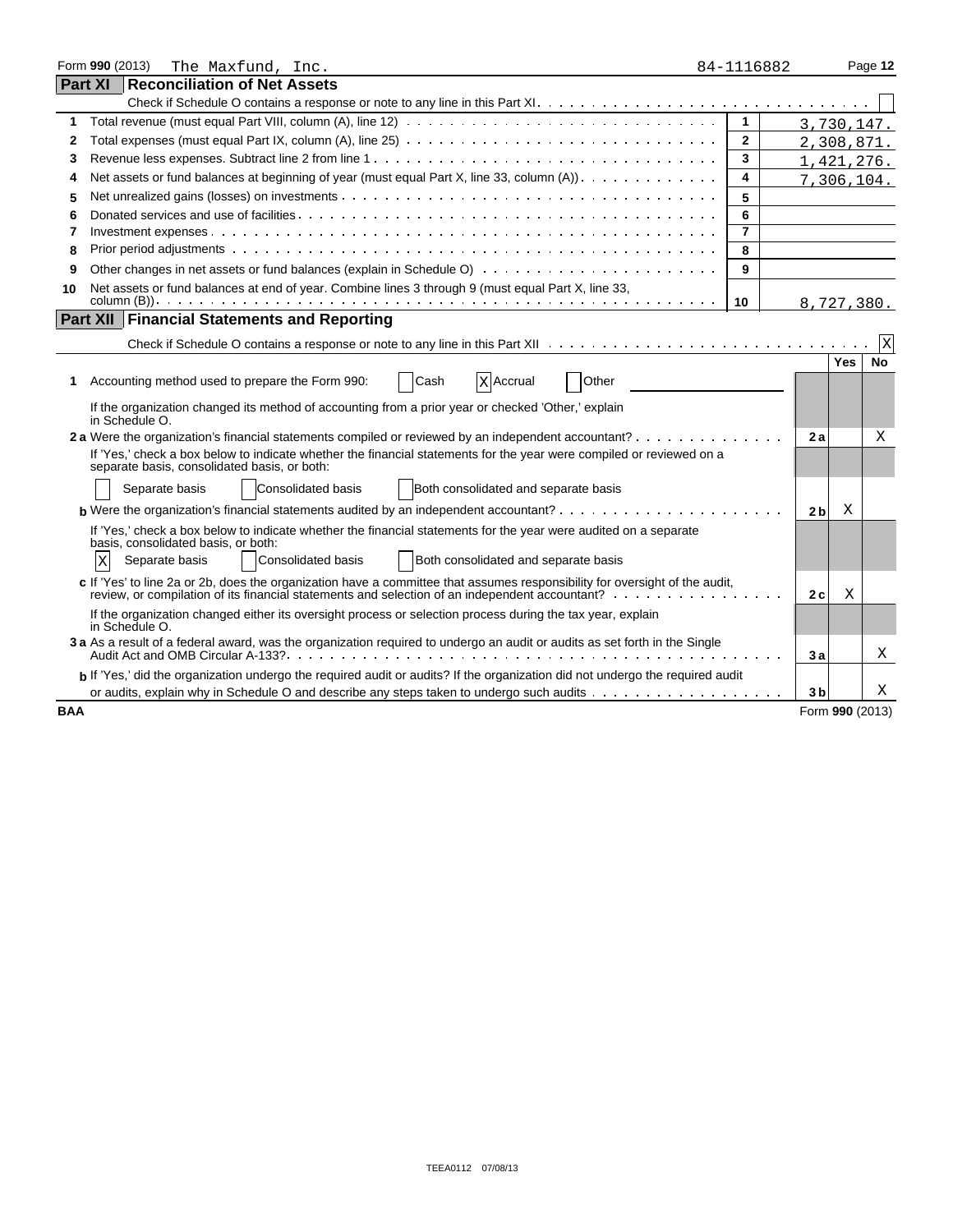| <b>Public Charity Status and Public Support</b> |  |  |  |
|-------------------------------------------------|--|--|--|
|-------------------------------------------------|--|--|--|

**SCHEDULE A** 

| <b>Support</b>       | OMB No. 1545-0047 |
|----------------------|-------------------|
| ization or a section | 2013              |

| <b>SCHEDULE A</b><br>(Form 990 or 990-EZ)              |                        | 2013<br>Complete if the organization is a section 501(c)(3) organization or a section<br>4947(a)(1) nonexempt charitable trust.            |                                                                                                                                                                                                                                                                                                                                                                                                                      |                                                                                       |    |                                                                            |            |                                                                  |       |                                        |                                            |    |  |
|--------------------------------------------------------|------------------------|--------------------------------------------------------------------------------------------------------------------------------------------|----------------------------------------------------------------------------------------------------------------------------------------------------------------------------------------------------------------------------------------------------------------------------------------------------------------------------------------------------------------------------------------------------------------------|---------------------------------------------------------------------------------------|----|----------------------------------------------------------------------------|------------|------------------------------------------------------------------|-------|----------------------------------------|--------------------------------------------|----|--|
| Department of the Treasury<br>Internal Revenue Service |                        | Attach to Form 990 or Form 990-EZ.<br>Information about Schedule A (Form 990 or 990-EZ) and its instructions is<br>at www.irs.gov/form990. |                                                                                                                                                                                                                                                                                                                                                                                                                      |                                                                                       |    |                                                                            |            |                                                                  |       |                                        | <b>Open to Public</b><br><b>Inspection</b> |    |  |
| Name of the organization                               |                        |                                                                                                                                            |                                                                                                                                                                                                                                                                                                                                                                                                                      |                                                                                       |    |                                                                            |            |                                                                  |       | <b>Employer identification number</b>  |                                            |    |  |
| The Maxfund, Inc.                                      |                        |                                                                                                                                            |                                                                                                                                                                                                                                                                                                                                                                                                                      |                                                                                       |    |                                                                            | 84-1116882 |                                                                  |       |                                        |                                            |    |  |
|                                                        |                        |                                                                                                                                            | Part I Reason for Public Charity Status (All organizations must complete this part.) See instructions.                                                                                                                                                                                                                                                                                                               |                                                                                       |    |                                                                            |            |                                                                  |       |                                        |                                            |    |  |
|                                                        |                        |                                                                                                                                            | The organization is not a private foundation because it is: (For lines 1 through 11, check only one box.)                                                                                                                                                                                                                                                                                                            |                                                                                       |    |                                                                            |            |                                                                  |       |                                        |                                            |    |  |
| 1                                                      |                        |                                                                                                                                            | A church, convention of churches or association of churches described in <b>section 170(b)(1)(A)(i).</b>                                                                                                                                                                                                                                                                                                             |                                                                                       |    |                                                                            |            |                                                                  |       |                                        |                                            |    |  |
| 2                                                      |                        |                                                                                                                                            | A school described in section 170(b)(1)(A)(ii). (Attach Schedule E.)                                                                                                                                                                                                                                                                                                                                                 |                                                                                       |    |                                                                            |            |                                                                  |       |                                        |                                            |    |  |
| 3                                                      |                        |                                                                                                                                            | A hospital or a cooperative hospital service organization described in section 170(b)(1)(A)(iii).                                                                                                                                                                                                                                                                                                                    |                                                                                       |    |                                                                            |            |                                                                  |       |                                        |                                            |    |  |
| 4                                                      |                        |                                                                                                                                            | A medical research organization operated in conjunction with a hospital described in section 170(b)(1)(A)(iii). Enter the hospital's                                                                                                                                                                                                                                                                                 |                                                                                       |    |                                                                            |            |                                                                  |       |                                        |                                            |    |  |
| 5                                                      | name, city, and state: | 170(b)(1)(A)(iv). (Complete Part II.)                                                                                                      | An organization operated for the benefit of a college or university owned or operated by a governmental unit described in section                                                                                                                                                                                                                                                                                    |                                                                                       |    |                                                                            |            |                                                                  |       |                                        |                                            |    |  |
| 6                                                      |                        |                                                                                                                                            | A federal, state, or local government or governmental unit described in section 170(b)(1)(A)(v).                                                                                                                                                                                                                                                                                                                     |                                                                                       |    |                                                                            |            |                                                                  |       |                                        |                                            |    |  |
| 7<br>Χ                                                 |                        | in section $170(b)(1)(A)(vi)$ . (Complete Part II.)                                                                                        | An organization that normally receives a substantial part of its support from a governmental unit or from the general public described                                                                                                                                                                                                                                                                               |                                                                                       |    |                                                                            |            |                                                                  |       |                                        |                                            |    |  |
| 8                                                      |                        |                                                                                                                                            | A community trust described in section 170(b)(1)(A)(vi). (Complete Part II.)                                                                                                                                                                                                                                                                                                                                         |                                                                                       |    |                                                                            |            |                                                                  |       |                                        |                                            |    |  |
| 9                                                      |                        | June 30, 1975. See section 509(a)(2). (Complete Part III.)                                                                                 | An organization that normally receives: (1) more than 33-1/3% of its support from contributions, membership fees, and gross receipts<br>from activities related to its exempt functions – subject to certain exceptions, and (2) no more than 33-1/3% of its support from gross<br>investment income and unrelated business taxable income (less section 511 tax) from businesses acquired by the organization after |                                                                                       |    |                                                                            |            |                                                                  |       |                                        |                                            |    |  |
| 10                                                     |                        |                                                                                                                                            | An organization organized and operated exclusively to test for public safety. See section 509(a)(4).                                                                                                                                                                                                                                                                                                                 |                                                                                       |    |                                                                            |            |                                                                  |       |                                        |                                            |    |  |
| 11                                                     |                        |                                                                                                                                            | An organization organized and operated exclusively for the benefit of, to perform the functions of, or carry out the purposes of one or<br>more publicly supported organizations described in section 509(a)(1) or section 509(a)(2). See section 509(a)(3). Check the box that<br>describes the type of supporting organization and complete lines 11e through 11h.                                                 |                                                                                       |    |                                                                            |            |                                                                  |       |                                        |                                            |    |  |
| Type I<br>a                                            | b                      | Type II<br>C                                                                                                                               | Type III - Functionally integrated                                                                                                                                                                                                                                                                                                                                                                                   |                                                                                       |    | d                                                                          |            |                                                                  |       | Type III - Non-functionally integrated |                                            |    |  |
| е                                                      |                        |                                                                                                                                            | By checking this box, I certify that the organization is not controlled directly or indirectly by one or more disqualified persons<br>other than foundation managers and other than one or more publicly supported organizations described in section 509(a)(1) or                                                                                                                                                   |                                                                                       |    |                                                                            |            |                                                                  |       |                                        |                                            |    |  |
| section 509(a)(2).<br>f                                |                        |                                                                                                                                            | If the organization received a written determination from the IRS that is a Type I, Type II or Type III supporting organization,                                                                                                                                                                                                                                                                                     |                                                                                       |    |                                                                            |            |                                                                  |       |                                        |                                            |    |  |
| g                                                      |                        |                                                                                                                                            | Since August 17, 2006, has the organization accepted any gift or contribution from any of the following persons?                                                                                                                                                                                                                                                                                                     |                                                                                       |    |                                                                            |            |                                                                  |       |                                        | Yes                                        |    |  |
| (i)                                                    |                        |                                                                                                                                            | A person who directly or indirectly controls, either alone or together with persons described in (ii) and (iii)                                                                                                                                                                                                                                                                                                      |                                                                                       |    |                                                                            |            |                                                                  |       | 11 g (i)                               |                                            | No |  |
| (ii)                                                   |                        |                                                                                                                                            |                                                                                                                                                                                                                                                                                                                                                                                                                      |                                                                                       |    |                                                                            |            |                                                                  |       | 11 g (ii)                              |                                            |    |  |
| (iii)                                                  |                        |                                                                                                                                            |                                                                                                                                                                                                                                                                                                                                                                                                                      |                                                                                       |    |                                                                            |            |                                                                  |       | 11 g (iii)                             |                                            |    |  |
| h                                                      |                        |                                                                                                                                            | Provide the following information about the supported organization(s).                                                                                                                                                                                                                                                                                                                                               |                                                                                       |    |                                                                            |            |                                                                  |       |                                        |                                            |    |  |
| (i) Name of supported<br>organization                  |                        | (ii) EIN                                                                                                                                   | (iii) Type of organization<br>(described on lines 1-9<br>above or IRC section<br>(see instructions))                                                                                                                                                                                                                                                                                                                 | (iv) is the<br>organization in<br>column (i) listed in<br>your governing<br>document? |    | (v) Did you notify<br>he organization in<br>column (i) of your<br>support? |            | (vi) is the<br>organization in<br>column (i)<br>organized in the | U.S.? | (vii) Amount of monetary               | support                                    |    |  |
|                                                        |                        |                                                                                                                                            |                                                                                                                                                                                                                                                                                                                                                                                                                      | Yes                                                                                   | No | Yes                                                                        | No         | Yes                                                              | No    |                                        |                                            |    |  |
| (A)                                                    |                        |                                                                                                                                            |                                                                                                                                                                                                                                                                                                                                                                                                                      |                                                                                       |    |                                                                            |            |                                                                  |       |                                        |                                            |    |  |
| (B)                                                    |                        |                                                                                                                                            |                                                                                                                                                                                                                                                                                                                                                                                                                      |                                                                                       |    |                                                                            |            |                                                                  |       |                                        |                                            |    |  |
| (C)                                                    |                        |                                                                                                                                            |                                                                                                                                                                                                                                                                                                                                                                                                                      |                                                                                       |    |                                                                            |            |                                                                  |       |                                        |                                            |    |  |
| (D)                                                    |                        |                                                                                                                                            |                                                                                                                                                                                                                                                                                                                                                                                                                      |                                                                                       |    |                                                                            |            |                                                                  |       |                                        |                                            |    |  |
| (E)                                                    |                        |                                                                                                                                            |                                                                                                                                                                                                                                                                                                                                                                                                                      |                                                                                       |    |                                                                            |            |                                                                  |       |                                        |                                            |    |  |
|                                                        |                        |                                                                                                                                            |                                                                                                                                                                                                                                                                                                                                                                                                                      |                                                                                       |    |                                                                            |            |                                                                  |       |                                        |                                            |    |  |
| Total                                                  |                        |                                                                                                                                            | BAA For Paperwork Reduction Act Notice, see the Instructions for Form 990 or 990-EZ.                                                                                                                                                                                                                                                                                                                                 |                                                                                       |    |                                                                            |            |                                                                  |       | Schedule A (Form 990 or 990-EZ) 2013   |                                            |    |  |
|                                                        |                        |                                                                                                                                            |                                                                                                                                                                                                                                                                                                                                                                                                                      |                                                                                       |    |                                                                            |            |                                                                  |       |                                        |                                            |    |  |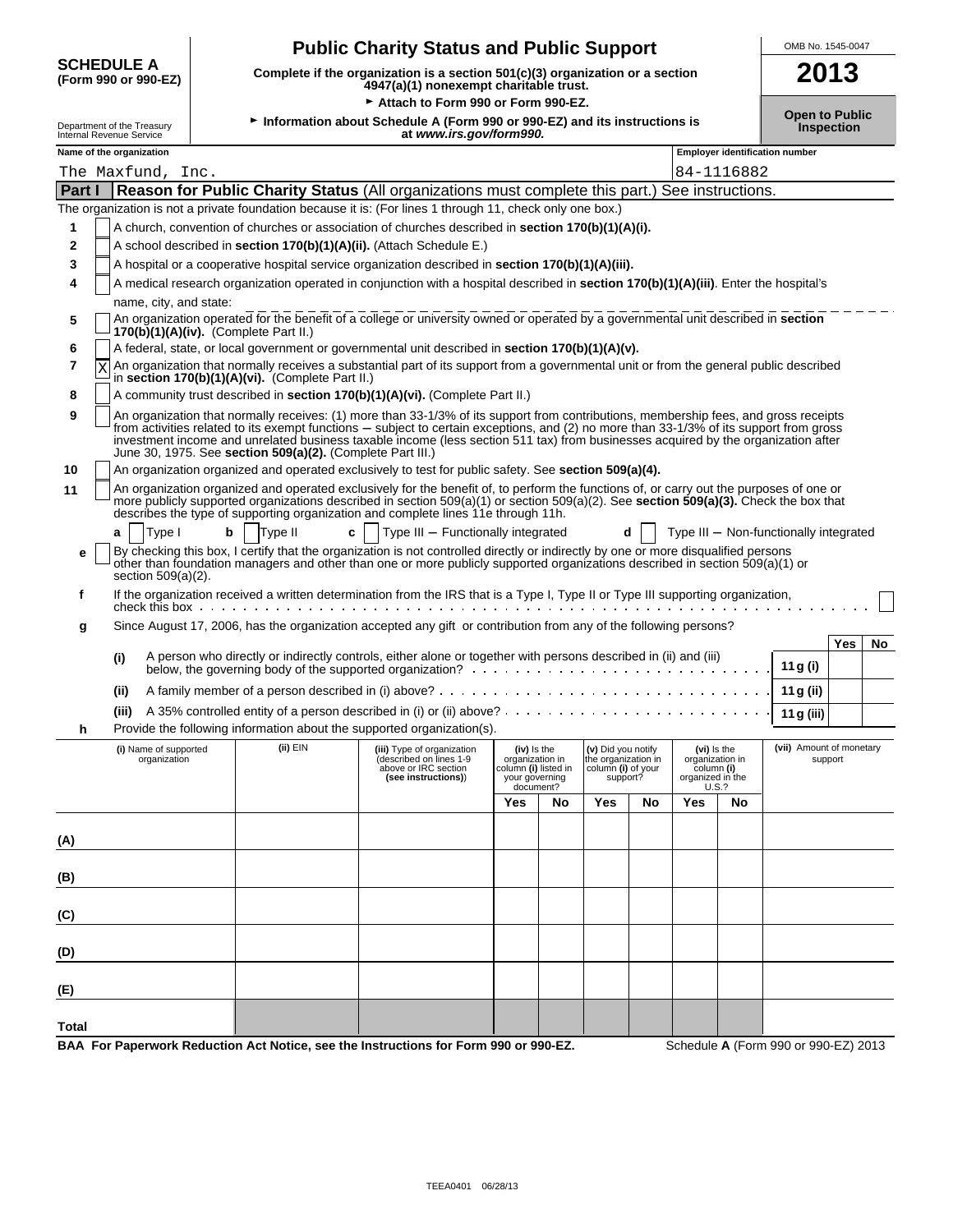The Maxfund, Inc.

**Part II** Support Schedule for Organizations Described in Sections 170(b)(1)(A)(iv) and 170(b)(1)(A)(vi)

(Complete only if you checked the box on line 5, 7, or 8 of Part I or if the organization failed to qualify under Part III. If the organization fails to qualify under the tests listed below, please complete Part III.)

|                                                                                                                                                 | <b>Section A. Public Support</b>                                                                                                                                                                                                                                                                                                                                                                                                 |            |            |                           |                                                                               |            |                                       |
|-------------------------------------------------------------------------------------------------------------------------------------------------|----------------------------------------------------------------------------------------------------------------------------------------------------------------------------------------------------------------------------------------------------------------------------------------------------------------------------------------------------------------------------------------------------------------------------------|------------|------------|---------------------------|-------------------------------------------------------------------------------|------------|---------------------------------------|
|                                                                                                                                                 | Calendar year (or fiscal year<br>beginning in) $\overrightarrow{r}$                                                                                                                                                                                                                                                                                                                                                              | (a) 2009   | (b) 2010   | $(c)$ 2011                | $(d)$ 2012                                                                    | $(e)$ 2013 | (f) Total                             |
| 1.                                                                                                                                              | Gifts, grants, contributions, and<br>membership fees received. (Do not<br>include any 'unusual grants.')<br>$\mathcal{L}^{\mathcal{A}}$ , $\mathcal{L}^{\mathcal{A}}$ , $\mathcal{L}^{\mathcal{A}}$                                                                                                                                                                                                                              | 3,738,555. |            |                           | $\vert 2, 790, 863. \vert 4, 098, 526. \vert 3, 166, 111. \vert 3, 730, 147.$ |            | 17,524,202.                           |
|                                                                                                                                                 | 2 Tax revenues levied for the<br>organization's benefit and<br>either paid to or expended<br>on its behalf                                                                                                                                                                                                                                                                                                                       |            |            |                           |                                                                               |            |                                       |
| 3                                                                                                                                               | The value of services or<br>facilities furnished by a<br>governmental unit to the<br>organization without charge                                                                                                                                                                                                                                                                                                                 |            |            |                           |                                                                               |            |                                       |
|                                                                                                                                                 | <b>Total.</b> Add lines 1 through 3                                                                                                                                                                                                                                                                                                                                                                                              | 3,738,555. | 2,790,863. | $4,098,526.$ 3, 166, 111. |                                                                               | 3,730,147. | 17,524,202.                           |
| 5                                                                                                                                               | The portion of total<br>contributions by each person<br>(other than a governmental<br>unit or publicly supported<br>organization) included on line 1<br>that exceeds 2% of the amount<br>shown on line 11, column (f)<br>$\sim 10$                                                                                                                                                                                               |            |            |                           |                                                                               |            |                                       |
|                                                                                                                                                 | <b>Public support.</b> Subtract line 5<br>from line $4 \cdot \cdot \cdot \cdot \cdot \cdot$                                                                                                                                                                                                                                                                                                                                      |            |            |                           |                                                                               |            | 17,524,202.                           |
|                                                                                                                                                 | <b>Section B. Total Support</b>                                                                                                                                                                                                                                                                                                                                                                                                  |            |            |                           |                                                                               |            |                                       |
|                                                                                                                                                 | Calendar year (or fiscal year<br>beginning in) >                                                                                                                                                                                                                                                                                                                                                                                 | (a) 2009   | (b) 2010   | $(c)$ 2011                | $(d)$ 2012                                                                    | $(e)$ 2013 | (f) Total                             |
|                                                                                                                                                 | 7 Amounts from line 4                                                                                                                                                                                                                                                                                                                                                                                                            | 3,738,555. | 2,790,863. | 4,098,526.                | 3, 166, 111.                                                                  | 3,730,147. | 17,524,202.                           |
| 8                                                                                                                                               | Gross income from interest,<br>dividends, payments received<br>on securities loans, rents,<br>royalties and income from<br>similar sources                                                                                                                                                                                                                                                                                       | 7,276.     |            |                           |                                                                               |            | 7,276.                                |
| 9                                                                                                                                               | Net income from unrelated<br>business activities, whether or<br>not the business is regularly<br>carried on the carried on the care in the care of the care in the case of the care in the case of the case of the case of the case of the case of the case of the case of the case of the case of the case of the case of the                                                                                                   |            |            |                           |                                                                               |            |                                       |
| 10                                                                                                                                              | Other income. Do not include<br>gain or loss from the sale of<br>capital assets (Explain in<br>Part IV.) $\cdots$                                                                                                                                                                                                                                                                                                                |            |            |                           |                                                                               |            |                                       |
|                                                                                                                                                 | 11 Total support. Add lines 7<br>through $10$                                                                                                                                                                                                                                                                                                                                                                                    |            |            |                           |                                                                               |            | 17,531,478.                           |
| 12                                                                                                                                              |                                                                                                                                                                                                                                                                                                                                                                                                                                  |            |            |                           |                                                                               | 12         |                                       |
| 13                                                                                                                                              | First five years. If the Form 990 is for the organization's first, second, third, fourth, or fifth tax year as a section 501(c)(3)<br>organization, check this box and <b>stop here</b> expression of the set of the set of the set of the set of the set of the set of the set of the set of the set of the set of the set of the set of the set of the set of the set o                                                        |            |            |                           |                                                                               |            | $\ldots$ $\blacktriangleright$ $\Box$ |
|                                                                                                                                                 | Section C. Computation of Public Support Percentage                                                                                                                                                                                                                                                                                                                                                                              |            |            |                           |                                                                               |            |                                       |
|                                                                                                                                                 |                                                                                                                                                                                                                                                                                                                                                                                                                                  |            |            |                           |                                                                               | 14         | 99.96%                                |
| 15                                                                                                                                              |                                                                                                                                                                                                                                                                                                                                                                                                                                  |            |            |                           |                                                                               | 15         | 99.92%                                |
|                                                                                                                                                 | 16 a 33-1/3% support test - 2013. If the organization did not check the box on line 13, and the line 14 is 33-1/3% or more, check this box                                                                                                                                                                                                                                                                                       |            |            |                           |                                                                               |            | $\mathbf{X}$                          |
| <b>b 33-1/3% support test – 2012.</b> If the organization did not check a box on line 13 or 16a, and line 15 is 33-1/3% or more, check this box |                                                                                                                                                                                                                                                                                                                                                                                                                                  |            |            |                           |                                                                               |            |                                       |
|                                                                                                                                                 | 17a 10%-facts-and-circumstances test – 2013. If the organization did not check a box on line 13, 16a, or 16b, and line 14 is 10%<br>or more, and if the organization meets the 'facts-and-circumstances' test, check this box and stop here. Explain in Part IV how<br>the organization meets the 'facts-and-circumstances' test. The organization qualifies as a publicly supported organization                                |            |            |                           |                                                                               |            |                                       |
|                                                                                                                                                 | <b>b 10%-facts-and-circumstances test - 2012.</b> If the organization did not check a box on line 13, 16a, 16b, or 17a, and line 15 is 10%<br>or more, and if the organization meets the 'facts-and-circumstances' test, check this box and <b>stop here.</b> Explain in Part IV how the<br>organization meets the 'facts-and-circumstances' test. The organization qualifies as a publicly supported organization enterstances. |            |            |                           |                                                                               |            |                                       |
|                                                                                                                                                 | 18 Private foundation. If the organization did not check a box on line 13, 16a, 16b, 17a, or 17b, check this box and see instructions >                                                                                                                                                                                                                                                                                          |            |            |                           |                                                                               |            |                                       |

**BAA** Schedule **A** (Form 990 or 990-EZ) 2013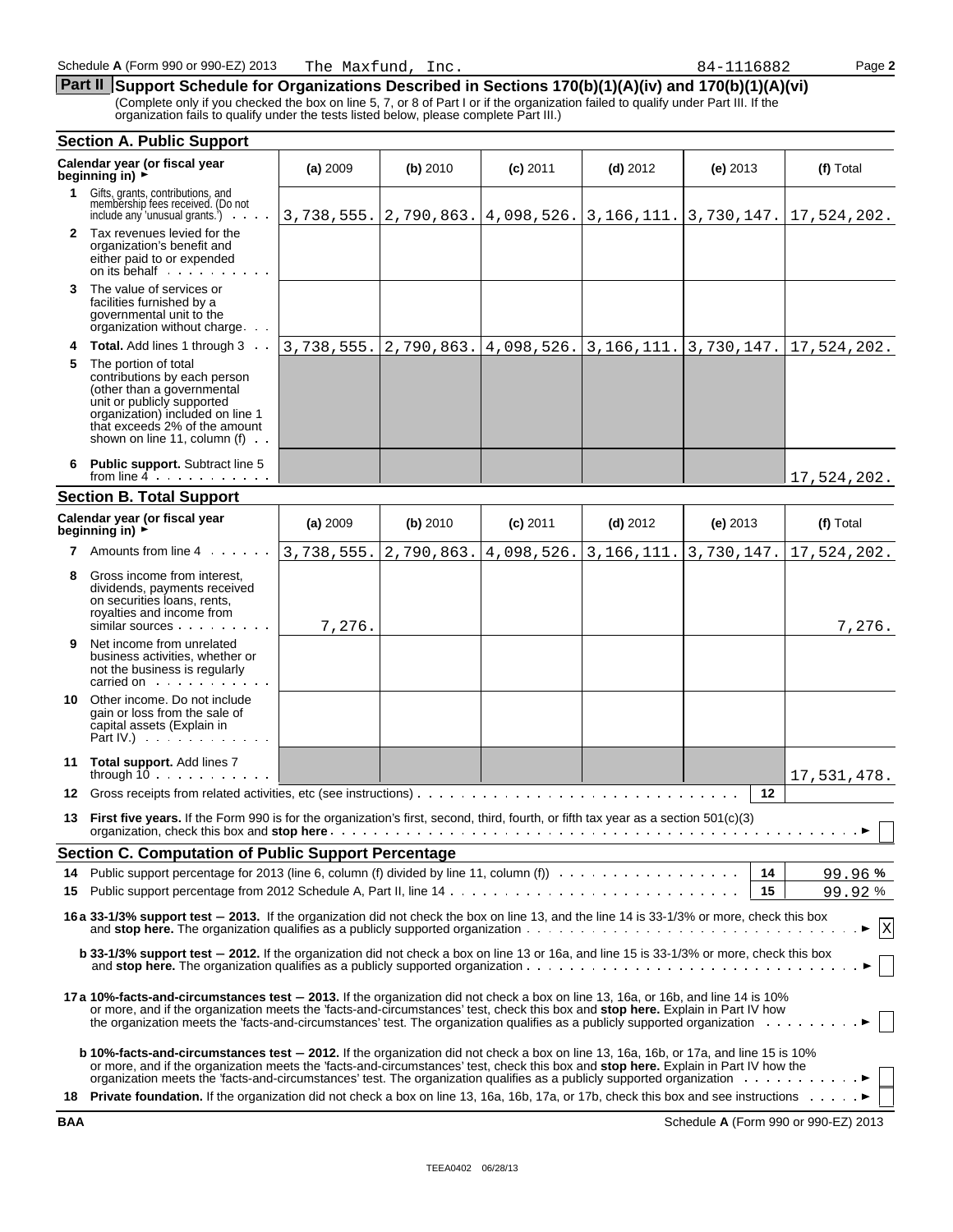#### **Part III** Support Schedule for Organizations Described in Section 509(a)(2)

(Complete only if you checked the box on line 9 of Part I or if the organization failed to qualify under Part II. If the organization fails to qualify under the tests listed below, please complete Part II.)

|    | <b>Section A. Public Support</b>                                                                                                                                                                                                                                                    |          |          |            |            |          |    |           |
|----|-------------------------------------------------------------------------------------------------------------------------------------------------------------------------------------------------------------------------------------------------------------------------------------|----------|----------|------------|------------|----------|----|-----------|
|    | Calendar year (or fiscal yr beginning in) ►                                                                                                                                                                                                                                         | (a) 2009 | (b) 2010 | $(c)$ 2011 | $(d)$ 2012 | (e) 2013 |    | (f) Total |
|    | 1 Gifts, grants, contributions<br>and membership fees<br>received. (Do not include<br>any 'unusual grants.') $\cdots$                                                                                                                                                               |          |          |            |            |          |    |           |
| 2  | Gross receipts from admis-<br>sions, merchandise sold or                                                                                                                                                                                                                            |          |          |            |            |          |    |           |
|    | services performed, or facilities<br>furnished in any activity that is<br>related to the organization's<br>$tax$ -exempt purpose $\ldots$                                                                                                                                           |          |          |            |            |          |    |           |
| 3  | Gross receipts from activities<br>that are not an unrelated trade<br>or business under section 513.                                                                                                                                                                                 |          |          |            |            |          |    |           |
| 4  | Tax revenues levied for the<br>organization's benefit and<br>either paid to or expended on<br>its behalf                                                                                                                                                                            |          |          |            |            |          |    |           |
| 5  | The value of services or<br>facilities furnished by a<br>governmental unit to the<br>organization without charge                                                                                                                                                                    |          |          |            |            |          |    |           |
| 6  | <b>Total.</b> Add lines 1 through 5                                                                                                                                                                                                                                                 |          |          |            |            |          |    |           |
|    | <b>7 a</b> Amounts included on lines 1.<br>2. and 3 received from<br>disqualified persons                                                                                                                                                                                           |          |          |            |            |          |    |           |
|    | <b>b</b> Amounts included on lines 2<br>and 3 received from other than<br>disqualified persons that<br>exceed the greater of \$5,000 or<br>1% of the amount on line 13<br>for the year $\cdots$                                                                                     |          |          |            |            |          |    |           |
|    | <b>c</b> Add lines 7a and 7b $\ldots$                                                                                                                                                                                                                                               |          |          |            |            |          |    |           |
| 8  | <b>Public support</b> (Subtract line<br>$7c$ from line $6.$ ) $\ldots$ $\ldots$ $\ldots$                                                                                                                                                                                            |          |          |            |            |          |    |           |
|    | <b>Section B. Total Support</b>                                                                                                                                                                                                                                                     |          |          |            |            |          |    |           |
|    | Calendar year (or fiscal yr beginning in) ►                                                                                                                                                                                                                                         | (a) 2009 | (b) 2010 | $(c)$ 2011 | $(d)$ 2012 | (e) 2013 |    | (f) Total |
| 9. | Amounts from line 6                                                                                                                                                                                                                                                                 |          |          |            |            |          |    |           |
|    | <b>10 a</b> Gross income from interest,<br>dividends, payments received<br>on securities loans, rents,<br>royalties and income from<br>similar sources<br><b>b</b> Unrelated business taxable<br>income (less section 511<br>taxes) from businesses<br>acquired after June 30, 1975 |          |          |            |            |          |    |           |
|    | $c$ Add lines 10a and 10b $\ldots$                                                                                                                                                                                                                                                  |          |          |            |            |          |    |           |
| 11 | Net income from unrelated business<br>activities not included in line 10b,<br>whether or not the business is<br>requiarly carried on                                                                                                                                                |          |          |            |            |          |    |           |
|    | 12 Other income. Do not include<br>gain or loss from the sale of<br>čapital assets (Explain in<br>Part IV.) $\cdots$                                                                                                                                                                |          |          |            |            |          |    |           |
| 13 | <b>Total Support.</b> (Add Ins $9,10c$ , 11 and 12.)                                                                                                                                                                                                                                |          |          |            |            |          |    |           |
|    | 14 First five years. If the Form 990 is for the organization's first, second, third, fourth, or fifth tax year as a section 501(c)(3)                                                                                                                                               |          |          |            |            |          |    |           |
|    | <b>Section C. Computation of Public Support Percentage</b>                                                                                                                                                                                                                          |          |          |            |            |          |    |           |
| 15 | Public support percentage for 2013 (line 8, column (f) divided by line 13, column (f))                                                                                                                                                                                              |          |          |            |            |          | 15 | %         |
| 16 |                                                                                                                                                                                                                                                                                     |          |          |            |            |          | 16 | ್ಠಿ       |
|    | Section D. Computation of Investment Income Percentage                                                                                                                                                                                                                              |          |          |            |            |          |    |           |
| 17 | Investment income percentage for 2013 (line 10c, column (f) divided by line 13, column (f)) $\cdots$                                                                                                                                                                                |          |          |            |            |          | 17 | శి        |
| 18 |                                                                                                                                                                                                                                                                                     |          |          |            |            |          | 18 | ి         |
|    | 19 a 33-1/3% support tests - 2013. If the organization did not check the box on line 14, and line 15 is more than 33-1/3%, and line 17<br>is not more than 33-1/3%, check this box and stop here. The organization qualifies as a publicly supported organization                   |          |          |            |            |          |    |           |
|    | b 33-1/3% support tests - 2012. If the organization did not check a box on line 14 or line 19a, and line 16 is more than 33-1/3%, and<br>line 18 is not more than 33-1/3%, check this box and stop here. The organization qualifies as a publicly supported organization            |          |          |            |            |          |    |           |
| 20 |                                                                                                                                                                                                                                                                                     |          |          |            |            |          |    |           |

**BAA** TEEA0403 06/28/13 Schedule **A** (Form 990 or 990-EZ) 2013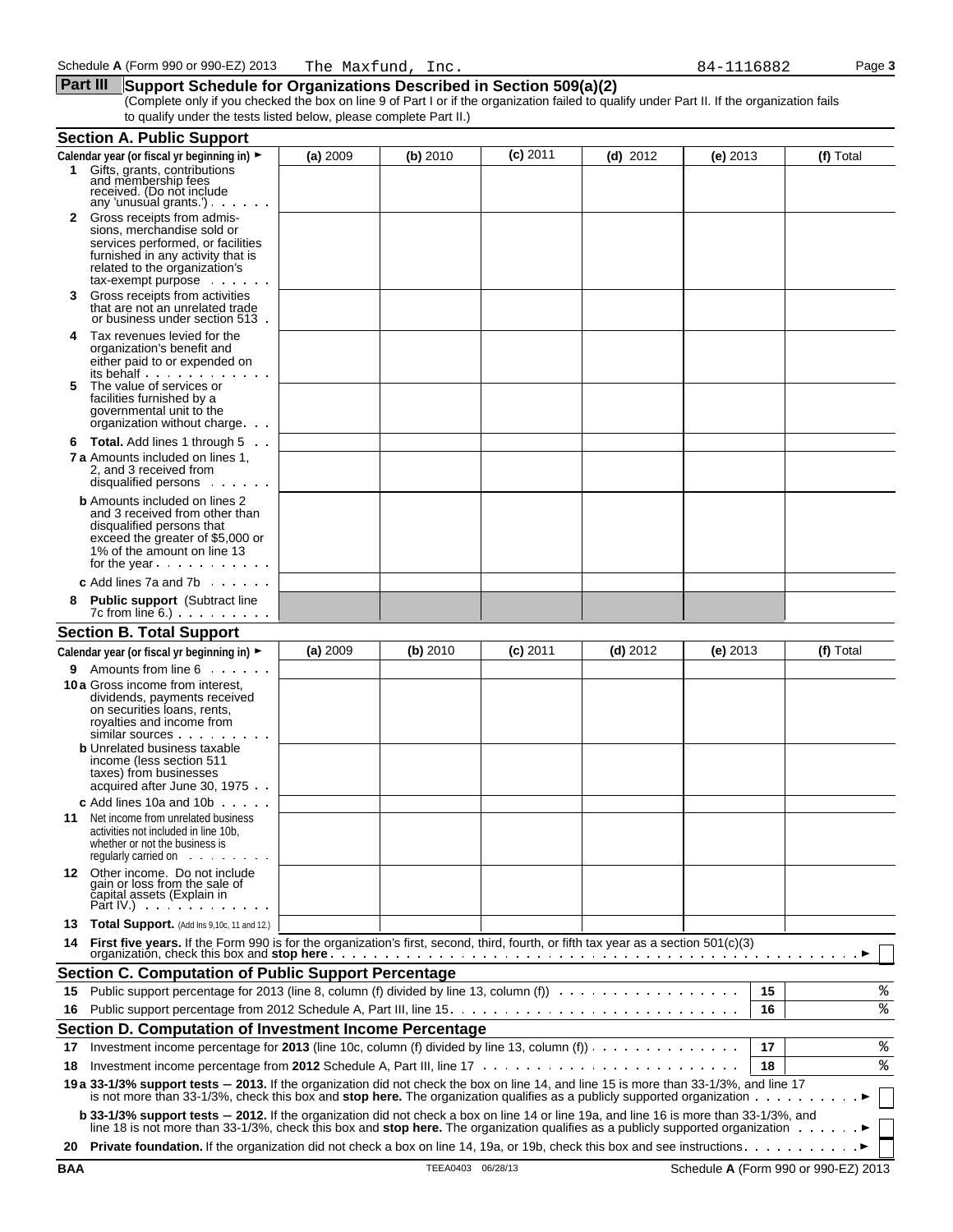| Schedule A (Form 990 or 990-EZ) 2013<br>The Maxfund, Inc.                                                                                                                                                                                    | Page 4<br>84-1116882 |
|----------------------------------------------------------------------------------------------------------------------------------------------------------------------------------------------------------------------------------------------|----------------------|
| <b>Part IV</b><br><b>Supplemental Information.</b> Provide the explanations required by Part II, line 10; Part II, line 17a<br>or 17b; and Part III, line 12. Also complete this part for any additional information.<br>(See instructions). |                      |
|                                                                                                                                                                                                                                              |                      |
|                                                                                                                                                                                                                                              |                      |
|                                                                                                                                                                                                                                              |                      |
|                                                                                                                                                                                                                                              |                      |
|                                                                                                                                                                                                                                              |                      |
|                                                                                                                                                                                                                                              |                      |
|                                                                                                                                                                                                                                              |                      |
|                                                                                                                                                                                                                                              |                      |
|                                                                                                                                                                                                                                              |                      |
|                                                                                                                                                                                                                                              |                      |
|                                                                                                                                                                                                                                              |                      |
|                                                                                                                                                                                                                                              |                      |
|                                                                                                                                                                                                                                              |                      |
|                                                                                                                                                                                                                                              |                      |
|                                                                                                                                                                                                                                              |                      |
|                                                                                                                                                                                                                                              |                      |
|                                                                                                                                                                                                                                              |                      |
|                                                                                                                                                                                                                                              |                      |
|                                                                                                                                                                                                                                              |                      |
|                                                                                                                                                                                                                                              |                      |
|                                                                                                                                                                                                                                              |                      |
|                                                                                                                                                                                                                                              |                      |
|                                                                                                                                                                                                                                              |                      |
| --------------------------------                                                                                                                                                                                                             |                      |
|                                                                                                                                                                                                                                              |                      |
|                                                                                                                                                                                                                                              |                      |
|                                                                                                                                                                                                                                              |                      |

**BAA** Schedule **A** (Form 990 or 990-EZ) 2013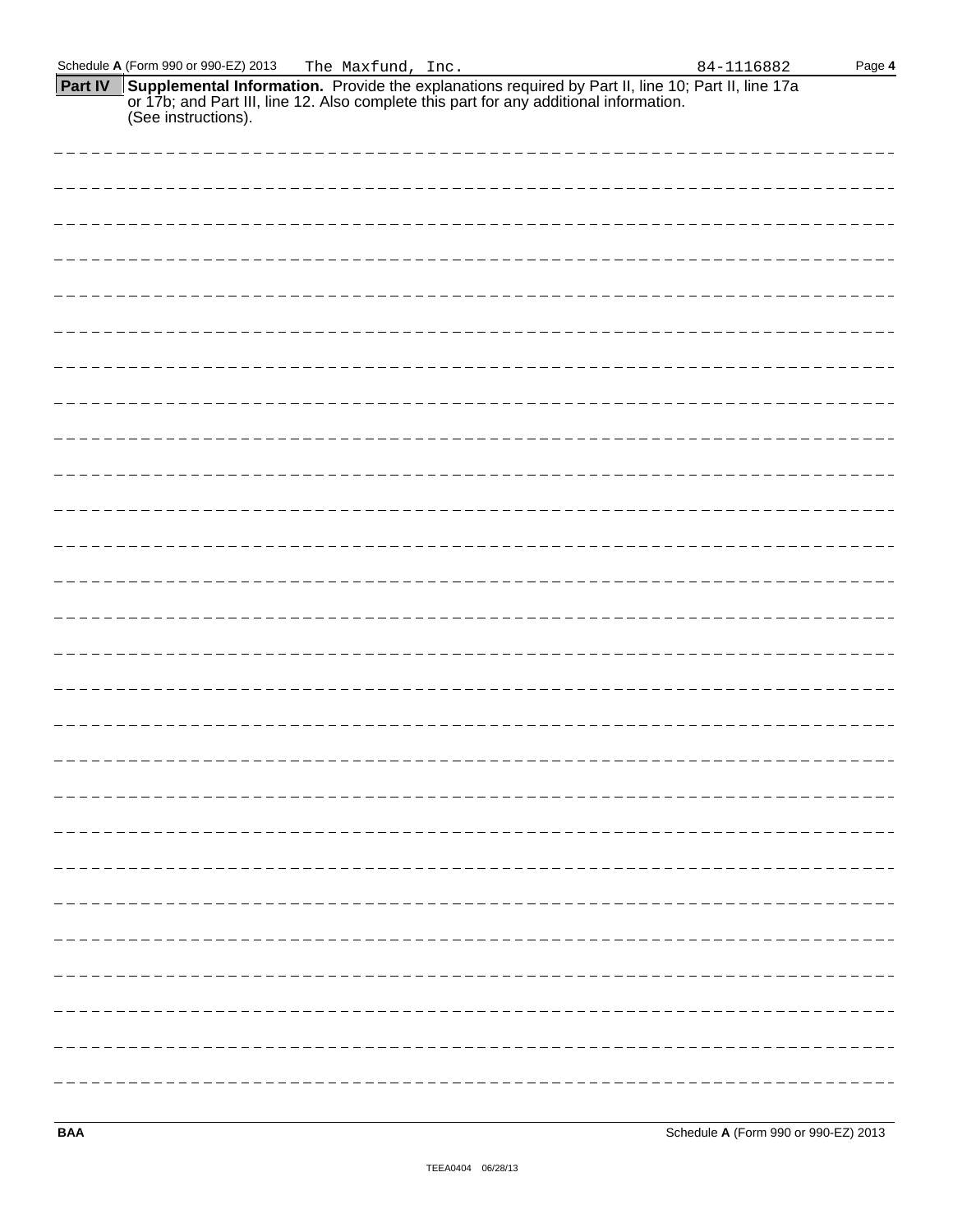## **(Form 990, 990-EZ, Schedule of Contributors or 990-PF)**

| OUNUMUNU UN UUNINUWUU                                                                                   | 2013 |
|---------------------------------------------------------------------------------------------------------|------|
| Attach to Form 990. Form 990-EZ, or Form 990-PF                                                         |      |
| Information about Schedule B (Form 990, 990-EZ, 990-PF) and its instructions is at www.irs.gov/form990, |      |

| T<br>ı |  |
|--------|--|
|        |  |

| Department of the Treasury<br>Internal Revenue Service | $\sim$ Attach to Form 990, Form 990-EZ, or Form 990-PF<br>Information about Schedule B (Form 990, 990-EZ, 990-PF) and its instructions is at www.irs.gov/form990, i |  |
|--------------------------------------------------------|---------------------------------------------------------------------------------------------------------------------------------------------------------------------|--|
| Name of the organization                               | <b>Employer identification number</b>                                                                                                                               |  |

| The Maxfund, Inc.              | 84-1116882                                                                         |  |
|--------------------------------|------------------------------------------------------------------------------------|--|
| Organization type (check one): |                                                                                    |  |
| Filers of:                     | Section:                                                                           |  |
| Form 990 or 990-EZ             | $ X $ 501(c)( 3) (enter number) organization                                       |  |
|                                | $4947(a)(1)$ nonexempt charitable trust <b>not</b> treated as a private foundation |  |
|                                | 527 political organization                                                         |  |
| Form 990-PF                    | 501(c)(3) exempt private foundation                                                |  |
|                                | 4947(a)(1) nonexempt charitable trust treated as a private foundation              |  |
|                                | 501(c)(3) taxable private foundation                                               |  |
|                                |                                                                                    |  |

Check if your organization is covered by the **General Rule** or a **Special Rule** .

**Note.** Only a section 501(c)(7), (8), or (10) organization can check boxes for both the General Rule and a Special Rule. See instructions.

#### **General Rule**

For an organization filing Form 990, 990-EZ, or 990-PF that received, during the year, \$5,000 or more (in money or property) from any one  $\underline{x}$  For an organization filing Form 990, 9<br>contributor. (Complete Parts I and II.)

#### **Special Rules**

For a section 501(c)(3) organization filing Form 990 or 990-EZ that met the 33-1/3% support test of the regulations under sections 509(a)(1) and 170(b)(1)(A)(vi) and received from any one contributor, during the year, a contribution of the greater of (**1**) \$5,000 or (**2**) 2% of the amount on (i) Form 990, Part VIII, line 1h, or (ii) Form 990-EZ, line 1. Complete Parts I and II.

For a section 501(c)(7), (8), or (10) organization filing Form 990 or 990-EZ that received from any one contributor, during the year, total contributions of more than \$1,000 for use *exclusively* for religious, charitable, scientific, literary, or educational purposes, or the prevention of cruelty to children or animals. Complete Parts I, II, and III.

For a section 501(c)(7), (8), or (10) organization filing Form 990 or 990-EZ that received from any one contributor, during the year, contributions for use *exclusively* for religious, charitable, etc, purposes, but these contributions did not total to more than \$1,000. If this box is checked, enter here the total contributions that were received during the year for an *exclusively* religious, charitable, etc, purpose. Do not complete any of the parts unless the **General Rule** applies to this organization because it received nonexclusively religious, charitable, etc, contributions of \$5,000 or more during the year  $\cdots \cdots \cdots \cdots \cdots \cdots \cdots \cdots$ 

**Caution:** An organization that is not covered by the General Rule and/or the Special Rules does not file Schedule B (Form 990, 990-EZ, or 990-PF) but it **must** answer 'No' on Part IV, line 2, of its Form 990; or check the box on line H of its Form 990-EZ or on its Form 990-PF, Part I, line 2, to certify that it does not meet the filing requirements of Schedule B (Form 990, 990-EZ, or 990-PF).

**BAA For Paperwork Reduction Act Notice, see the Instructions for Form 990, 990EZ,** Schedule **B** (Form 990, 990-EZ, or 990-PF) (2013) **or 990-PF.**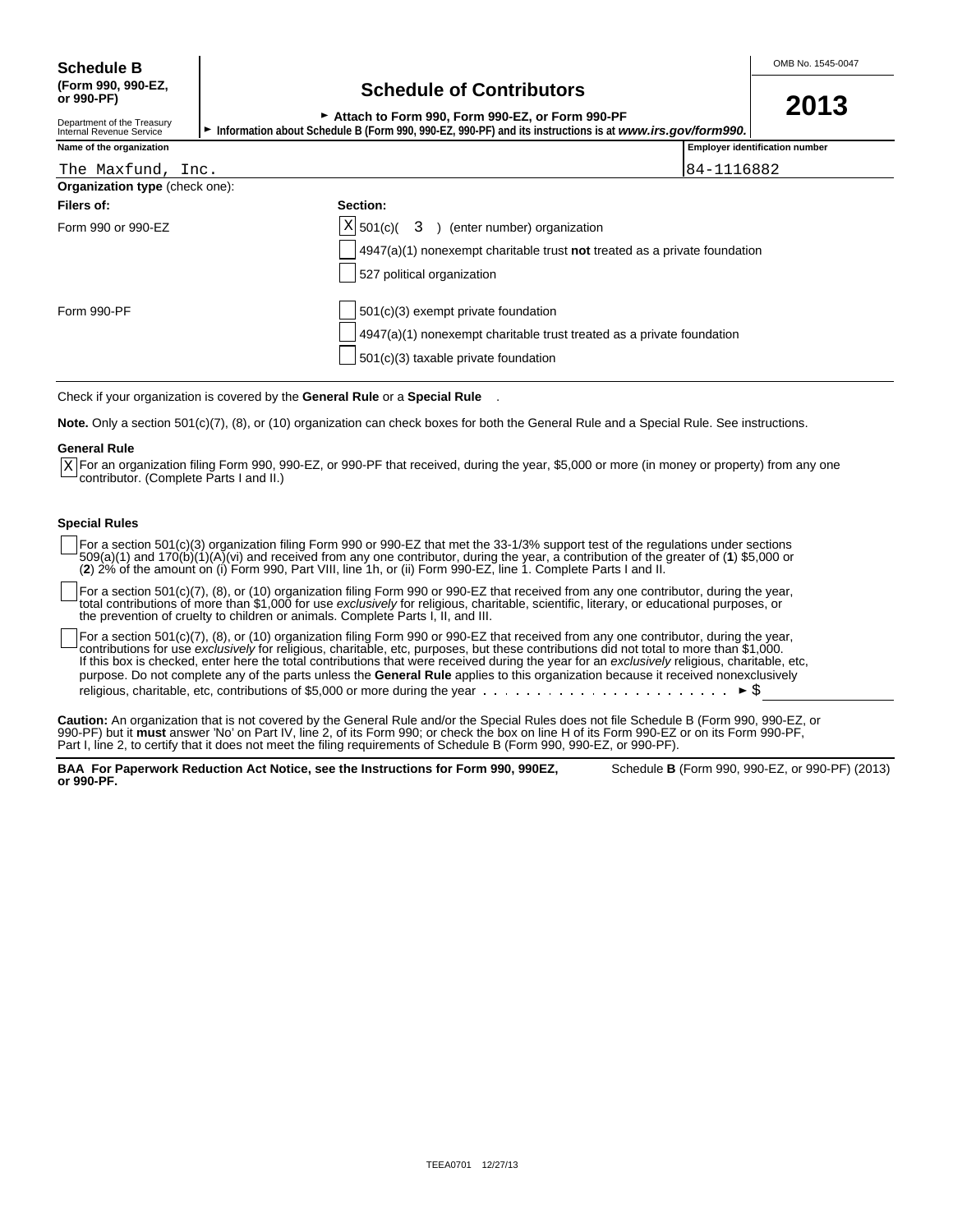| $.990-FF$<br>990-EZ<br>Schedule<br>(2013)<br>(Form 990.<br>or<br>: B ( | Page | Οt | .⊦Part ′<br>. |
|------------------------------------------------------------------------|------|----|---------------|
|                                                                        |      |    |               |

**Name of organization Employer identification** number 1 of 1 of Part 1

The Maxfund, Inc. 84-1116882

| <b>Part I</b>        | Contributors (see instructions). Use duplicate copies of Part I if additional space is needed. |                               |                                                                                       |
|----------------------|------------------------------------------------------------------------------------------------|-------------------------------|---------------------------------------------------------------------------------------|
| (a)<br>Number        | (b)<br>Name, address, and ZIP + 4                                                              | (c)<br>Total<br>contributions | (d)<br>Type of contribution                                                           |
| $1$ .                | Estate Donations<br>$- - - - - - - - -$<br>Addresses kept on file<br>$CO - 80204$<br>Denver    | $\frac{1}{2}$<br>1,754,839.   | Person<br>Χ<br>Payroll<br>Noncash<br>(Complete Part II for<br>noncash contributions.) |
| (a)<br>Number        | (b)<br>Name, address, and ZIP + 4                                                              | (c)<br>Total<br>contributions | (d)<br>Type of contribution                                                           |
|                      |                                                                                                |                               | Person<br>Payroll<br>Noncash<br>(Complete Part II for<br>noncash contributions.)      |
| (a)<br><b>Number</b> | (b)<br>Name, address, and ZIP + 4                                                              | (c)<br>Total<br>contributions | (d)<br>Type of contribution                                                           |
|                      |                                                                                                |                               | Person<br>Payroll<br>Noncash<br>(Complete Part II for<br>noncash contributions.)      |
| (a)<br>Number        | (b)<br>Name, address, and ZIP + 4                                                              | (c)<br>Total<br>contributions | (d)<br>Type of contribution                                                           |
|                      |                                                                                                |                               | Person<br>Payroll<br>Noncash<br>(Complete Part II for<br>noncash contributions.)      |
| (a)<br>Number        | (b)<br>Name, address, and ZIP + 4                                                              | (c)<br>Total<br>contributions | (d)<br>Type of contribution                                                           |
|                      |                                                                                                |                               | Person<br>Payroll<br>Noncash<br>(Complete Part II for<br>noncash contributions.)      |
| (a)<br>Number        | (b)<br>Name, address, and ZIP + 4                                                              | (c)<br>Total<br>contributions | (d)<br>Type of contribution                                                           |
|                      |                                                                                                |                               | Person<br>Payroll<br>Noncash<br>(Complete Part II for<br>noncash contributions.)      |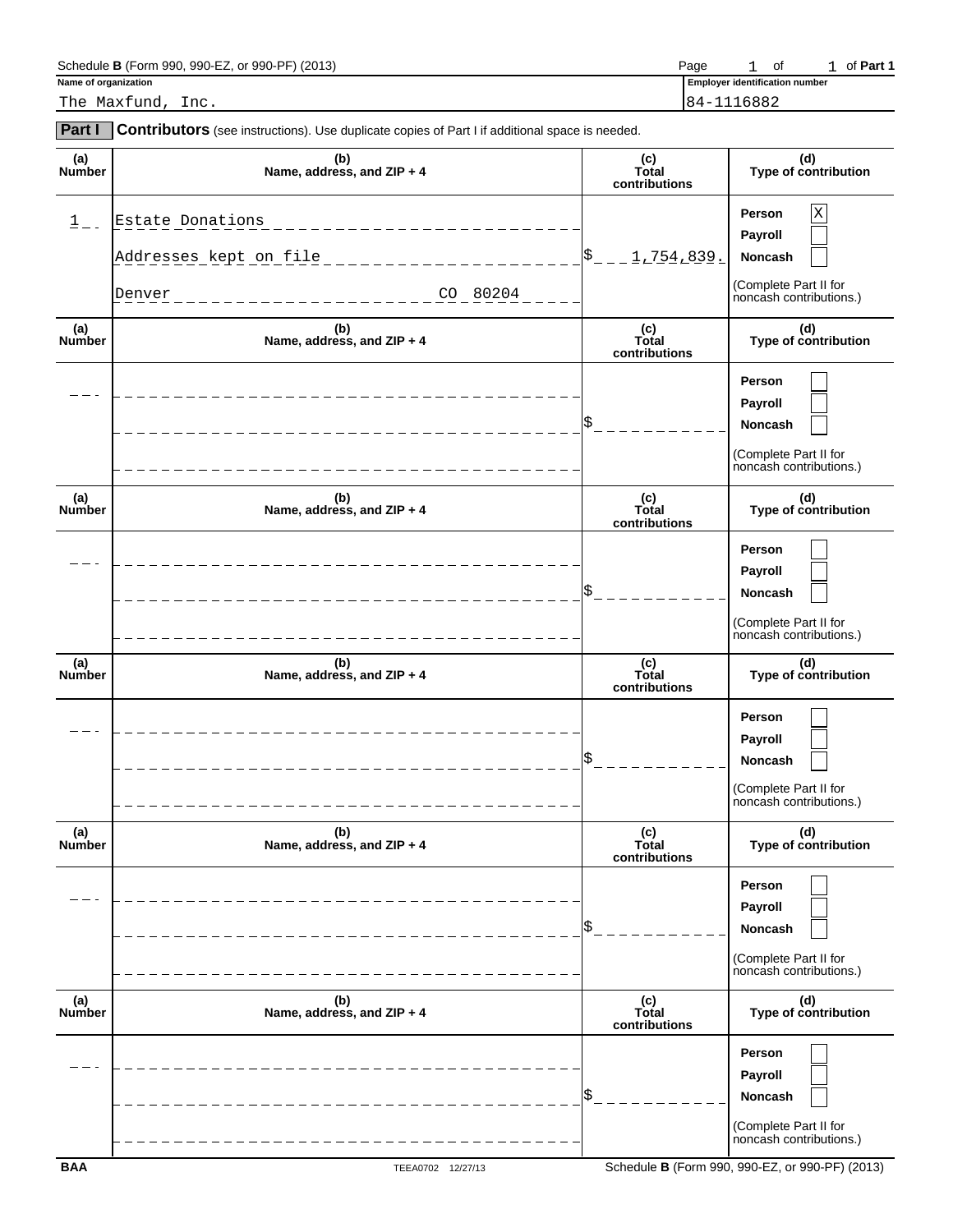|          |                                                      |                                                                                                                                              | OMB No. 1545-0047                                                                                       |                                                     |                                 |                                                            |      |    |
|----------|------------------------------------------------------|----------------------------------------------------------------------------------------------------------------------------------------------|---------------------------------------------------------------------------------------------------------|-----------------------------------------------------|---------------------------------|------------------------------------------------------------|------|----|
|          | <b>SCHEDULE D</b><br>(Form 990)                      |                                                                                                                                              | <b>Supplemental Financial Statements</b><br>► Complete if the organization answered 'Yes,' to Form 990, |                                                     |                                 |                                                            | 2013 |    |
|          |                                                      |                                                                                                                                              | Part IV, lines 6, 7, 8, 9, 10, 11a, 11b, 11c, 11d, 11e, 11f, 12a, or 12b.                               |                                                     |                                 |                                                            |      |    |
|          | Department of the Treasury                           | Information about Schedule D (Form 990) and its instructions is at www.irs.gov/form990.                                                      | Attach to Form 990.                                                                                     |                                                     |                                 | <b>Open to Public</b>                                      |      |    |
|          | Internal Revenue Service<br>Name of the organization |                                                                                                                                              |                                                                                                         |                                                     |                                 | <b>Inspection</b><br><b>Employer identification number</b> |      |    |
|          |                                                      |                                                                                                                                              |                                                                                                         |                                                     |                                 |                                                            |      |    |
|          | The Maxfund, Inc.                                    |                                                                                                                                              |                                                                                                         |                                                     | 84-1116882                      |                                                            |      |    |
| Part I   |                                                      | Organizations Maintaining Donor Advised Funds or Other Similar Funds or Accounts.                                                            |                                                                                                         |                                                     |                                 |                                                            |      |    |
|          |                                                      | Complete if the organization answered 'Yes' to Form 990, Part IV, line 6.                                                                    |                                                                                                         |                                                     |                                 |                                                            |      |    |
|          |                                                      |                                                                                                                                              | (a) Donor advised funds                                                                                 |                                                     | (b) Funds and other accounts    |                                                            |      |    |
| 1        |                                                      | Total number at end of year                                                                                                                  |                                                                                                         |                                                     |                                 |                                                            |      |    |
| 2        |                                                      | Aggregate contributions to (during year)                                                                                                     |                                                                                                         |                                                     |                                 |                                                            |      |    |
| 3        |                                                      | Aggregate grants from (during year)                                                                                                          |                                                                                                         |                                                     |                                 |                                                            |      |    |
| 4        |                                                      | Aggregate value at end of year                                                                                                               |                                                                                                         |                                                     |                                 |                                                            |      |    |
| 5        |                                                      | Did the organization inform all donors and donor advisors in writing that the assets held in donor advised funds                             |                                                                                                         |                                                     |                                 |                                                            |      |    |
|          |                                                      | are the organization's property, subject to the organization's exclusive legal control? $\ldots \ldots \ldots \ldots \ldots$                 |                                                                                                         |                                                     |                                 | $\overline{X}$ Yes                                         |      | No |
| 6        |                                                      | Did the organization inform all grantees, donors, and donor advisors in writing that grant funds can be used only                            |                                                                                                         |                                                     |                                 |                                                            |      |    |
|          |                                                      | for charitable purposes and not for the benefit of the donor or donor advisor, or for any other purpose conferring                           |                                                                                                         |                                                     |                                 | $\overline{X}$ Yes                                         |      | No |
|          |                                                      |                                                                                                                                              |                                                                                                         |                                                     |                                 |                                                            |      |    |
| Part II  |                                                      | <b>Conservation Easements.</b>                                                                                                               |                                                                                                         |                                                     |                                 |                                                            |      |    |
|          |                                                      | Complete if the organization answered 'Yes' to Form 990, Part IV, line 7.                                                                    |                                                                                                         |                                                     |                                 |                                                            |      |    |
| 1        |                                                      | Purpose(s) of conservation easements held by the organization (check all that apply).                                                        |                                                                                                         |                                                     |                                 |                                                            |      |    |
|          |                                                      | Preservation of land for public use (e.g., recreation or education)                                                                          |                                                                                                         | Preservation of an historically important land area |                                 |                                                            |      |    |
|          | Protection of natural habitat                        |                                                                                                                                              |                                                                                                         | Preservation of a certified historic structure      |                                 |                                                            |      |    |
|          | Preservation of open space                           |                                                                                                                                              |                                                                                                         |                                                     |                                 |                                                            |      |    |
| 2        | last day of the tax year.                            | Complete lines 2a through 2d if the organization held a qualified conservation contribution in the form of a conservation easement on the    |                                                                                                         |                                                     |                                 |                                                            |      |    |
|          |                                                      |                                                                                                                                              |                                                                                                         |                                                     | Held at the End of the Tax Year |                                                            |      |    |
|          |                                                      |                                                                                                                                              |                                                                                                         | 2а                                                  |                                 |                                                            |      |    |
|          |                                                      |                                                                                                                                              |                                                                                                         | 2 <sub>b</sub>                                      |                                 |                                                            |      |    |
|          |                                                      | <b>c</b> Number of conservation easements on a certified historic structure included in (a) $\ldots \ldots \ldots$                           |                                                                                                         | 2c                                                  |                                 |                                                            |      |    |
|          |                                                      | d Number of conservation easements included in (c) acquired after 8/17/06, and not on a historic                                             |                                                                                                         |                                                     |                                 |                                                            |      |    |
|          |                                                      |                                                                                                                                              |                                                                                                         | 2d                                                  |                                 |                                                            |      |    |
| 3        |                                                      | Number of conservation easements modified, transferred, released, extinguished, or terminated by the organization during the                 |                                                                                                         |                                                     |                                 |                                                            |      |    |
|          | tax year $\blacktriangleright$                       |                                                                                                                                              |                                                                                                         |                                                     |                                 |                                                            |      |    |
|          |                                                      | Number of states where property subject to conservation easement is located ►                                                                |                                                                                                         |                                                     |                                 |                                                            |      |    |
| 5        |                                                      | Does the organization have a written policy regarding the periodic monitoring, inspection, handling of violations,                           |                                                                                                         |                                                     |                                 | <b>Yes</b>                                                 |      | No |
|          |                                                      |                                                                                                                                              |                                                                                                         |                                                     |                                 |                                                            |      |    |
| 6        |                                                      | Staff and volunteer hours devoted to monitoring, inspecting, and enforcing conservation easements during the year                            |                                                                                                         |                                                     |                                 |                                                            |      |    |
| 7        |                                                      | Amount of expenses incurred in monitoring, inspecting, and enforcing conservation easements during the year                                  |                                                                                                         |                                                     |                                 |                                                            |      |    |
|          | ►\$                                                  |                                                                                                                                              |                                                                                                         |                                                     |                                 |                                                            |      |    |
| 8        |                                                      | Does each conservation easement reported on line $2(d)$ above satisfy the requirements of section $170(h)(4)(B)(i)$                          |                                                                                                         |                                                     |                                 |                                                            |      |    |
|          |                                                      |                                                                                                                                              |                                                                                                         |                                                     |                                 | <b>Yes</b>                                                 |      | No |
| 9        |                                                      | In Part XIII, describe how the organization reports conservation easements in its revenue and expense statement, and balance sheet, and      |                                                                                                         |                                                     |                                 |                                                            |      |    |
|          | conservation easements.                              | include, if applicable, the text of the footnote to the organization's financial statements that describes the organization's accounting for |                                                                                                         |                                                     |                                 |                                                            |      |    |
| Part III |                                                      | Organizations Maintaining Collections of Art, Historical Treasures, or Other Similar Assets.                                                 |                                                                                                         |                                                     |                                 |                                                            |      |    |
|          |                                                      | Complete if the organization answered 'Yes' to Form 990, Part IV, line 8.                                                                    |                                                                                                         |                                                     |                                 |                                                            |      |    |

| 1 a If the organization elected, as permitted under SFAS 116 (ASC 958), not to report in its revenue statement and balance sheet works of<br>art, historical treasures, or other similar assets held for public exhibition, education, or research in furtherance of public service, provide,<br>in Part XIII, the text of the footnote to its financial statements that describes these items. |                                   |
|-------------------------------------------------------------------------------------------------------------------------------------------------------------------------------------------------------------------------------------------------------------------------------------------------------------------------------------------------------------------------------------------------|-----------------------------------|
| <b>b</b> If the organization elected, as permitted under SFAS 116 (ASC 958), to report in its revenue statement and balance sheet works of art,<br>historical treasures, or other similar assets held for public exhibition, education, or research in furtherance of public service, provide the<br>following amounts relating to these items:                                                 |                                   |
| (i) Revenues included in Form 990, Part VIII, line 1 $\ldots \ldots \ldots \ldots \ldots \ldots \ldots \ldots \ldots \ldots \ldots \vdash$                                                                                                                                                                                                                                                      |                                   |
| (ii) Assets included in Form 990, Part X $\ldots \ldots \ldots \ldots \ldots \ldots \ldots \ldots \ldots \ldots \ldots \ldots \ldots \vdash \xi$                                                                                                                                                                                                                                                |                                   |
| If the organization received or held works of art, historical treasures, or other similar assets for financial gain, provide the following<br>2<br>amounts required to be reported under SFAS 116 (ASC 958) relating to these items:                                                                                                                                                            |                                   |
| <b>a</b> Revenues included in Form 990, Part VIII, line 1 $\dots \dots \dots \dots \dots \dots \dots \dots \dots \dots \dots \dots \dots \dots \dots \dots \dots \dots$                                                                                                                                                                                                                         |                                   |
| <b>b</b> Assets included in Form 990, Part $X_1, \ldots, X_n, \ldots, X_n, \ldots, X_n, \ldots, \ldots, X_n, \ldots, \ldots, \ldots, \ldots, \ldots, \ldots, \ldots$                                                                                                                                                                                                                            |                                   |
| BAA For Paperwork Reduction Act Notice, see the Instructions for Form 990.<br><b>TEEA3301</b><br>10/02/13                                                                                                                                                                                                                                                                                       | Schedule <b>D</b> (Form 990) 2013 |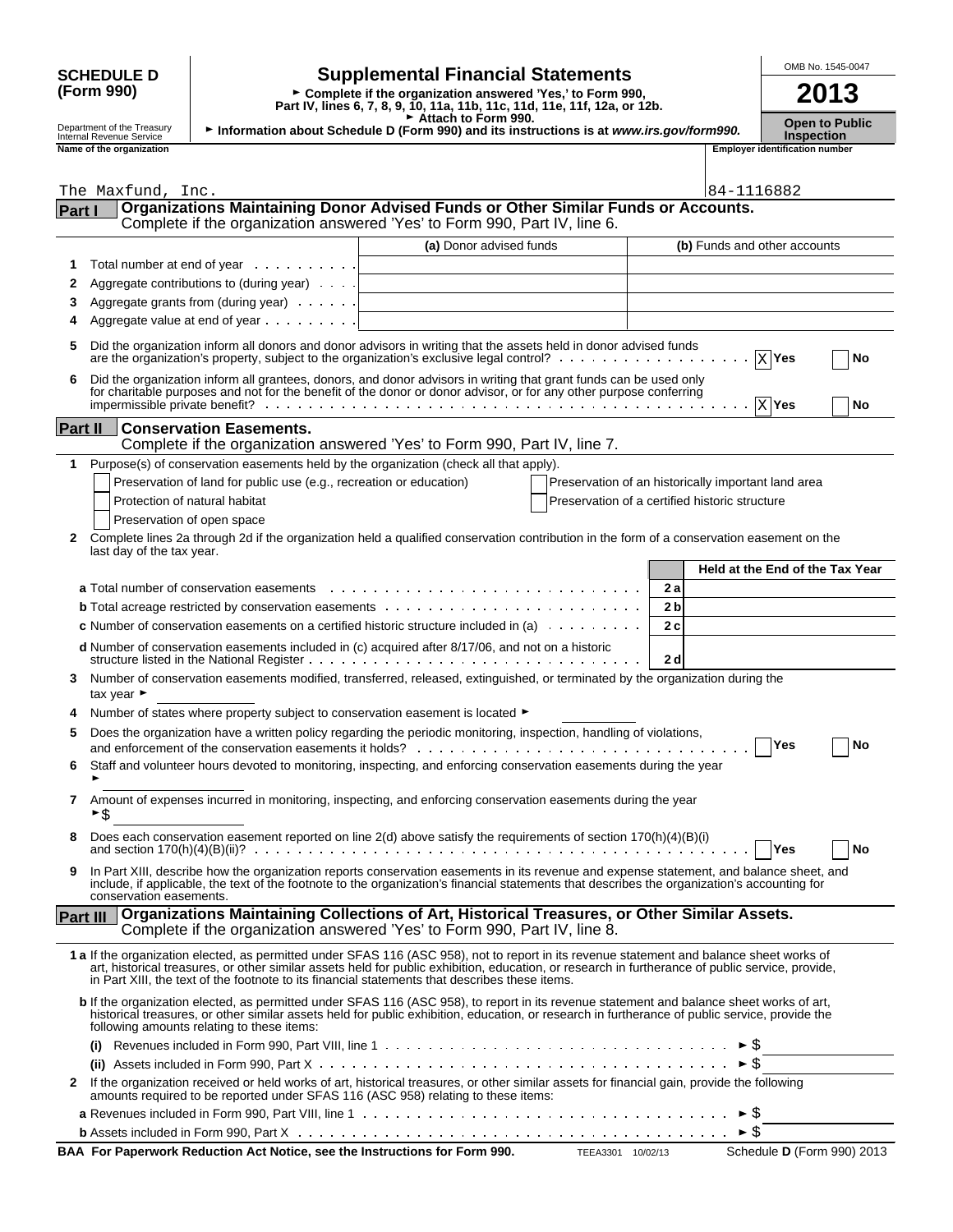| Schedule <b>D</b> (Form 990) 2013<br>Organizations Maintaining Collections of Art, Historical Treasures, or Other Similar Assets (continued)                                                                                 | The Maxfund, Inc. |                                         |                                    | 84-1116882                      |            |                     | Page 2   |
|------------------------------------------------------------------------------------------------------------------------------------------------------------------------------------------------------------------------------|-------------------|-----------------------------------------|------------------------------------|---------------------------------|------------|---------------------|----------|
| <b>Part III</b>                                                                                                                                                                                                              |                   |                                         |                                    |                                 |            |                     |          |
| Using the organization's acquisition, accession, and other records, check any of the following that are a significant use of its collection<br>3<br>items (check all that apply):                                            |                   |                                         |                                    |                                 |            |                     |          |
| Public exhibition<br>a                                                                                                                                                                                                       |                   | d                                       | Loan or exchange programs          |                                 |            |                     |          |
| Scholarly research<br>b                                                                                                                                                                                                      |                   | Other<br>е                              |                                    |                                 |            |                     |          |
| Preservation for future generations<br>c<br>Provide a description of the organization's collections and explain how they further the organization's exempt purpose in                                                        |                   |                                         |                                    |                                 |            |                     |          |
| Part XIII.                                                                                                                                                                                                                   |                   |                                         |                                    |                                 |            |                     |          |
| During the year, did the organization solicit or receive donations of art, historical treasures, or other similar assets<br>to be sold to raise funds rather than to be maintained as part of the organization's collection? |                   |                                         |                                    |                                 | ∣ Yes      |                     | No       |
| Part IV   Escrow and Custodial Arrangements. Complete if the organization answered 'Yes' to Form 990, Part IV,<br>line 9, or reported an amount on Form 990, Part X, line 21.                                                |                   |                                         |                                    |                                 |            |                     |          |
| 1 a Is the organization an agent, trustee, custodian, or other intermediary for contributions or other assets not included                                                                                                   |                   |                                         |                                    |                                 | Yes        |                     | No       |
| b If 'Yes,' explain the arrangement in Part XIII and complete the following table:                                                                                                                                           |                   |                                         |                                    |                                 |            |                     |          |
|                                                                                                                                                                                                                              |                   |                                         |                                    |                                 | Amount     |                     |          |
|                                                                                                                                                                                                                              |                   |                                         |                                    | 1 <sub>c</sub>                  |            |                     |          |
|                                                                                                                                                                                                                              |                   |                                         |                                    | 1 <sub>d</sub>                  |            |                     |          |
|                                                                                                                                                                                                                              |                   |                                         |                                    | 1 e                             |            |                     |          |
|                                                                                                                                                                                                                              |                   |                                         |                                    | 1f                              |            |                     |          |
|                                                                                                                                                                                                                              |                   |                                         |                                    |                                 | <b>Yes</b> |                     | No       |
|                                                                                                                                                                                                                              |                   |                                         |                                    |                                 |            |                     |          |
| <b>Part V</b><br>Endowment Funds. Complete if the organization answered 'Yes' to Form 990, Part IV, line 10.                                                                                                                 |                   |                                         |                                    |                                 |            |                     |          |
|                                                                                                                                                                                                                              | (a) Current year  | (b) Prior year                          | (c) Two years back                 | (d) Three years back            |            | (e) Four years back |          |
| 1 a Beginning of year balance                                                                                                                                                                                                |                   |                                         |                                    |                                 |            |                     |          |
| <b>b</b> Contributions                                                                                                                                                                                                       |                   |                                         |                                    |                                 |            |                     |          |
| c Net investment earnings, gains,<br>and losses                                                                                                                                                                              |                   |                                         |                                    |                                 |            |                     |          |
| <b>d</b> Grants or scholarships                                                                                                                                                                                              |                   |                                         |                                    |                                 |            |                     |          |
| e Other expenditures for facilities<br>and programs                                                                                                                                                                          |                   |                                         |                                    |                                 |            |                     |          |
| f Administrative expenses                                                                                                                                                                                                    |                   |                                         |                                    |                                 |            |                     |          |
| $g$ End of year balance $\ldots$ .                                                                                                                                                                                           |                   |                                         |                                    |                                 |            |                     |          |
| 2 Provide the estimated percentage of the current year end balance (line 1g, column (a)) held as:                                                                                                                            |                   |                                         |                                    |                                 |            |                     |          |
| a Board designated or quasi-endowment $\blacktriangleright$                                                                                                                                                                  |                   |                                         |                                    |                                 |            |                     |          |
| <b>b</b> Permanent endowment ►                                                                                                                                                                                               | န့                |                                         |                                    |                                 |            |                     |          |
| c Temporarily restricted endowment ▶                                                                                                                                                                                         |                   |                                         |                                    |                                 |            |                     |          |
| The percentages in lines 2a, 2b, and 2c should equal 100%.                                                                                                                                                                   |                   |                                         |                                    |                                 |            |                     |          |
| 3 a Are there endowment funds not in the possession of the organization that are held and administered for the<br>organization by:                                                                                           |                   |                                         |                                    |                                 |            | Yes                 | No       |
| (i)                                                                                                                                                                                                                          |                   |                                         |                                    |                                 | 3a(i)      |                     |          |
|                                                                                                                                                                                                                              |                   |                                         |                                    |                                 | 3a(ii)     |                     |          |
|                                                                                                                                                                                                                              |                   |                                         |                                    |                                 | 3b         |                     |          |
| Describe in Part XIII the intended uses of the organization's endowment funds.<br>4                                                                                                                                          |                   |                                         |                                    |                                 |            |                     |          |
| Part VI   Land, Buildings, and Equipment.                                                                                                                                                                                    |                   |                                         |                                    |                                 |            |                     |          |
| Complete if the organization answered 'Yes' to Form 990, Part IV, line 11a. See Form 990, Part X, line 10.                                                                                                                   |                   |                                         |                                    |                                 |            |                     |          |
| Description of property                                                                                                                                                                                                      |                   | (a) Cost or other basis<br>(investment) | (b) Cost or other<br>basis (other) | (c) Accumulated<br>depreciation |            | (d) Book value      |          |
|                                                                                                                                                                                                                              |                   |                                         | <u>562,187.</u>                    |                                 |            |                     | 562,187. |
| <b>b</b> Buildings $\cdots$ $\cdots$ $\cdots$ $\cdots$ $\cdots$ $\cdots$                                                                                                                                                     |                   |                                         | 3,824,874.                         | 832,741                         |            | 2,992,133.          |          |
| c Leasehold improvements                                                                                                                                                                                                     |                   |                                         | 592,592                            | <u>112,336.</u>                 |            |                     | 480,256. |
| $d$ Equipment $\cdots$ $\cdots$ $\cdots$ $\cdots$ $\cdots$ $\cdots$ $\cdots$                                                                                                                                                 |                   |                                         | 812,875                            | <u>154,105.</u>                 |            |                     | 658,770. |
| $e$ Other $\cdots$ $\cdots$ $\cdots$ $\cdots$ $\cdots$ $\cdots$ $\cdots$ $\cdots$                                                                                                                                            |                   |                                         | 5,639                              |                                 |            |                     | 5,639.   |
| Total. Add lines 1a through 1e. (Column (d) must equal Form 990, Part X, column (B), line $10(c)$ .)                                                                                                                         |                   |                                         |                                    | ▶                               |            | 4,698,985.          |          |

**BAA** Schedule **D** (Form 990) 2013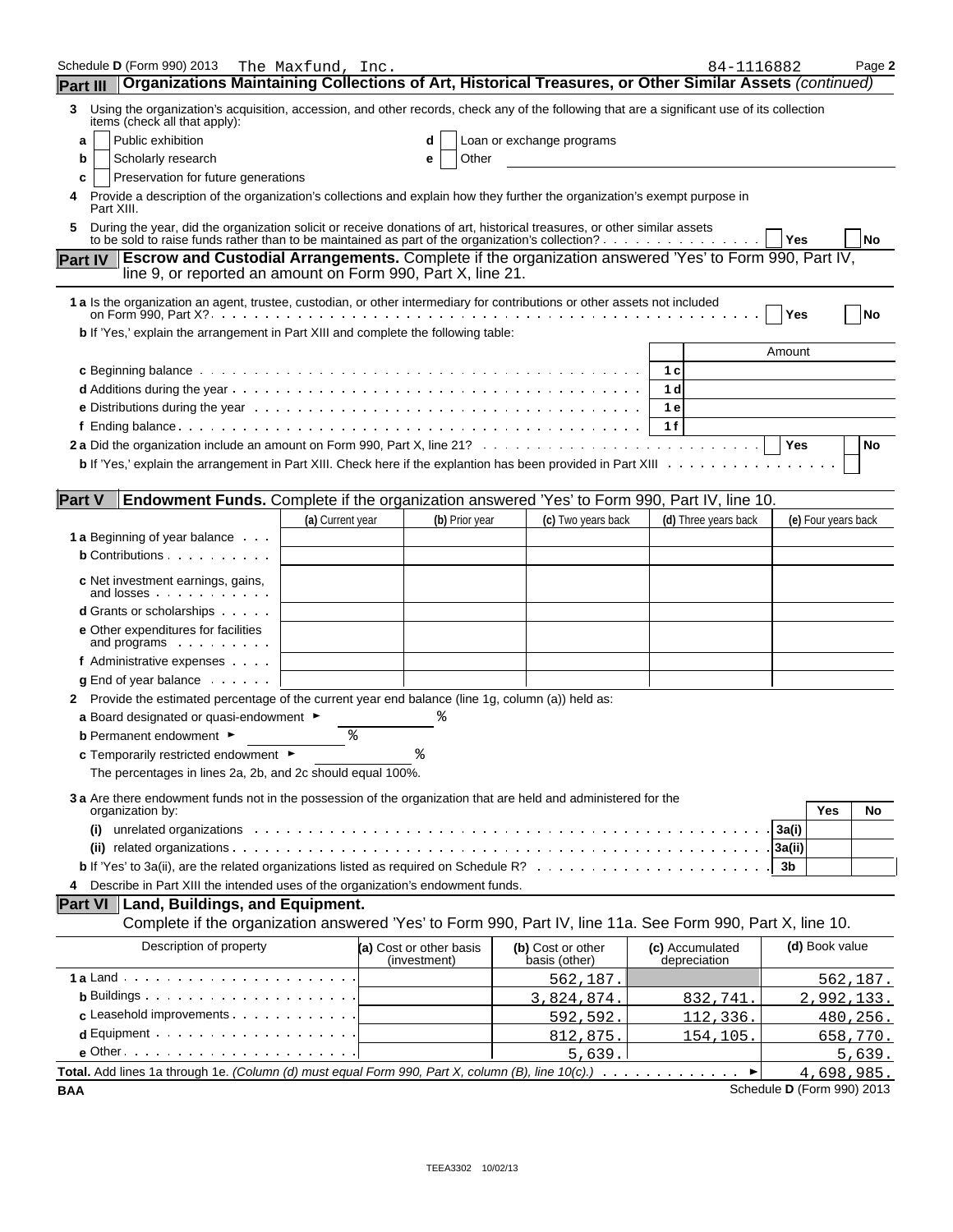|                  | <b>Part VII   Investments - Other Securities.</b>                                                                                                                          |                 |                                                                                                            |
|------------------|----------------------------------------------------------------------------------------------------------------------------------------------------------------------------|-----------------|------------------------------------------------------------------------------------------------------------|
|                  |                                                                                                                                                                            |                 | Complete if the organization answered 'Yes' to Form 990, Part IV, line 11b. See Form 990, Part X, line 12. |
|                  | (a) Description of security or category (including name of security)                                                                                                       | (b) Book value  | (c) Method of valuation: Cost or end-of-year market value                                                  |
|                  |                                                                                                                                                                            |                 |                                                                                                            |
| (3) Other        | (2) Closely-held equity interests                                                                                                                                          |                 |                                                                                                            |
| (A)              |                                                                                                                                                                            |                 |                                                                                                            |
| (B)              |                                                                                                                                                                            |                 |                                                                                                            |
| (C)              |                                                                                                                                                                            |                 |                                                                                                            |
| (D)              |                                                                                                                                                                            |                 |                                                                                                            |
| (E)              |                                                                                                                                                                            |                 |                                                                                                            |
| (F)              |                                                                                                                                                                            |                 |                                                                                                            |
| (G)              |                                                                                                                                                                            |                 |                                                                                                            |
| (H)              |                                                                                                                                                                            |                 |                                                                                                            |
| (1)              |                                                                                                                                                                            |                 |                                                                                                            |
|                  | Total. (Column (b) must equal Form 990, Part X, column (B) line 12.) $\rightarrow$                                                                                         |                 |                                                                                                            |
|                  | Part VIII Investments - Program Related.                                                                                                                                   |                 | Complete if the organization answered 'Yes' to Form 990, Part IV, line 11c. See Form 990, Part X, line 13. |
|                  | (a) Description of investment type                                                                                                                                         | (b) Book value  | (c) Method of valuation: Cost or end-of-year market value                                                  |
| (1)              |                                                                                                                                                                            |                 |                                                                                                            |
| (2)              |                                                                                                                                                                            |                 |                                                                                                            |
| (3)              |                                                                                                                                                                            |                 |                                                                                                            |
| (4)              |                                                                                                                                                                            |                 |                                                                                                            |
| (5)              |                                                                                                                                                                            |                 |                                                                                                            |
| (6)              |                                                                                                                                                                            |                 |                                                                                                            |
| (7)              |                                                                                                                                                                            |                 |                                                                                                            |
| (8)              |                                                                                                                                                                            |                 |                                                                                                            |
| (9)              |                                                                                                                                                                            |                 |                                                                                                            |
| (10)             |                                                                                                                                                                            |                 |                                                                                                            |
| <b>Part IX</b>   | Total. (Column (b) must equal Form 990, Part X, column (B) line 13.)<br>$\rightarrow$<br><b>Other Assets.</b>                                                              |                 |                                                                                                            |
|                  |                                                                                                                                                                            |                 | Complete if the organization answered 'Yes' to Form 990, Part IV, line 11d. See Form 990, Part X, line 15. |
|                  |                                                                                                                                                                            | (a) Description | (b) Book value                                                                                             |
| (1)              |                                                                                                                                                                            |                 |                                                                                                            |
| (2)              |                                                                                                                                                                            |                 |                                                                                                            |
| (3)<br>(4)       |                                                                                                                                                                            |                 |                                                                                                            |
| (5)              |                                                                                                                                                                            |                 |                                                                                                            |
| (6)              |                                                                                                                                                                            |                 |                                                                                                            |
| (7)              |                                                                                                                                                                            |                 |                                                                                                            |
| (8)              |                                                                                                                                                                            |                 |                                                                                                            |
| (9)<br>(10)      |                                                                                                                                                                            |                 |                                                                                                            |
|                  |                                                                                                                                                                            |                 |                                                                                                            |
| <b>Part X</b>    | Total. (Column (b) must equal Form 990, Part X, column (B), line 15.) $\ldots \ldots \ldots \ldots \ldots \ldots \ldots \ldots \ldots \ldots$<br><b>Other Liabilities.</b> |                 | ▶                                                                                                          |
|                  |                                                                                                                                                                            |                 |                                                                                                            |
|                  |                                                                                                                                                                            |                 |                                                                                                            |
|                  | Complete if the organization answered 'Yes' to Form 990, Part IV, line 11e or 11f. See Form 990, Part X, line 25<br>(a) Description of liability                           | (b) Book value  |                                                                                                            |
|                  | (1) Federal income taxes                                                                                                                                                   |                 |                                                                                                            |
| (2)              |                                                                                                                                                                            |                 |                                                                                                            |
| $\overline{(3)}$ |                                                                                                                                                                            |                 |                                                                                                            |
| (4)              |                                                                                                                                                                            |                 |                                                                                                            |
| $\overline{(5)}$ |                                                                                                                                                                            |                 |                                                                                                            |
| (6)              |                                                                                                                                                                            |                 |                                                                                                            |
| (7)<br>(8)       |                                                                                                                                                                            |                 |                                                                                                            |
| (9)              |                                                                                                                                                                            |                 |                                                                                                            |
| (10)             |                                                                                                                                                                            |                 |                                                                                                            |
| (11)             | <b>Total.</b> (Column (b) must equal Form 990, Part X, column (B) line $25$ .) $\cdot \cdot \cdot$                                                                         |                 |                                                                                                            |

**2.** Liability for uncertain tax positions. In Part XIII, provide the text of the footnote to the organization's financial statements that reports the organization's liability for uncertain tax positions under FIN 48 (ASC 740). Check here if the text of the footnote has been provided in Part XIII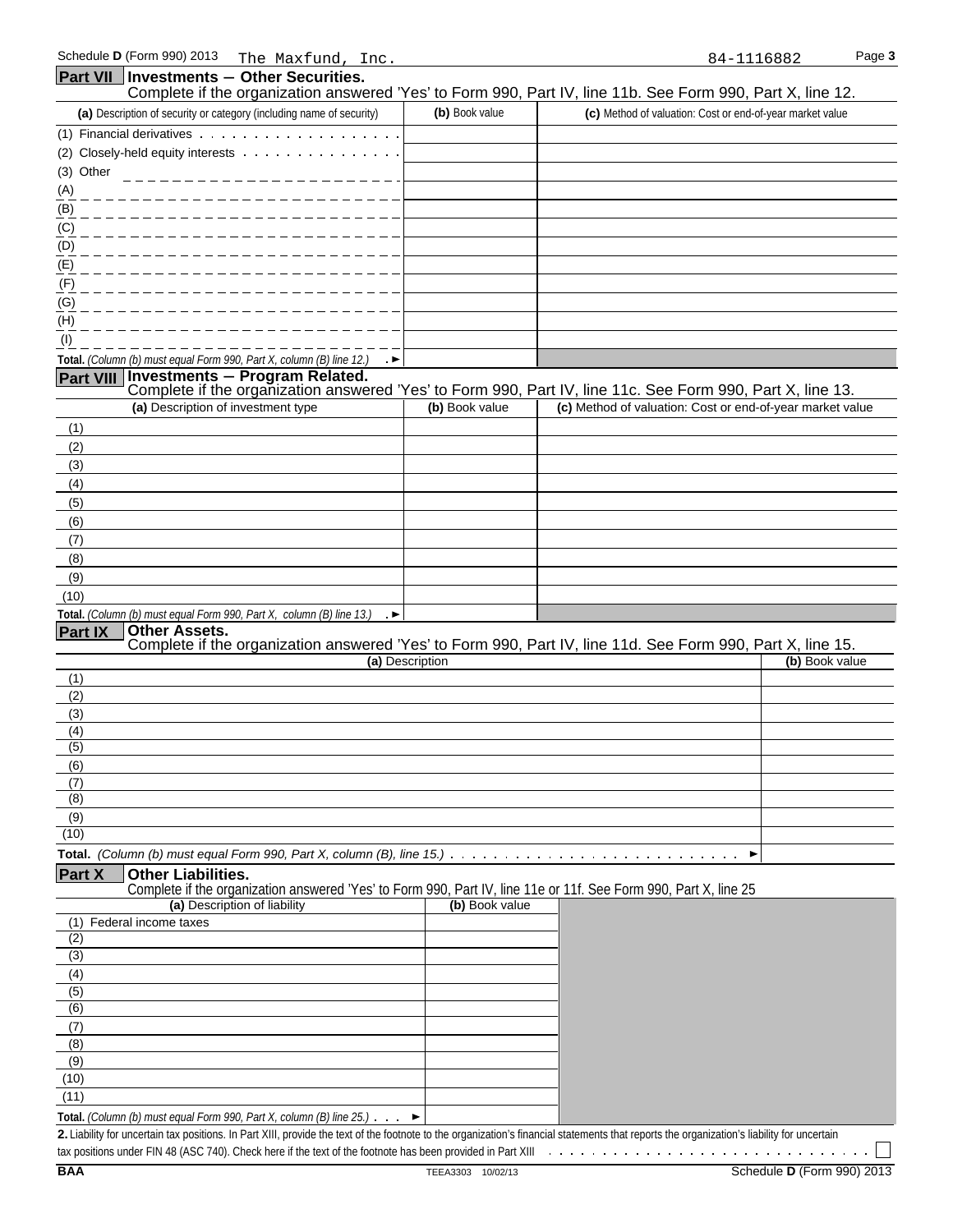| Schedule D (Form 990) 2013<br>The Maxfund, Inc.                                                                                                                                                                                   | 84-1116882   | Page 4 |
|-----------------------------------------------------------------------------------------------------------------------------------------------------------------------------------------------------------------------------------|--------------|--------|
| Part XI   Reconciliation of Revenue per Audited Financial Statements With Revenue per Return.                                                                                                                                     |              |        |
| Complete if the organization answered 'Yes' to Form 990, Part IV, line 12a.                                                                                                                                                       |              |        |
| 1                                                                                                                                                                                                                                 | $\mathbf{1}$ |        |
| Amounts included on line 1 but not on Form 990, Part VIII, line 12:<br>$\mathbf{2}$                                                                                                                                               |              |        |
| 2a                                                                                                                                                                                                                                |              |        |
| 2 <sub>b</sub>                                                                                                                                                                                                                    |              |        |
| 2c<br><b>c</b> Recoveries of prior year grants $\ldots$ , $\ldots$ , $\ldots$ , $\ldots$ , $\ldots$ , $\ldots$ , $\ldots$ , $\ldots$ , $\ldots$                                                                                   |              |        |
| <b>d</b> Other (Describe in Part XIII.) $\ldots \ldots \ldots \ldots \ldots \ldots \ldots \ldots \ldots \ldots \ldots$<br>2d                                                                                                      |              |        |
|                                                                                                                                                                                                                                   | <b>2e</b>    |        |
| 3                                                                                                                                                                                                                                 | 3            |        |
| Amounts included on Form 990, Part VIII, line 12, but not on line 1:<br>4                                                                                                                                                         |              |        |
| <b>a</b> Investment expenses not included on Form 990, Part VIII, line 7b.<br>4 a                                                                                                                                                 |              |        |
| 4 b                                                                                                                                                                                                                               |              |        |
|                                                                                                                                                                                                                                   | 4 c          |        |
| 5                                                                                                                                                                                                                                 | 5            |        |
| Part XII Reconciliation of Expenses per Audited Financial Statements With Expenses per Return.                                                                                                                                    |              |        |
| Complete if the organization answered 'Yes' to Form 990, Part IV, line 12a.                                                                                                                                                       |              |        |
| 1                                                                                                                                                                                                                                 | 1            |        |
| Amounts included on line 1 but not on Form 990, Part IX, line 25:<br>$\mathbf{2}$                                                                                                                                                 |              |        |
| a Donated services and use of facilities. $\ldots$ , , , , , ,<br>2a                                                                                                                                                              |              |        |
| 2 <sub>b</sub>                                                                                                                                                                                                                    |              |        |
| c Other losses $\ldots \ldots \ldots \ldots \ldots \ldots \ldots \ldots \ldots \ldots \ldots \ldots$<br>2c                                                                                                                        |              |        |
| <b>d</b> Other (Describe in Part XIII.) $\ldots$ $\ldots$ $\ldots$ $\ldots$ $\ldots$ $\ldots$ $\ldots$ $\ldots$ $\ldots$ $\ldots$<br>2 <sub>d</sub>                                                                               |              |        |
|                                                                                                                                                                                                                                   | 2e           |        |
| 3                                                                                                                                                                                                                                 | 3            |        |
| Amounts included on Form 990, Part IX, line 25, but not on line 1:<br>4                                                                                                                                                           |              |        |
| <b>a</b> Investment expenses not included on Form 990, Part VIII, line 7b. $\ldots$ ,<br>4 a                                                                                                                                      |              |        |
| <b>b</b> Other (Describe in Part XIII.) $\cdots$ $\cdots$ $\cdots$ $\cdots$ $\cdots$ $\cdots$ $\cdots$ $\cdots$ $\cdots$ $\cdots$<br>4 <sub>b</sub>                                                                               |              |        |
|                                                                                                                                                                                                                                   | 4 c          |        |
|                                                                                                                                                                                                                                   | 5            |        |
| <b>Part XIII Supplemental Information.</b>                                                                                                                                                                                        |              |        |
| Provide the descriptions required for Part II, lines 3, 5, and 9; Part III, lines 1a and 4; Part IV, lines 1b and 2b; Part V,<br>line 4; Part X, line 2; Part XI, lines 2d and 4b; and Part XII, lines 2d and 4b. Also complete t |              |        |
|                                                                                                                                                                                                                                   |              |        |
|                                                                                                                                                                                                                                   |              |        |
|                                                                                                                                                                                                                                   |              |        |
|                                                                                                                                                                                                                                   |              |        |
|                                                                                                                                                                                                                                   |              |        |
|                                                                                                                                                                                                                                   |              |        |
|                                                                                                                                                                                                                                   |              |        |
|                                                                                                                                                                                                                                   |              |        |
|                                                                                                                                                                                                                                   |              |        |
|                                                                                                                                                                                                                                   |              |        |

**BAA** Schedule **D** (Form 990) 2013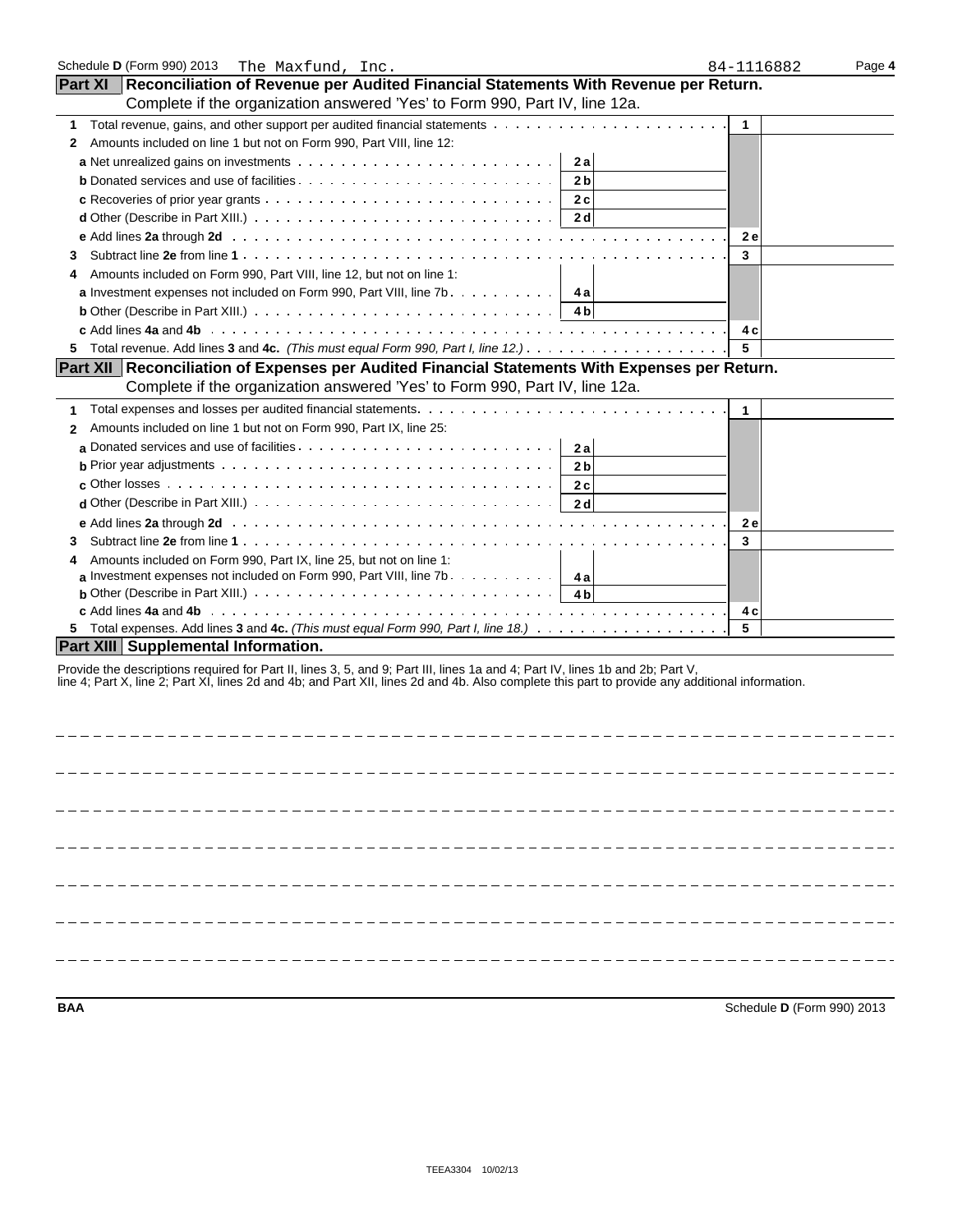**Part XIII Supplemental Information** *(continued)*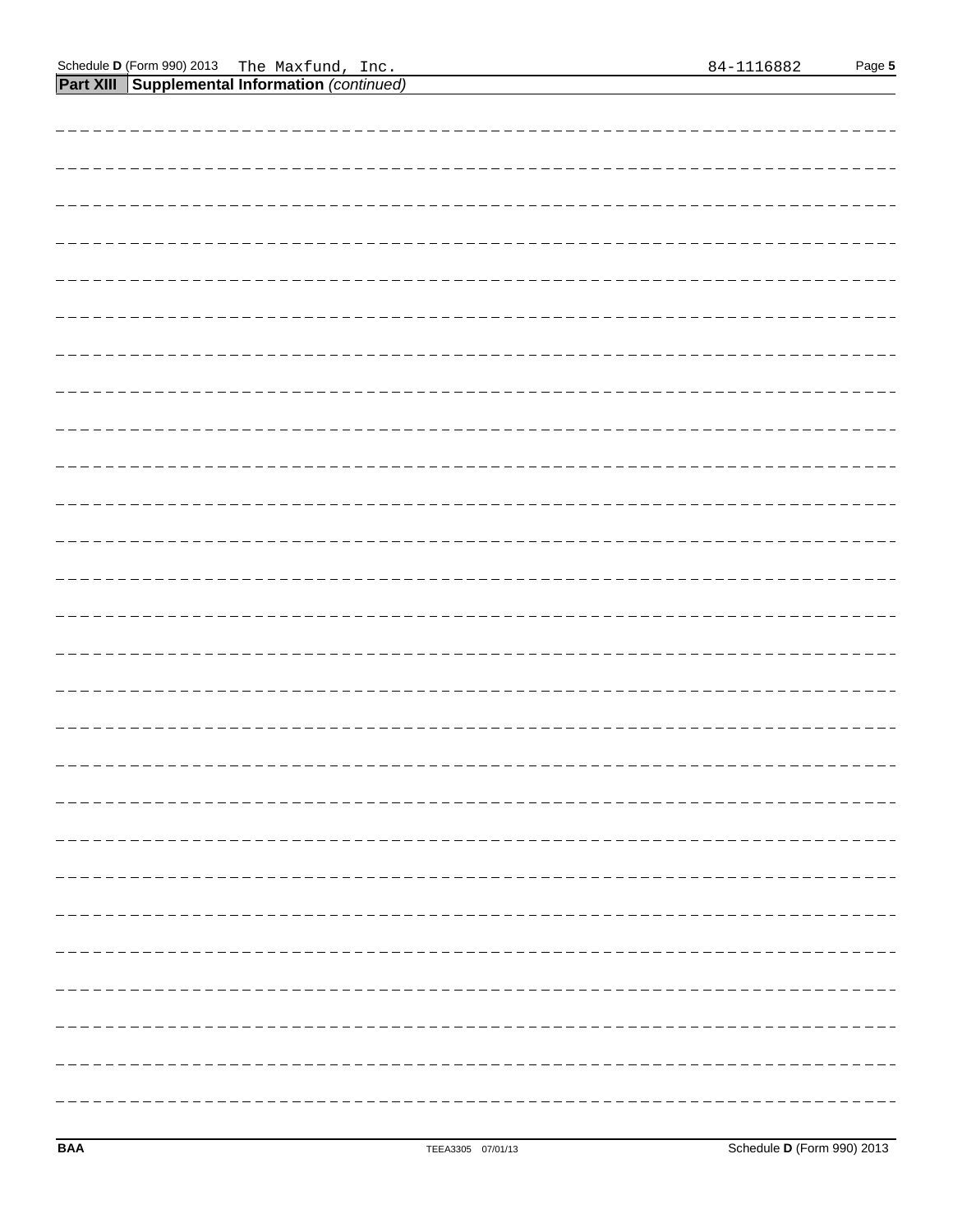|                                                              |                                                            |               |                      |                                              | <b>Supplemental Information Regarding</b>                                                                                                                                                                                      |                                                                              | OMB No. 1545-0047                                       |
|--------------------------------------------------------------|------------------------------------------------------------|---------------|----------------------|----------------------------------------------|--------------------------------------------------------------------------------------------------------------------------------------------------------------------------------------------------------------------------------|------------------------------------------------------------------------------|---------------------------------------------------------|
| <b>SCHEDULE G</b><br>(Form 990 or 990-EZ)                    |                                                            |               |                      |                                              | <b>Fundraising or Gaming Activities</b><br>Complete if the organization answered 'Yes' to Form 990, Part IV, lines 17, 18,<br>or 19, or if the organization entered more than \$15,000 on Form 990-EZ, line 6a.                |                                                                              | 2013                                                    |
| Department of the Treasury<br>Internal Revenue Service       | ►                                                          |               |                      | at www.irs.gov/form990.                      | ► Attach to Form 990 or Form 990-EZ. ► See separate instructions.<br>Information about Schedule G (Form 990 or 990-EZ) and its instructions is                                                                                 |                                                                              | <b>Open to Public</b><br>Inspection                     |
| Name of the organization<br>The Maxfund, Inc.                |                                                            |               |                      |                                              |                                                                                                                                                                                                                                | <b>Employer identification number</b><br>84-1116882                          |                                                         |
| Part I                                                       |                                                            |               |                      |                                              | Fundraising Activities. Complete if the organization answered 'Yes' to Form 990, Part IV, line 17.                                                                                                                             |                                                                              |                                                         |
|                                                              | Form 990-EZ filers are not required to complete this part. |               |                      |                                              |                                                                                                                                                                                                                                |                                                                              |                                                         |
| 1<br>Mail solicitations<br>a                                 |                                                            |               |                      | е                                            | Indicate whether the organization raised funds through any of the following activities. Check all that apply,<br>Solicitation of non-government grants                                                                         |                                                                              |                                                         |
| b                                                            | Internet and email solicitations                           |               |                      | f                                            | Solicitation of government grants                                                                                                                                                                                              |                                                                              |                                                         |
| Phone solicitations<br>c                                     |                                                            |               |                      | g                                            | Special fundraising events                                                                                                                                                                                                     |                                                                              |                                                         |
| In-person solicitations<br>d                                 |                                                            |               |                      |                                              |                                                                                                                                                                                                                                |                                                                              |                                                         |
|                                                              |                                                            |               |                      |                                              | 2 a Did the organization have a written or oral agreement with any individual (including officers, directors, trustees or key employees listed in Form 990, Part VII) or entity in connection with professional fundraising se |                                                                              |                                                         |
|                                                              |                                                            |               |                      |                                              | b If 'Yes,' list the ten highest paid individuals or entities (fundraisers) pursuant to agreements under which the fundraiser is to be                                                                                         |                                                                              | Yes<br>No                                               |
| compensated at least \$5,000 by the organization.            |                                                            |               |                      |                                              |                                                                                                                                                                                                                                |                                                                              |                                                         |
| (i) Name and address of individual<br>or entity (fundraiser) |                                                            | (ii) Activity | (iii) Did fundraiser | have custody or control<br>of contributions? | (iv) Gross receipts<br>from activity                                                                                                                                                                                           | (v) Amount paid to<br>(or retained by)<br>fundraiser listed in<br>column (i) | (vi) Amount paid to<br>(or retained by)<br>organization |
|                                                              |                                                            |               | Yes                  | No                                           |                                                                                                                                                                                                                                |                                                                              |                                                         |
| 1                                                            |                                                            |               |                      |                                              |                                                                                                                                                                                                                                |                                                                              |                                                         |
| $\mathbf{2}$                                                 |                                                            |               |                      |                                              |                                                                                                                                                                                                                                |                                                                              |                                                         |
| 3                                                            |                                                            |               |                      |                                              |                                                                                                                                                                                                                                |                                                                              |                                                         |
| 4                                                            |                                                            |               |                      |                                              |                                                                                                                                                                                                                                |                                                                              |                                                         |
| 5                                                            |                                                            |               |                      |                                              |                                                                                                                                                                                                                                |                                                                              |                                                         |
| 6                                                            |                                                            |               |                      |                                              |                                                                                                                                                                                                                                |                                                                              |                                                         |
| 7                                                            |                                                            |               |                      |                                              |                                                                                                                                                                                                                                |                                                                              |                                                         |
| 8                                                            |                                                            |               |                      |                                              |                                                                                                                                                                                                                                |                                                                              |                                                         |
| 9                                                            |                                                            |               |                      |                                              |                                                                                                                                                                                                                                |                                                                              |                                                         |
| 10                                                           |                                                            |               |                      |                                              |                                                                                                                                                                                                                                |                                                                              |                                                         |
|                                                              |                                                            |               |                      |                                              |                                                                                                                                                                                                                                |                                                                              |                                                         |
| Total<br>3<br>or licensing.                                  |                                                            |               |                      |                                              | List all states in which the organization is registered or licensed to solicit contributions or has been notified it is exempt from registration                                                                               |                                                                              |                                                         |
|                                                              |                                                            |               |                      |                                              |                                                                                                                                                                                                                                |                                                                              |                                                         |
|                                                              |                                                            |               |                      |                                              |                                                                                                                                                                                                                                |                                                                              |                                                         |
|                                                              |                                                            |               |                      |                                              |                                                                                                                                                                                                                                |                                                                              |                                                         |
|                                                              |                                                            |               |                      |                                              |                                                                                                                                                                                                                                |                                                                              |                                                         |
|                                                              |                                                            |               |                      |                                              |                                                                                                                                                                                                                                |                                                                              |                                                         |
|                                                              |                                                            |               |                      |                                              |                                                                                                                                                                                                                                |                                                                              |                                                         |
|                                                              |                                                            |               |                      |                                              |                                                                                                                                                                                                                                |                                                                              |                                                         |
|                                                              |                                                            |               |                      |                                              |                                                                                                                                                                                                                                |                                                                              |                                                         |
|                                                              |                                                            |               |                      |                                              |                                                                                                                                                                                                                                |                                                                              |                                                         |
|                                                              |                                                            |               |                      |                                              |                                                                                                                                                                                                                                |                                                                              |                                                         |
|                                                              |                                                            |               |                      |                                              |                                                                                                                                                                                                                                |                                                                              |                                                         |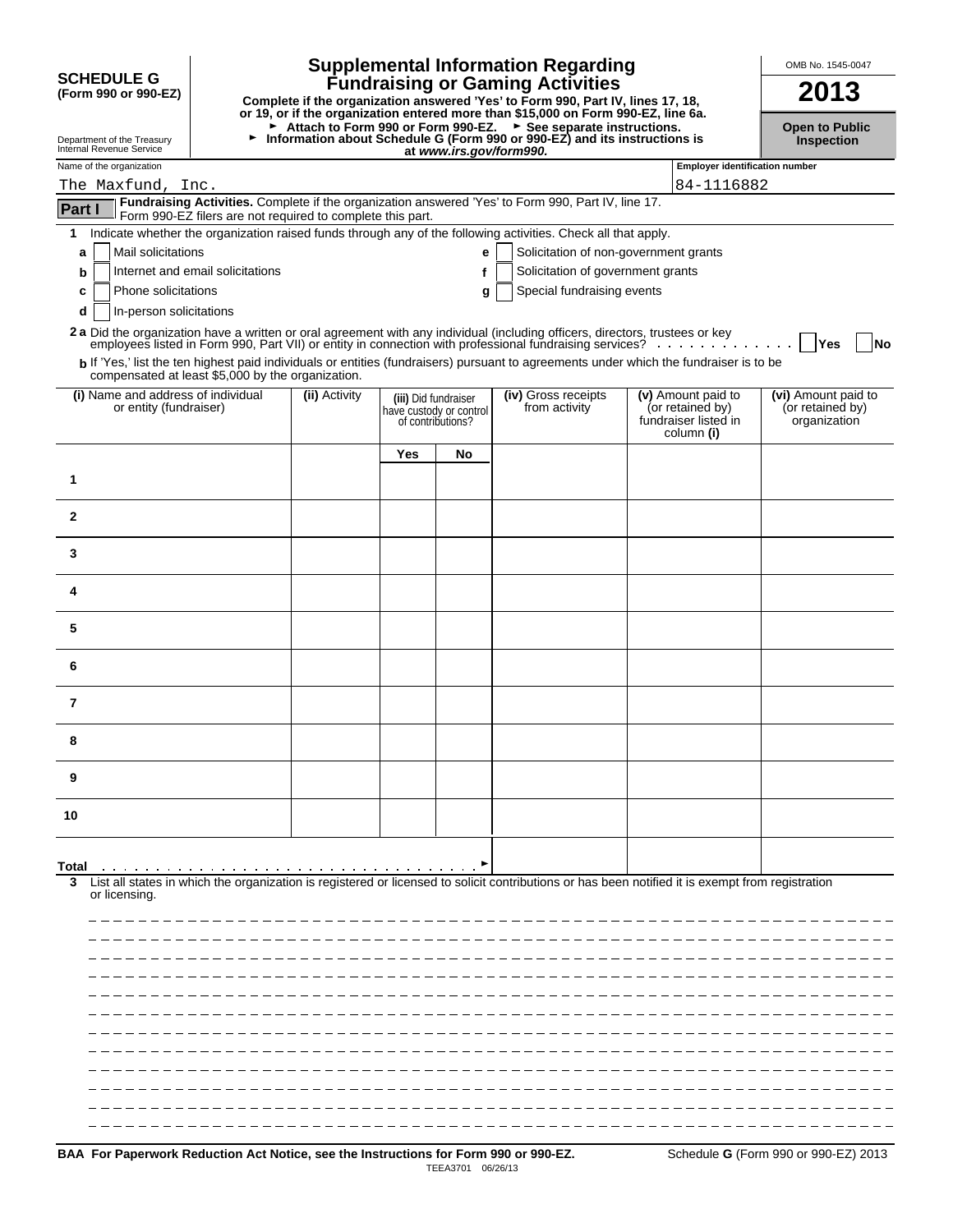|                  |   | Schedule G (Form 990 or 990-EZ) 2013 The Maxfund, Inc.                                                                                                                                                                                                                        |                                                     |                                                     | 84-1116882                                 | Page 2                                                        |
|------------------|---|-------------------------------------------------------------------------------------------------------------------------------------------------------------------------------------------------------------------------------------------------------------------------------|-----------------------------------------------------|-----------------------------------------------------|--------------------------------------------|---------------------------------------------------------------|
| Part II          |   | Fundraising Events. Complete if the organization answered 'Yes' to Form 990, Part IV, line 18, or reported<br>more than \$15,000 of fundraising event contributions and gross income on Form 990-EZ, lines 1 and 6b.<br>List events with gross receipts greater than \$5,000. |                                                     |                                                     |                                            |                                                               |
|                  |   |                                                                                                                                                                                                                                                                               | (a) Event $#1$<br>PUTTIN ON THE MAX<br>(event type) | (b) Event $#2$<br>LUCKY MUTT STRUTT<br>(event type) | (c) Other events<br>NONE<br>(total number) | (d) Total events<br>(add column (a)<br>through column $(c)$ ) |
| トロンドイラ           |   | Gross receipts                                                                                                                                                                                                                                                                | 117,450.                                            | 23,853.                                             |                                            | 141,303.                                                      |
|                  | 2 | Less: Charitable contributions                                                                                                                                                                                                                                                |                                                     |                                                     |                                            |                                                               |
|                  |   | Gross income (line 1 minus line 2). $\ldots$ .                                                                                                                                                                                                                                | 117,450.                                            | 23,853.                                             |                                            | 141,303.                                                      |
|                  | 4 | Cash prizes                                                                                                                                                                                                                                                                   |                                                     |                                                     |                                            |                                                               |
|                  |   | Noncash prizes                                                                                                                                                                                                                                                                |                                                     |                                                     |                                            |                                                               |
| D                |   |                                                                                                                                                                                                                                                                               |                                                     |                                                     |                                            |                                                               |
| R<br>E<br>C<br>T |   | Food and beverages                                                                                                                                                                                                                                                            |                                                     |                                                     |                                            |                                                               |

|                        | 10 |                                                                                                                 |           |                                                     |                  | 37,966.                                                       |
|------------------------|----|-----------------------------------------------------------------------------------------------------------------|-----------|-----------------------------------------------------|------------------|---------------------------------------------------------------|
|                        | 11 |                                                                                                                 |           |                                                     |                  | 103, 337.                                                     |
| Part III               |    | <b>Gaming.</b> Complete if the organization answered 'Yes' to Form 990, Part IV, line 19, or reported more than |           |                                                     |                  |                                                               |
|                        |    | \$15,000 on Form 990-EZ, line 6a.                                                                               |           |                                                     |                  |                                                               |
| R                      |    |                                                                                                                 | (a) Bingo | (b) Pull tabs/Instant<br>bingo/progressive<br>bingo | (c) Other gaming | (d) Total gaming<br>(add column (a)<br>through column $(c)$ ) |
|                        |    |                                                                                                                 |           |                                                     |                  |                                                               |
| Е                      |    | Gross revenue                                                                                                   |           |                                                     |                  |                                                               |
|                        |    | Cash prizes                                                                                                     |           |                                                     |                  |                                                               |
| D X                    | 3  | Noncash prizes                                                                                                  |           |                                                     |                  |                                                               |
| 1<br>E N<br>T E<br>T E |    | Rent/facility costs                                                                                             |           |                                                     |                  |                                                               |
|                        |    | Other direct expenses.                                                                                          |           |                                                     |                  |                                                               |

31,090. 6,876. 37,966.

|   | Volunteer labor 0                                                                                                     | Yes |  | Yes<br>No | Yes<br><b>No</b> |  |
|---|-----------------------------------------------------------------------------------------------------------------------|-----|--|-----------|------------------|--|
|   |                                                                                                                       |     |  |           |                  |  |
| 8 | Net gaming income summary. Subtract line 7 from line 1, column (d) $\ldots \ldots \ldots \ldots \ldots \ldots \ldots$ |     |  |           |                  |  |
|   |                                                                                                                       |     |  |           |                  |  |

| <b>9</b> Enter the state(s) in which the organization operates gaming activities: |    |
|-----------------------------------------------------------------------------------|----|
|                                                                                   | No |
| <b>b</b> If 'No,' explain:                                                        |    |
|                                                                                   |    |
|                                                                                   |    |
| <b>b</b> If 'Yes,' explain:                                                       | No |
|                                                                                   |    |

**BAA** TEEA3702 06/26/13 Schedule **G** (Form 990 or 990-EZ) 2013

**E** 

**E N**

**E S**

**8** Entertainment **PP** 

**9** Other direct expenses.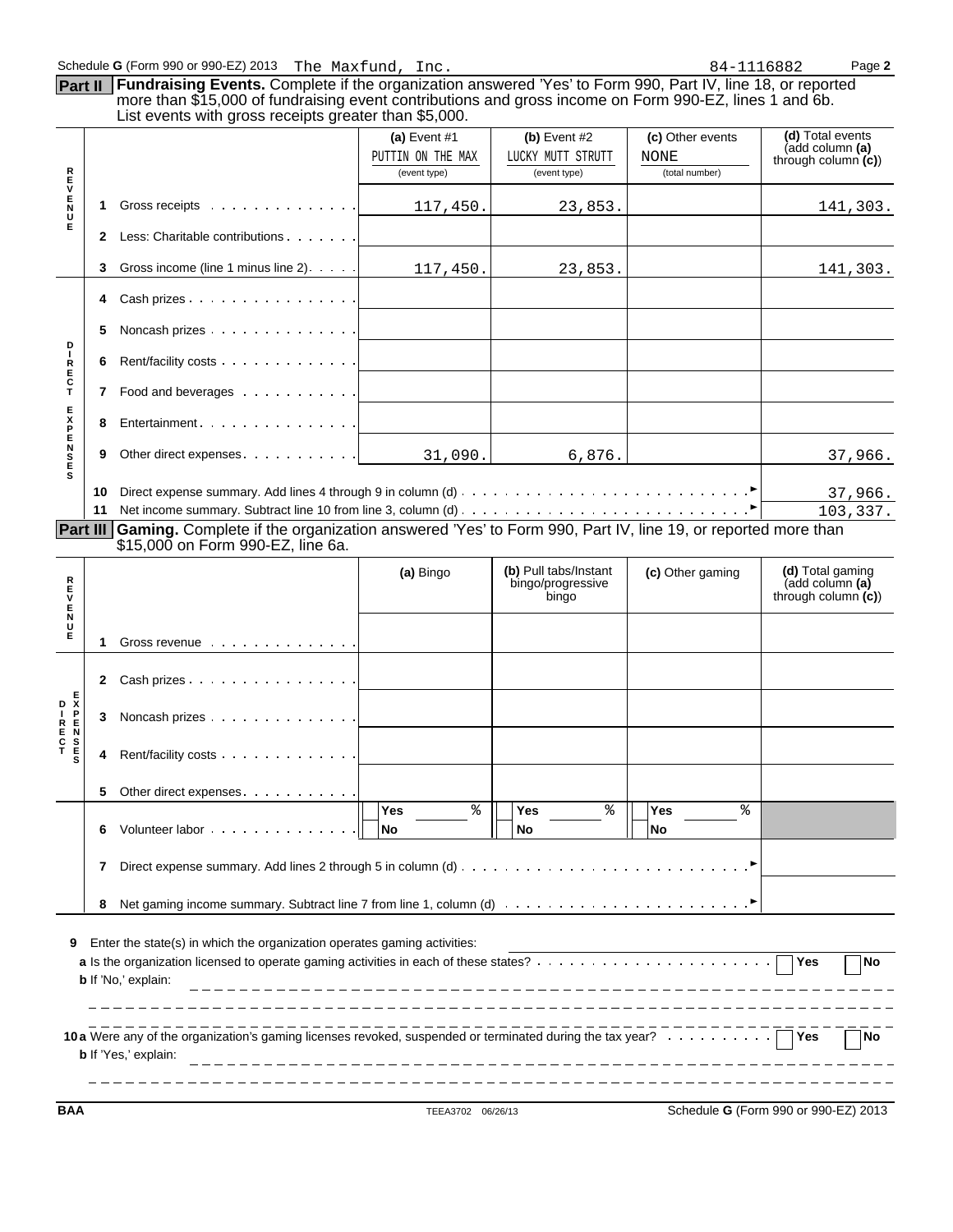|     | Schedule G (Form 990 or 990-EZ) 2013 The Maxfund, Inc.<br><u> 1989 - Johann Barn, mars ann an t-Amhain an t-Amhain an t-Amhain an t-Amhain an t-Amhain an t-Amhain an t-Amh</u>                                                                                                                                                    | 84-1116882                           |            | Page 3                   |
|-----|------------------------------------------------------------------------------------------------------------------------------------------------------------------------------------------------------------------------------------------------------------------------------------------------------------------------------------|--------------------------------------|------------|--------------------------|
| 11  |                                                                                                                                                                                                                                                                                                                                    |                                      | Yes        | No                       |
| 12  | Is the organization a grantor, beneficiary or trustee of a trust or a member of a partnership or other entity formed to                                                                                                                                                                                                            |                                      | $\neg$ Yes | $\overline{\mathsf{No}}$ |
|     |                                                                                                                                                                                                                                                                                                                                    |                                      |            |                          |
|     | 13 Indicate the percentage of gaming activity operated in:                                                                                                                                                                                                                                                                         |                                      |            |                          |
|     |                                                                                                                                                                                                                                                                                                                                    |                                      |            | ႜ<br>٩,                  |
|     |                                                                                                                                                                                                                                                                                                                                    |                                      |            |                          |
| 14  | Enter the name and address of the person who prepares the organization's gaming/special events books and records:                                                                                                                                                                                                                  |                                      |            |                          |
|     | Name $\blacktriangleright$                                                                                                                                                                                                                                                                                                         |                                      |            |                          |
|     | Address $\blacktriangleright$                                                                                                                                                                                                                                                                                                      |                                      |            |                          |
|     | 15a Does the organization have a contact with a third party from whom the organization receives gaming revenue?   Yes                                                                                                                                                                                                              |                                      |            | No                       |
|     | <b>b</b> If 'Yes,' enter the amount of gaming revenue received by the organization $\bullet$ $\circ$ $\circ$ $\bullet$ $\circ$ $\circ$ $\circ$ $\circ$ and the amount                                                                                                                                                              |                                      |            |                          |
|     | of gaming revenue retained by the third party $\begin{array}{ccc} \bullet & \bullet & \end{array}$ $\begin{array}{ccc} \bullet & \bullet & \end{array}$                                                                                                                                                                            |                                      |            |                          |
|     | c If 'Yes,' enter name and address of the third party:                                                                                                                                                                                                                                                                             |                                      |            |                          |
|     |                                                                                                                                                                                                                                                                                                                                    |                                      |            |                          |
|     | Name $\blacktriangleright$                                                                                                                                                                                                                                                                                                         |                                      |            |                          |
|     |                                                                                                                                                                                                                                                                                                                                    |                                      |            |                          |
|     | Address ►                                                                                                                                                                                                                                                                                                                          |                                      |            |                          |
|     |                                                                                                                                                                                                                                                                                                                                    |                                      |            |                          |
| 16  | Gaming manager information:                                                                                                                                                                                                                                                                                                        |                                      |            |                          |
|     |                                                                                                                                                                                                                                                                                                                                    |                                      |            |                          |
|     | Name $\blacktriangleright$                                                                                                                                                                                                                                                                                                         |                                      |            |                          |
|     |                                                                                                                                                                                                                                                                                                                                    |                                      |            |                          |
|     | Gaming manager compensation $\qquad \qquad \frac{1}{2}$ $\qquad \frac{1}{2}$ $\qquad \qquad$ $\frac{1}{2}$ $\qquad$ $\qquad$ $\qquad$ $\qquad$ $\qquad$ $\qquad$ $\qquad$ $\qquad$ $\qquad$ $\qquad$ $\qquad$ $\qquad$ $\qquad$ $\qquad$ $\qquad$ $\qquad$ $\qquad$ $\qquad$ $\qquad$ $\qquad$ $\qquad$ $\qquad$ $\qquad$ $\qquad$ |                                      |            |                          |
|     |                                                                                                                                                                                                                                                                                                                                    |                                      |            |                          |
|     | Description of services provided                                                                                                                                                                                                                                                                                                   |                                      |            |                          |
|     |                                                                                                                                                                                                                                                                                                                                    |                                      |            |                          |
|     | Employee<br>Director/officer<br>Independent contractor                                                                                                                                                                                                                                                                             |                                      |            |                          |
|     |                                                                                                                                                                                                                                                                                                                                    |                                      |            |                          |
| 17  | Mandatory distributions                                                                                                                                                                                                                                                                                                            |                                      |            |                          |
|     | a Is the organization required under state law to make charitable distributions from the gaming proceeds to retain the                                                                                                                                                                                                             |                                      |            |                          |
|     | state gaming license?                                                                                                                                                                                                                                                                                                              |                                      | Yes        | No                       |
|     | <b>b</b> Enter the amount of distributions required under state law to be distributed to other exempt organizations or spent in the<br>organization's own exempt activities during the tax year                                                                                                                                    |                                      |            |                          |
|     | <b>Supplemental Information.</b> Provide the explanations required by Part I, line 2b, columns (iii) and (v),<br><b>Part IV</b>                                                                                                                                                                                                    |                                      |            |                          |
|     | and Part III, lines 9, 9b, 10b, 15b, 15c, 16, and 17b, as applicable. Also provide any additional                                                                                                                                                                                                                                  |                                      |            |                          |
|     | information (see instructions).                                                                                                                                                                                                                                                                                                    |                                      |            |                          |
|     |                                                                                                                                                                                                                                                                                                                                    |                                      |            |                          |
|     |                                                                                                                                                                                                                                                                                                                                    |                                      |            |                          |
|     |                                                                                                                                                                                                                                                                                                                                    |                                      |            |                          |
|     |                                                                                                                                                                                                                                                                                                                                    |                                      |            |                          |
|     |                                                                                                                                                                                                                                                                                                                                    |                                      |            |                          |
|     |                                                                                                                                                                                                                                                                                                                                    |                                      |            |                          |
|     |                                                                                                                                                                                                                                                                                                                                    |                                      |            |                          |
|     |                                                                                                                                                                                                                                                                                                                                    |                                      |            |                          |
|     |                                                                                                                                                                                                                                                                                                                                    |                                      |            |                          |
|     |                                                                                                                                                                                                                                                                                                                                    |                                      |            |                          |
|     |                                                                                                                                                                                                                                                                                                                                    |                                      |            |                          |
|     |                                                                                                                                                                                                                                                                                                                                    |                                      |            |                          |
|     |                                                                                                                                                                                                                                                                                                                                    |                                      |            |                          |
| BAA | TEEA3703 06/26/13                                                                                                                                                                                                                                                                                                                  | Schedule G (Form 990 or 990-EZ) 2013 |            |                          |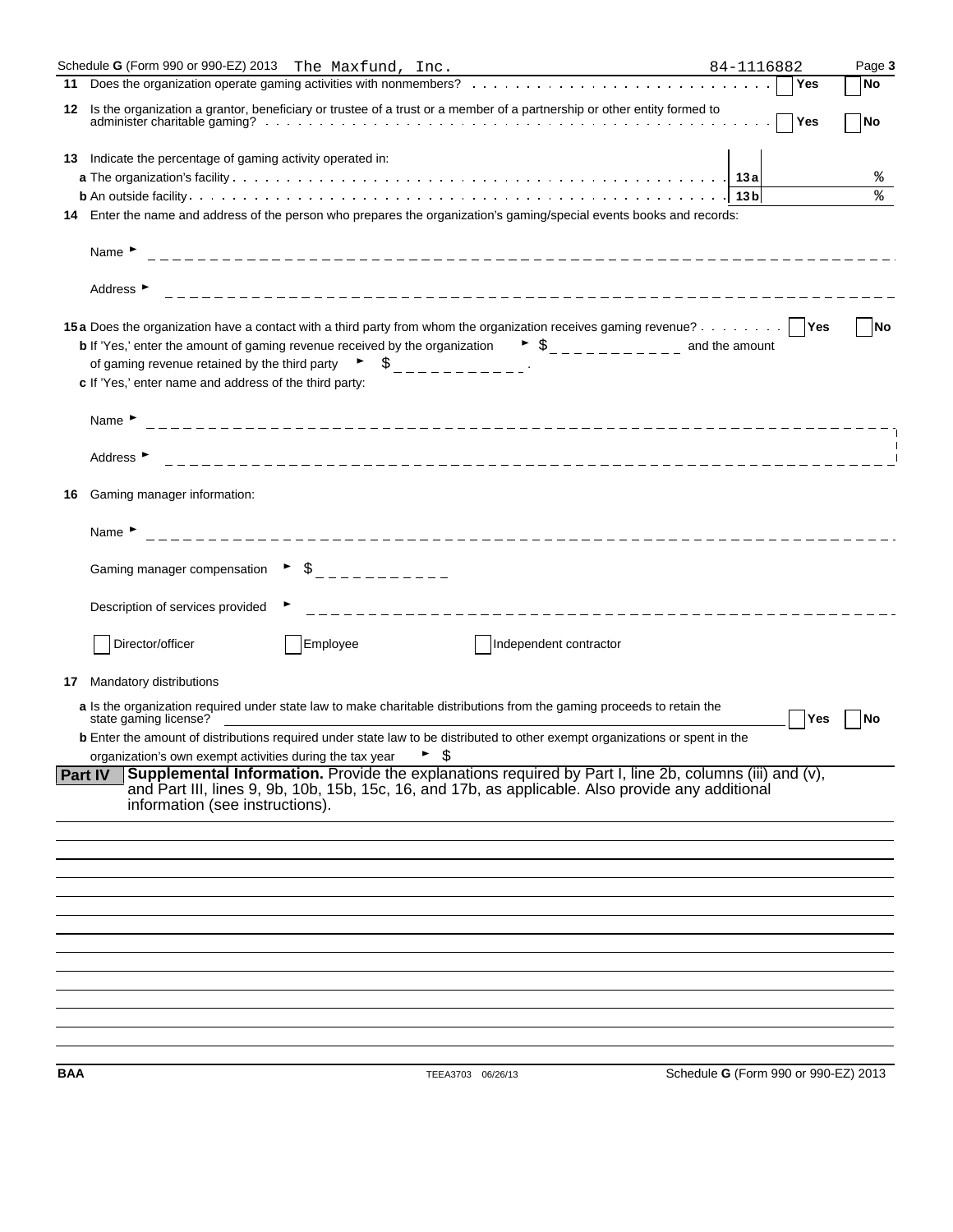# **(Form 990)**

| <b>SCHEDULE M</b> | <b>Noncash Contributions</b>                                                         | OMB No. 1545-0047 |  |
|-------------------|--------------------------------------------------------------------------------------|-------------------|--|
| (Form 990)        | ► Complete if the organizations answered 'Yes' on Form 990, Part IV, lines 29 or 30. | 2013              |  |
|                   | . . <i>.</i> .                                                                       |                   |  |

Department of the Treasury **► Attach to Form 990.**<br>Information about Schedule M (Form 990) and its instructions is at *www.irs.gov/form990.* Inspection<br>Inspection

| Name of the organization |      | <b>Employer identification number</b> |
|--------------------------|------|---------------------------------------|
| The<br>Maxtund,          | Inc. | $84-$<br>688Z<br>טו                   |

|  | Part I Types of Property |  |
|--|--------------------------|--|
|  |                          |  |

|    |                                                                                                                                                                                                                                                         | (a)<br>Check if<br>applicable | (b)<br>Number of<br>contributions or<br>items contributed | (c)<br>Noncash contribution<br>amounts reported<br>on Form 990,<br>Part VIII, line 1g | Method of determining<br>noncash contribution amounts | (d) |    |
|----|---------------------------------------------------------------------------------------------------------------------------------------------------------------------------------------------------------------------------------------------------------|-------------------------------|-----------------------------------------------------------|---------------------------------------------------------------------------------------|-------------------------------------------------------|-----|----|
| 1  | $Art - Works$ of art $\ldots$ $\ldots$ $\ldots$ $\ldots$ $\ldots$                                                                                                                                                                                       |                               |                                                           |                                                                                       |                                                       |     |    |
| 2  | Art - Historical treasures                                                                                                                                                                                                                              |                               |                                                           |                                                                                       |                                                       |     |    |
| 3  | Art - Fractional interests                                                                                                                                                                                                                              |                               |                                                           |                                                                                       |                                                       |     |    |
| 4  | Books and publications                                                                                                                                                                                                                                  |                               |                                                           |                                                                                       |                                                       |     |    |
| 5  | Clothing and household goods                                                                                                                                                                                                                            |                               |                                                           |                                                                                       |                                                       |     |    |
| 6  | Cars and other vehicles                                                                                                                                                                                                                                 | Χ                             | 3                                                         | 4,831.                                                                                |                                                       |     |    |
| 7  | Boats and planes                                                                                                                                                                                                                                        |                               |                                                           |                                                                                       |                                                       |     |    |
| 8  | Intellectual property.                                                                                                                                                                                                                                  |                               |                                                           |                                                                                       |                                                       |     |    |
| 9  | Securities - Publicly traded                                                                                                                                                                                                                            |                               |                                                           |                                                                                       |                                                       |     |    |
| 10 | Securities - Closely held stock                                                                                                                                                                                                                         |                               |                                                           |                                                                                       |                                                       |     |    |
| 11 | Securities - Partnership, LLC, or trust interests                                                                                                                                                                                                       |                               |                                                           |                                                                                       |                                                       |     |    |
| 12 | Securities - Miscellaneous.                                                                                                                                                                                                                             |                               |                                                           |                                                                                       |                                                       |     |    |
| 13 | Qualified conservation contribution -<br>Historic structures experience and the state of the Historic structures                                                                                                                                        |                               |                                                           |                                                                                       |                                                       |     |    |
| 14 | Qualified conservation contribution – Other                                                                                                                                                                                                             |                               |                                                           |                                                                                       |                                                       |     |    |
| 15 | Real estate - Residential                                                                                                                                                                                                                               |                               |                                                           |                                                                                       |                                                       |     |    |
| 16 | Real estate – Commercial                                                                                                                                                                                                                                |                               |                                                           |                                                                                       |                                                       |     |    |
| 17 | Real estate $-$ Other $\cdots$ $\cdots$ $\cdots$ $\cdots$ $\cdots$                                                                                                                                                                                      |                               |                                                           |                                                                                       |                                                       |     |    |
| 18 | Collectibles                                                                                                                                                                                                                                            |                               |                                                           |                                                                                       |                                                       |     |    |
| 19 |                                                                                                                                                                                                                                                         |                               |                                                           |                                                                                       |                                                       |     |    |
| 20 | Drugs and medical supplies                                                                                                                                                                                                                              |                               |                                                           |                                                                                       |                                                       |     |    |
| 21 |                                                                                                                                                                                                                                                         |                               |                                                           |                                                                                       |                                                       |     |    |
| 22 | Historical artifacts                                                                                                                                                                                                                                    |                               |                                                           |                                                                                       |                                                       |     |    |
| 23 | Scientific specimens                                                                                                                                                                                                                                    |                               |                                                           |                                                                                       |                                                       |     |    |
| 24 | Archeological artifacts                                                                                                                                                                                                                                 |                               |                                                           |                                                                                       |                                                       |     |    |
| 25 | Other $\blacktriangleright$<br>(_________________                                                                                                                                                                                                       |                               |                                                           |                                                                                       |                                                       |     |    |
| 26 | Other $\blacktriangleright$<br>_______________                                                                                                                                                                                                          |                               |                                                           |                                                                                       |                                                       |     |    |
| 27 | Other $\blacktriangleright$<br>_______________                                                                                                                                                                                                          |                               |                                                           |                                                                                       |                                                       |     |    |
| 28 | Other ▶                                                                                                                                                                                                                                                 |                               |                                                           |                                                                                       |                                                       |     |    |
| 29 | Number of Forms 8283 received by the organization during the tax year for contributions for which the                                                                                                                                                   |                               |                                                           |                                                                                       |                                                       |     |    |
|    |                                                                                                                                                                                                                                                         |                               |                                                           |                                                                                       | 29                                                    |     |    |
|    |                                                                                                                                                                                                                                                         |                               |                                                           |                                                                                       |                                                       | Yes | No |
|    | 30a During the year, did the organization receive by contribution any property reported in Part I, lines 1-28, that it must<br>hold for at least three years from the date of the initial contribution, and which is not required to be used for exempt |                               |                                                           |                                                                                       |                                                       |     |    |
|    |                                                                                                                                                                                                                                                         |                               |                                                           |                                                                                       | 30a                                                   |     | Χ  |
|    | <b>b</b> If 'Yes,' describe the arrangement in Part II.                                                                                                                                                                                                 |                               |                                                           |                                                                                       |                                                       |     |    |
| 31 | Does the organization have a gift acceptance policy that requires the review of any non-standard contributions?                                                                                                                                         |                               |                                                           |                                                                                       | 31                                                    | Χ   |    |
|    | 32a Does the organization hire or use third parties or related organizations to solicit, process, or sell                                                                                                                                               |                               |                                                           |                                                                                       | 32 a                                                  |     | Χ  |
|    | <b>b</b> If 'Yes,' describe in Part II.                                                                                                                                                                                                                 |                               |                                                           |                                                                                       |                                                       |     |    |
| 33 | If the organization did not report an amount in column (c) for a type of property for which column (a) is checked,<br>describe in Part II.                                                                                                              |                               |                                                           |                                                                                       |                                                       |     |    |
|    | BAA For Paperwork Reduction Act Notice, see the Instructions for Form 990.                                                                                                                                                                              |                               |                                                           |                                                                                       | Schedule M (Form 990) 2013                            |     |    |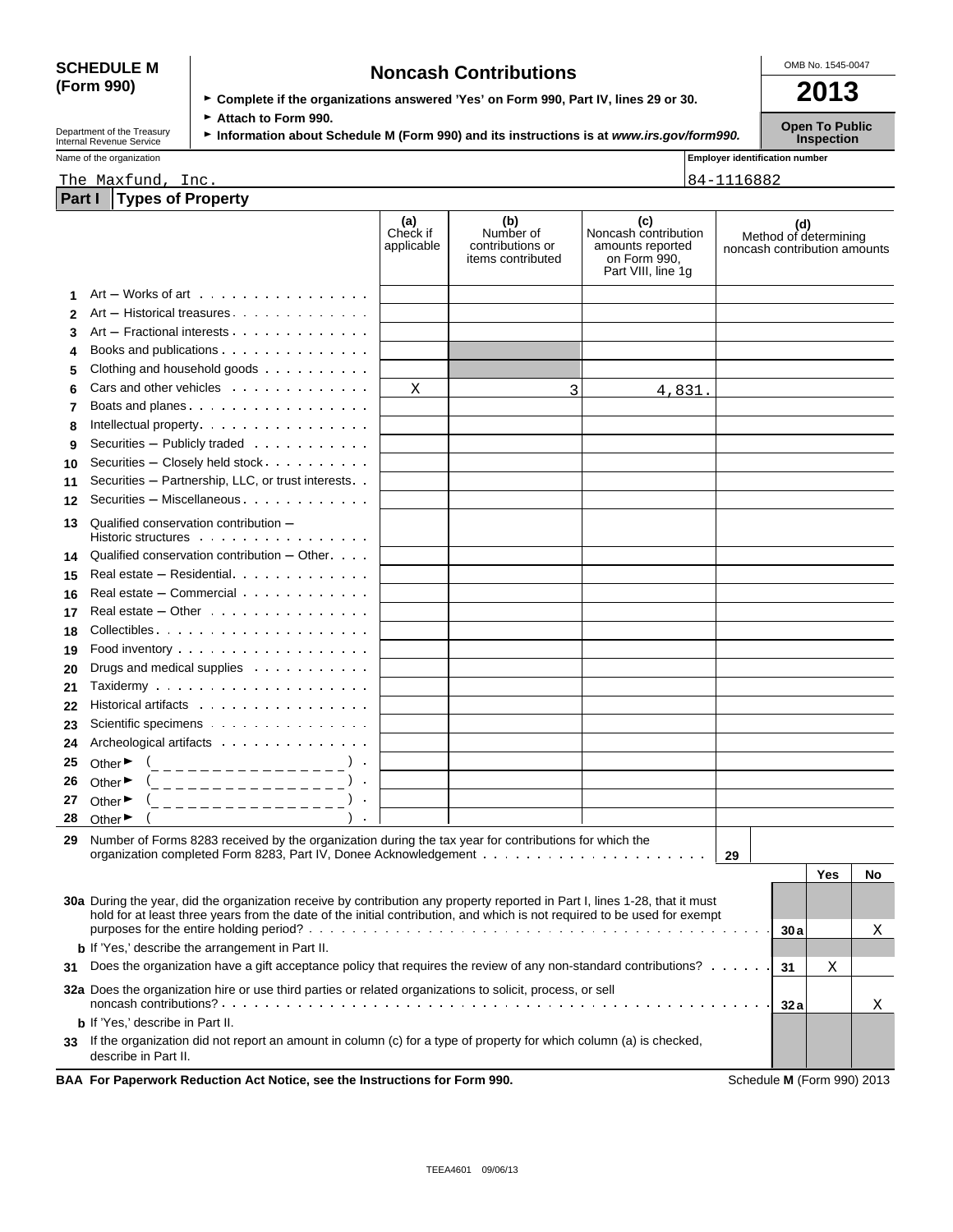**Part II Supplemental Information.** Provide the information required by Part I, lines 30b, 32b, and 33, and whether the organization is reporting in Part I, column (b), the number of contributions, the number of items received, or a combination of both. Also complete this part for any additional information.

| - - - - - |
|-----------|
| - - - - - |
|           |
|           |
|           |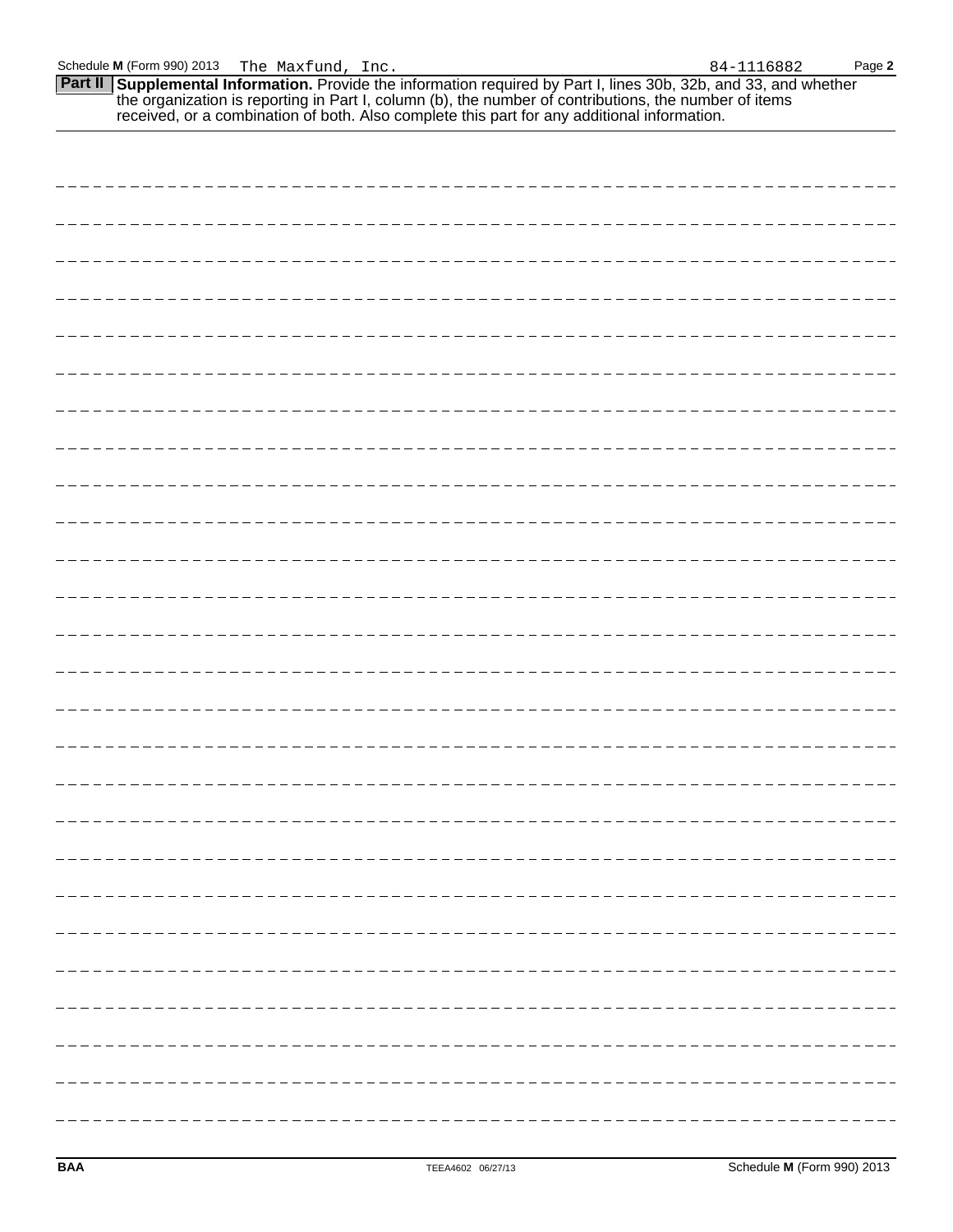### SCHEDULE O **combination to Form 990 or 990-EZ COMB No. 1545-0047**

**(Form 990 or 990-EZ) Complete to provide information for responses to specific questions on Form 990 or 990-EZ or to provide any additional information. 2013** Attach to Form 990 or 990-EZ.

**Department of the Treasury <b>Information about Schedule O (Form 990 or 990-EZ) and its instructions is Departion Depart of Public**<br>Internal Revenue Service **Inspection at** *www.irs.gov/form990.* **at** *at www.irs.gov/f* 

**Employer identification number** 

| Name of the organization |  |
|--------------------------|--|

The Maxfund, Inc. 2010 2020 2021 2021 2022 2023 2024 2022 2023 2024 2024 2022 2023 2024 2022 2023 2024 2022 20

| Pt III, Line 2. | OPENED A FACILITY FOR CATS                                                       |
|-----------------|----------------------------------------------------------------------------------|
|                 | Pt III, Line 3 _ _ NO SIGNIFICANT CHANGES MADE                                   |
| Pt V, Line 3b   | ANSWERED NO BUT SOFTWARE REQUIRES THIS TO BE COMPLETED                           |
| Pt VI, Line 2   | SEE PREVIOUS EXPLANATION                                                         |
| Pt VI, Line 3   | SEE PREVIOUS EXPLANATION                                                         |
| Pt VI, Line 4   | SEE PREVIOUS EXPLANATION                                                         |
| Pt VI, Line 5   | _ _ _ SEE PREVIOUS EXPLANATION                                                   |
| Pt VI, Line 6   | _____SEE_PREVIOUS_EXPLANATION                                                    |
| Pt VI, Line 7a  | SEE PREVIOUS EXPLANATION                                                         |
| Pt VI, Line 7b  | SEE PREVIOUS EXPLANATION                                                         |
| Pt VI, Line 8a  | ANSWERED YES BUT SOFTWARE REQUIRES THIS TO BE COMPLETED                          |
| Pt VI, Line 8b  | ANSWERED YES BUT SOFTWARE REQUIRES THIS TO BE COMPLETED.                         |
| Pt VI, Line 10b | ANSWERED NO BUT SOFTWARE REQUIRES THIS TO BE COMPLETED                           |
| Pt VI, Line 11b | ORGANIZATION DIRECTOR REVIEWS DOCUMENT                                           |
| Pt VI, Line 12c | ANSWERED NO BUT SOFTWARE REQUIRES THIS TO BE COMPLETED                           |
| Pt VI, Line 15b | Independent directors review                                                     |
| Pt VI, Line 19  | ORGANIZATION MAKES DOCUMENTS AVAILABLE ON ITS WEB SITE AND AT MAIN OFFICE        |
|                 | Pt XII, Line 1 _ _ DID NOT CHANGE METHOD OF ACCOUNTING                           |
| Pt XII, Line 2c | NO EXPLANATION NECESSARY                                                         |
|                 | Pt XII, Line 3b ANSWERED NO BUT SOFTWARE REQUIRES THIS TO BE COMPLETED           |
|                 | Pt VI, Line 15a _ Independent directors review _________________________________ |
|                 |                                                                                  |
|                 |                                                                                  |
|                 |                                                                                  |
|                 |                                                                                  |
|                 |                                                                                  |